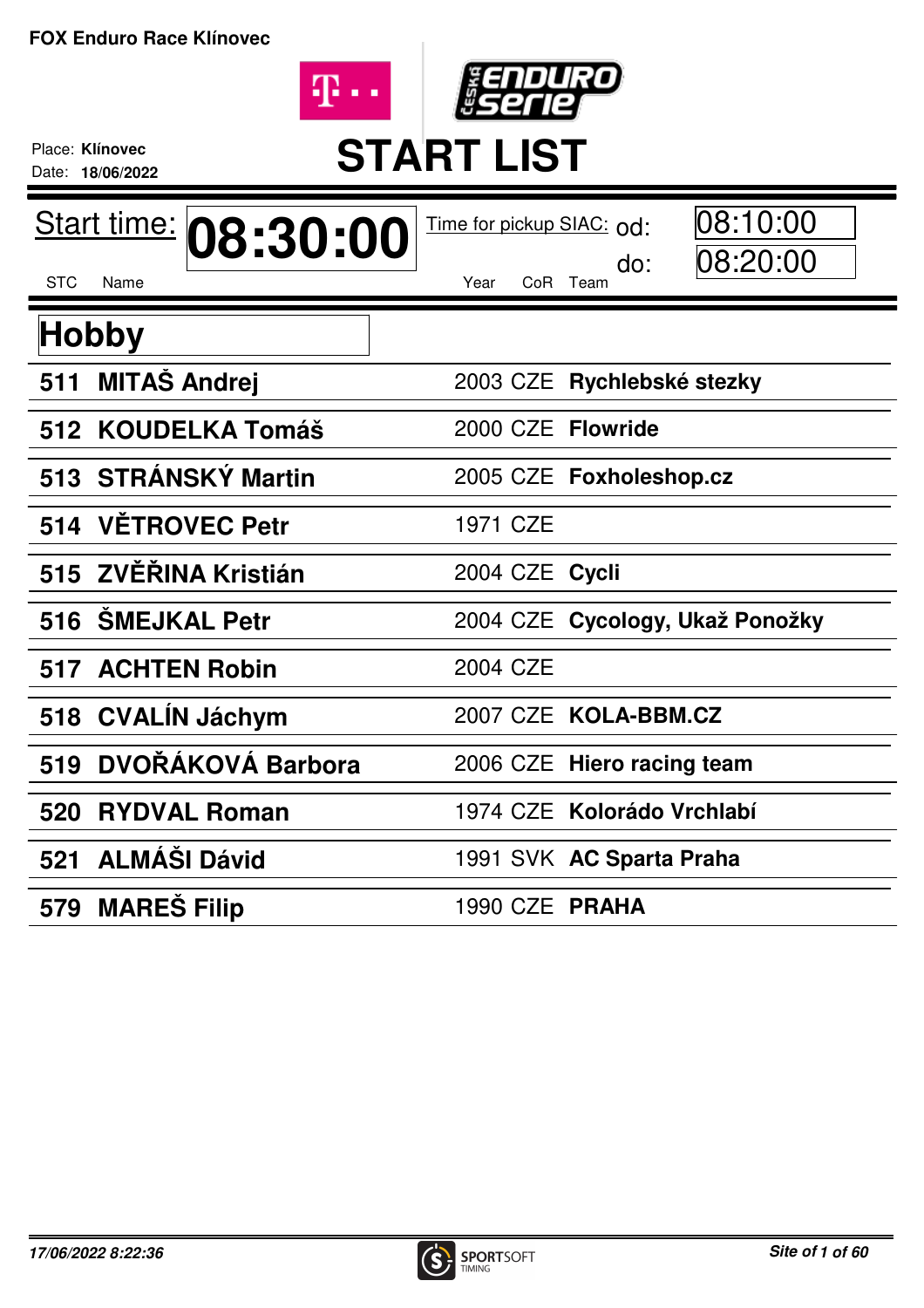| Start time: 08:35:00<br><b>STC</b><br>Name | 08:15:00<br>Time for pickup SIAC: od:<br> 08:25:00<br>do:<br>Year<br>CoR Team |
|--------------------------------------------|-------------------------------------------------------------------------------|
| <b>Hobby</b>                               |                                                                               |
| 501 CHLÁDEK Milan                          | 2006 CZE                                                                      |
| 502 SEBEK Matěj                            | 1998 CZE                                                                      |
| 503 KOLAŘÍK Vít                            | 1998 CZE                                                                      |
| <b>PRCHAL Jaroslav</b><br>504              | 2006 CZE 4EVER Cyklo Bulis                                                    |
| 505 HAUSTEIN Daniel                        | 1987 GER RSG 52 Stollberg                                                     |
| <b>HRACH Martin</b><br>506                 | 1986 CZE BLUE SMOKE TEAM                                                      |
| 507 KAREL Jaroslav                         | 1987 CZE                                                                      |
| <b>REICHEL Kurt</b><br>508                 | 1999 GER                                                                      |
| <b>BRANKA Lukáš</b><br>509                 | 2007 CZE Val Di Botič                                                         |
| 510 GOPFERT Hendrik                        | 2000 GER                                                                      |

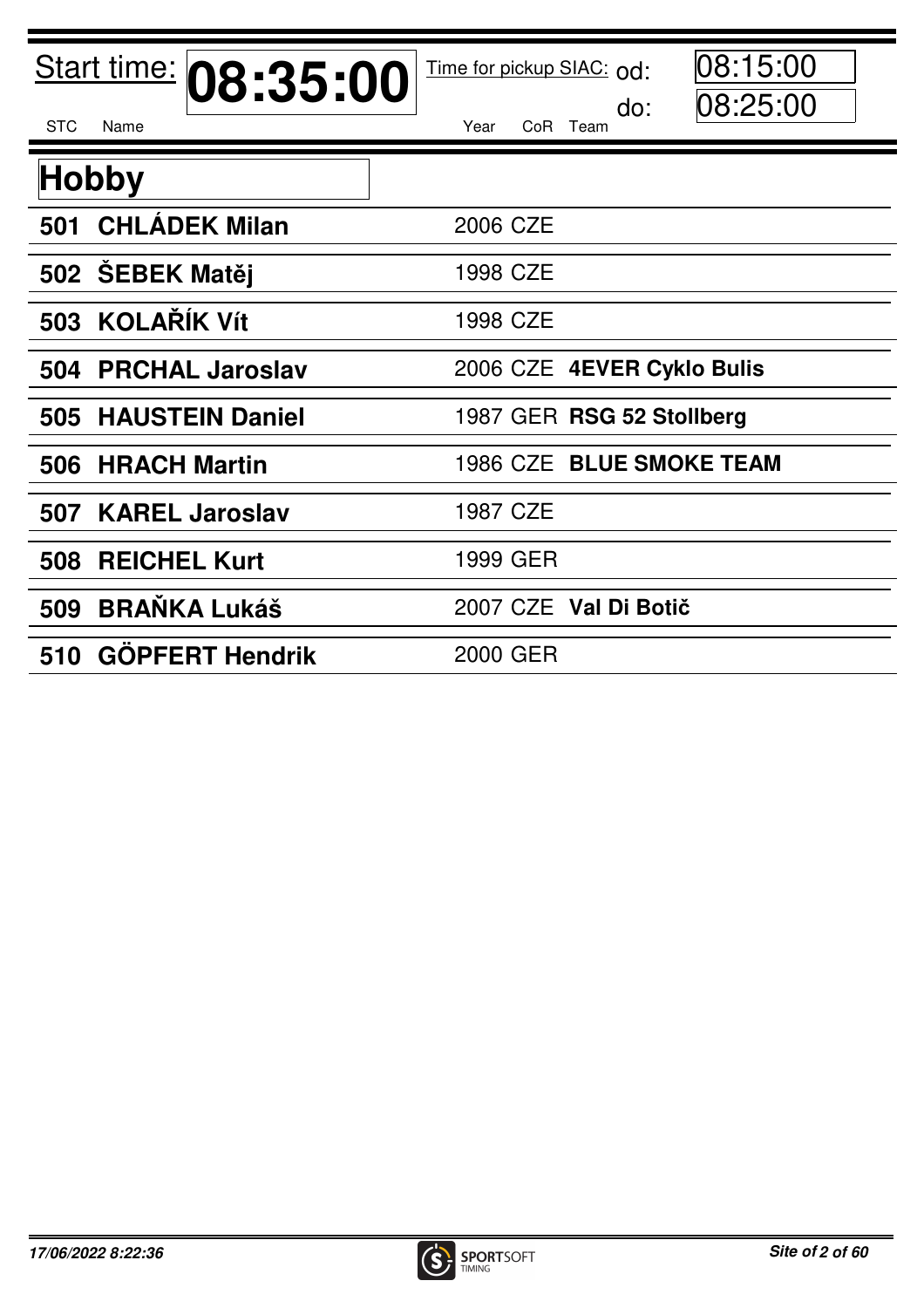| Start time: 08:40:00          | 08:20:00<br>Time for pickup SIAC: od:<br>08:30:00<br>do: |
|-------------------------------|----------------------------------------------------------|
| <b>STC</b><br>Name            | CoR Team<br>Year                                         |
| <b>Hobby</b>                  |                                                          |
| <b>BUDÍNSKÝ Ondřej</b><br>491 | 2005 CZE                                                 |
| 492 ZEMAN Petr                | 2007 CZE Bike Club Město Touškov                         |
| <b>BRABEC Simon</b><br>493    | 2007 CZE                                                 |
| <b>DEDERA Jan</b><br>494      | 2003 CZE RIDEKO bike shop                                |
| 495 PAJAČ Lukáš               | 1987 CZE FineBike                                        |
| <b>GEISLER Richard</b><br>496 | 2007 CZE FRP - Freeride Pyčo                             |
| 497 KOUDELKA Max              | 2003 CZE SRT Stela Racing Team                           |
| 498 KOUDELKA Albert           | 2003 CZE SRT Stela Racing Team                           |
| <b>DOSTÁL Martin</b><br>499   | 1992 CZE                                                 |
| 500 KAISER Jaroslav           | 2002 CZE                                                 |

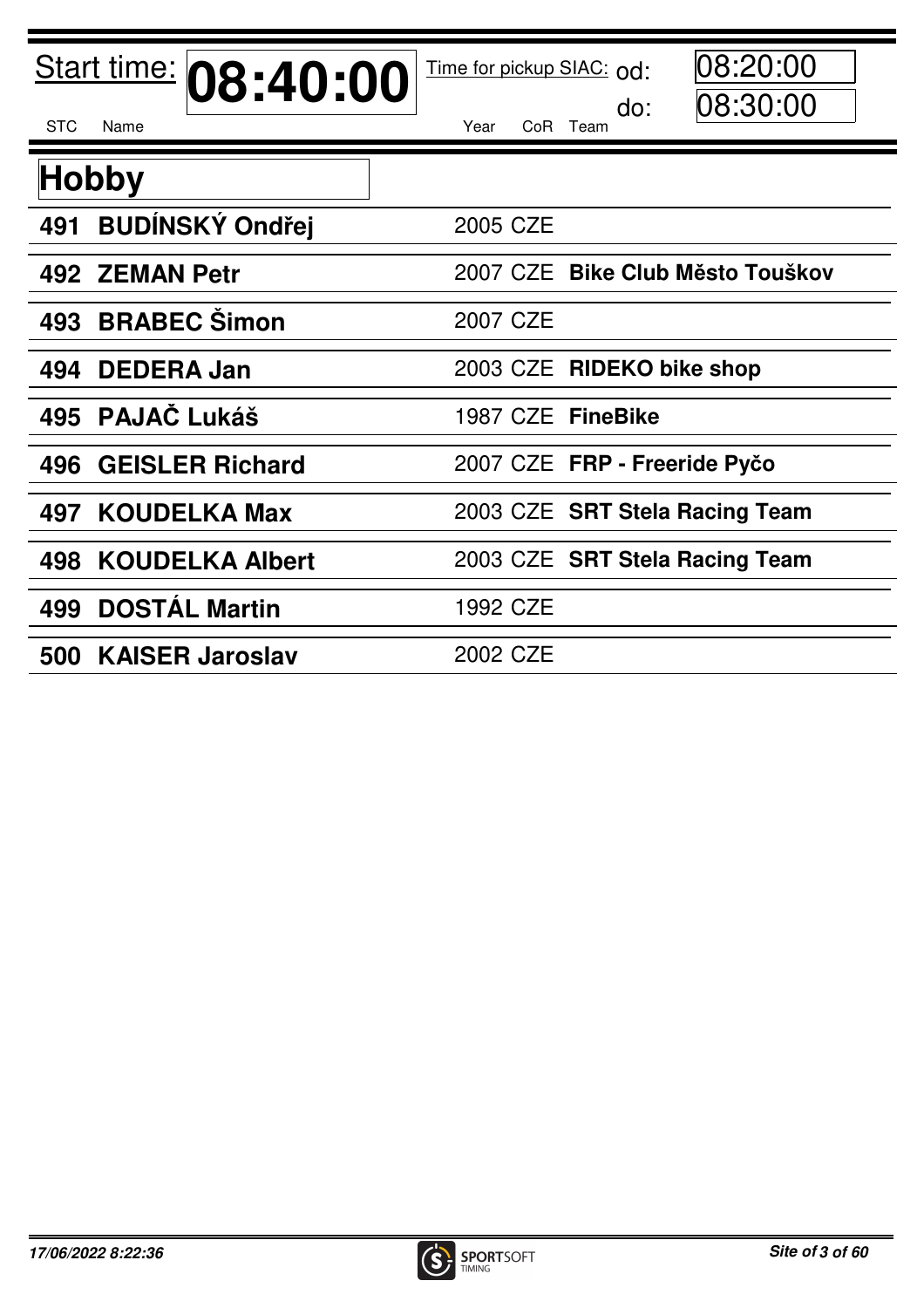| Start time: 08:45:00<br><b>STC</b><br>Name | 08:25:00<br>Time for pickup SIAC: od:<br> 08:35:00<br>do:<br>Year<br>CoR Team |
|--------------------------------------------|-------------------------------------------------------------------------------|
| <b>Hobby</b>                               |                                                                               |
| <b>HOMOLA František</b><br>481             | 2001 CZE KrabCycles                                                           |
| 482 HYNEK Lukáš                            | 2005 CZE                                                                      |
| <b>KLEIN Matěj</b><br>483                  | 2007 CZE                                                                      |
| <b>STRAUCH Jan</b><br>484                  | 2007 CZE Wonderfullbikes                                                      |
| 485 SUCHÝ Vojtěch                          | 2007 CZE                                                                      |
| <b>HRODEK Vítězslav</b><br>486             | 1999 CZE BIKE&SKI PARK MOST                                                   |
| <b>VALNÝ Lukáš</b><br>487                  | 1991 CZE MTB a TRIAL Mraveniste                                               |
| DANKOVÁ Adina<br>488                       | 2006 CZE Sportovní Kurzy.cz                                                   |
| <b>KAKÁČ Martin</b><br>489                 | 1992 CZE Sickbros Flowride team                                               |
| <b>BAMBAS Jan</b><br>490                   | 1992 CZE                                                                      |

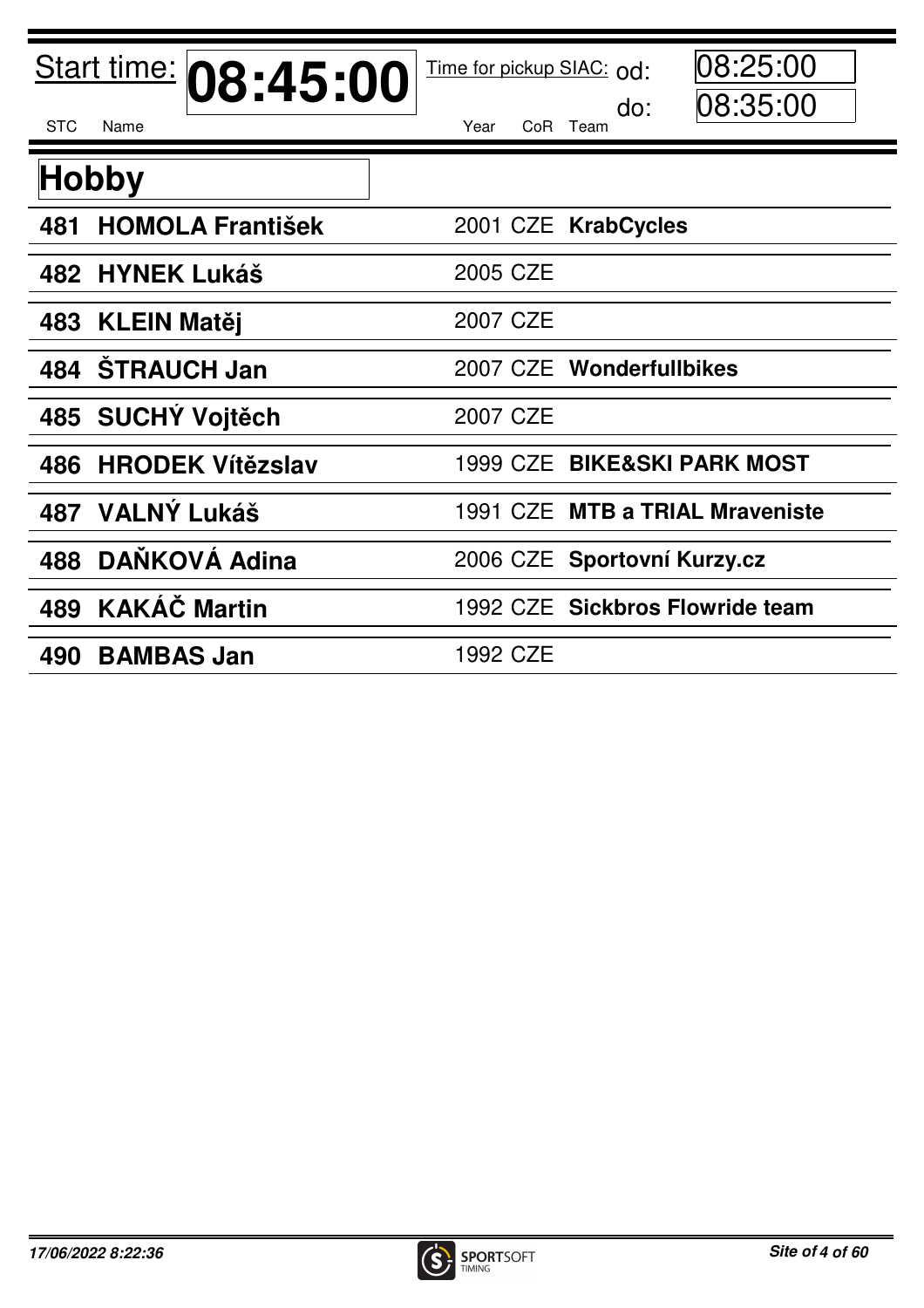|            | Start time:<br>08:50:00   | 08:30:00<br>Time for pickup SIAC: od: |
|------------|---------------------------|---------------------------------------|
| <b>STC</b> | Name                      | 08:40:00<br>do:<br>Year<br>CoR Team   |
|            | <b>Rookie</b>             |                                       |
| 580        | <b>KOKEŠ Šimon</b>        | 2010 CZE RIDEKO bike shop             |
| 581        | <b>MORAVEC Simon</b>      | 2010 CZE Trutnov Trails               |
| 582        | <b>VIT Ondra</b>          | 2010 CZE KrabCycles                   |
| 583        | <b>MORAVEC Matouš</b>     | 2011 CZE Trutnov Trails               |
| 584        | <b>KOHOUTEK Adam</b>      | 2011 CZE Blue Fly Enduro Kids Team    |
| 585        | <b>KARAJANIS Nikos</b>    | 2011 CZE Niko on bike racing team     |
| 586        | <b>JABŮREK Matyáš</b>     | 2011 CZE AC Sparta Praha cycling      |
| 587        | <b>STREICHSBIER Šimon</b> | 2010 CZE                              |
| 588        | <b>WACHSHOFER Eero</b>    | 2011 GER                              |
| 589        | <b>ZIEGLER Denis</b>      | 2010 CZE                              |
| 590        | <b>HUSAK Stěpán</b>       | 2010 CZE CYKLOTEAM OSTROV             |
| 591        | <b>HALAMKA Karel</b>      | 2010 CZE                              |
|            | 592 KUBIČKA Jiří          | 2011 CZE                              |
| 593        | <b>JANATA Lukáš</b>       | 2011 CZE                              |
| 594        | <b>JANATA Jakub</b>       | 2011 CZE                              |
|            | 595 SLUKOVA Babeta        | 2011 CZE ADASTRA Cycling Team         |
| 596        | <b>WEBEROVA Veronika</b>  | 2011 CZE                              |
| 597        | DĚREŠ Adam                | 2011 CZE                              |
| 598        | <b>KLOKOČKA Radim</b>     | 2011 CZE KLOKAN SKOKAN TEAM           |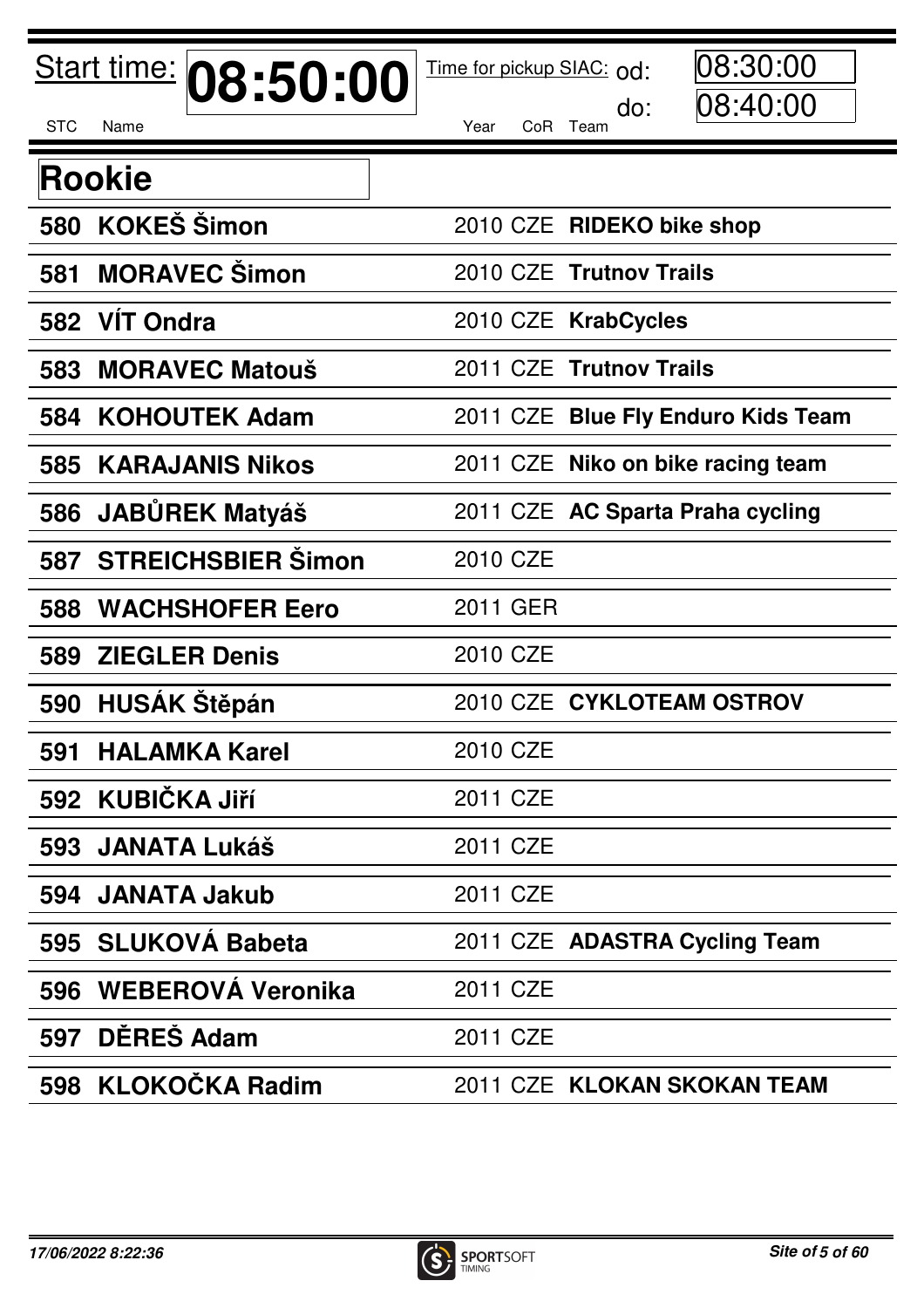|            | Start time:<br>08:55:00     | 08:35:00<br>Time for pickup SIAC: od: |
|------------|-----------------------------|---------------------------------------|
| <b>STC</b> | Name                        | 08:45:00<br>do:<br>CoR Team<br>Year   |
| Grom       |                             |                                       |
| 599        | ŽILÁK František             | 2012 CZE                              |
| 600        | <b>PROKES Jarda</b>         | 2013 CZE Commencal FDF Team           |
| 601        | <b>STEZALY Daniel</b>       | <b>2012 POL</b>                       |
|            | 602 KOKESOVÁ Adéla          | 2012 CZE RIDEKO bike shop             |
|            | 603 TŮMA Václav             | 2012 CZE                              |
|            | <b>604 SCHNEIDER Robert</b> | 2012 CZE                              |
| 605        | <b>ERBAN Mathias</b>        | 2013 SVK Medvedica                    |
|            | 606 ŠTASTNÝ Adam            | 2013 CZE Happy Boys                   |
| 607        | <b>CAUDR Lukas</b>          | 2013 CZE                              |
| 608        | <b>FIEDLER Bruno</b>        | 2012 CZE TJ Bižu Jablonec             |
|            | 609 SOMOROVSKY Michal       | 2013 SVK ŠK MEDVEDICA                 |
|            | 610 LUDVIK Josef            | 2015 CZE                              |
| 611        | <b>BRÖDNER Emil</b>         | 2013 GER ShredErz e.V.                |
|            | 612 JIRASEK Vít             | 2012 CZE                              |
|            | 613 HOŠIC Adam              | 2012 CZE CYCOLOGY NORTH BIKE          |
|            | 614 ČECHUROVÁ Julie         | 2013 CZE                              |
|            | 615 ČECHURA Kryštof         | 2016 CZE                              |
| 616        | <b>MATOUŠ Tobiáš</b>        | 2014 CZE OFBIKE SCOTT TEAM            |
|            | 617 SEMERAD Mára Semiš      | 2012 CZE ZUBR Racing                  |
|            | 618 ČERVINKA Antonín        | 2013 CZE                              |
|            | 619 JUNGLING Adam           | 2016 CZE                              |

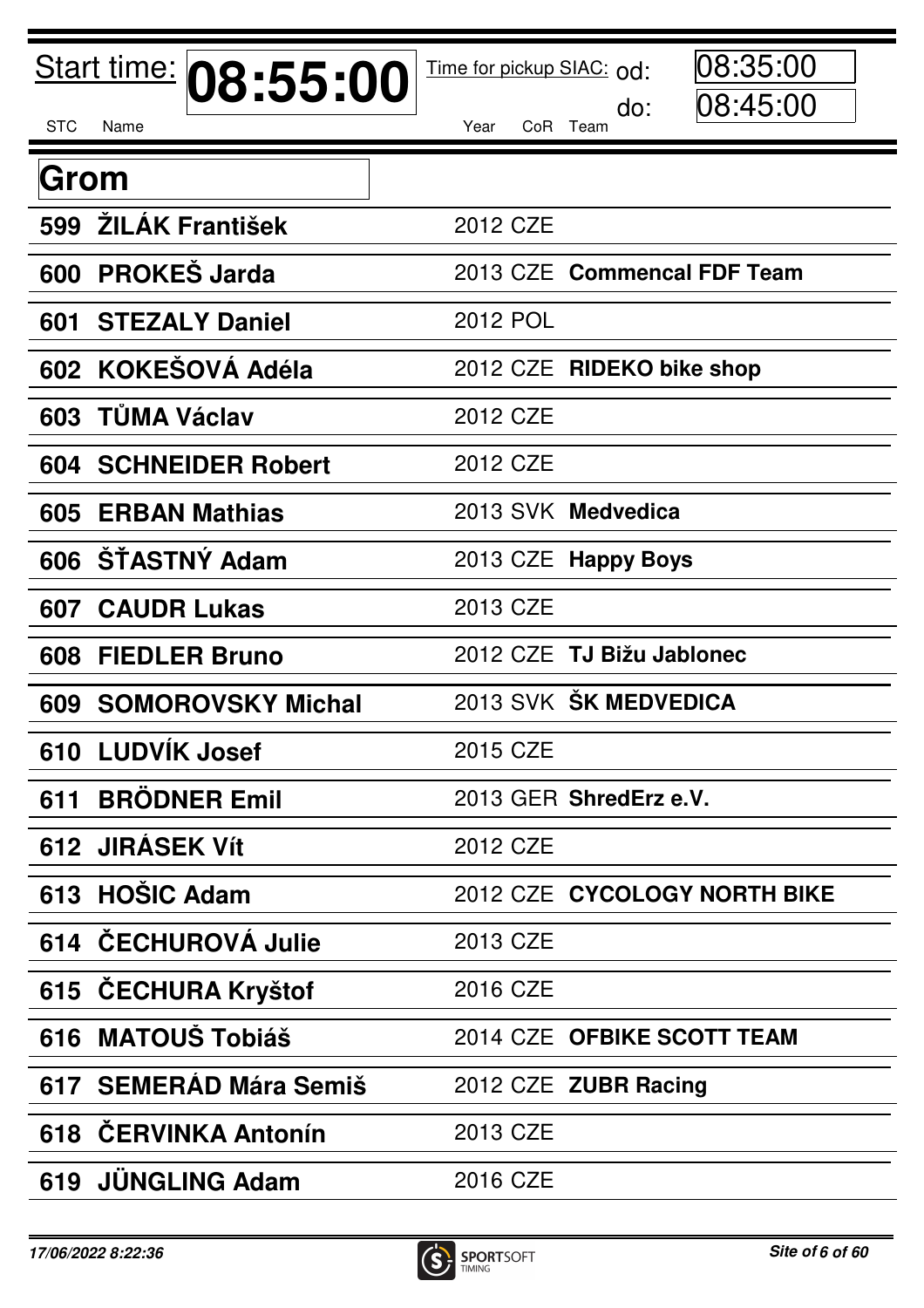|            |      | Start time: 08:55:00 |      | Time for pickup SIAC: Od:<br>do: | 08:35:00<br> 08:45:00 |
|------------|------|----------------------|------|----------------------------------|-----------------------|
| <b>STC</b> | Name |                      | Year | CoR Team                         |                       |
|            |      |                      |      |                                  |                       |
| Grom       |      |                      |      |                                  |                       |

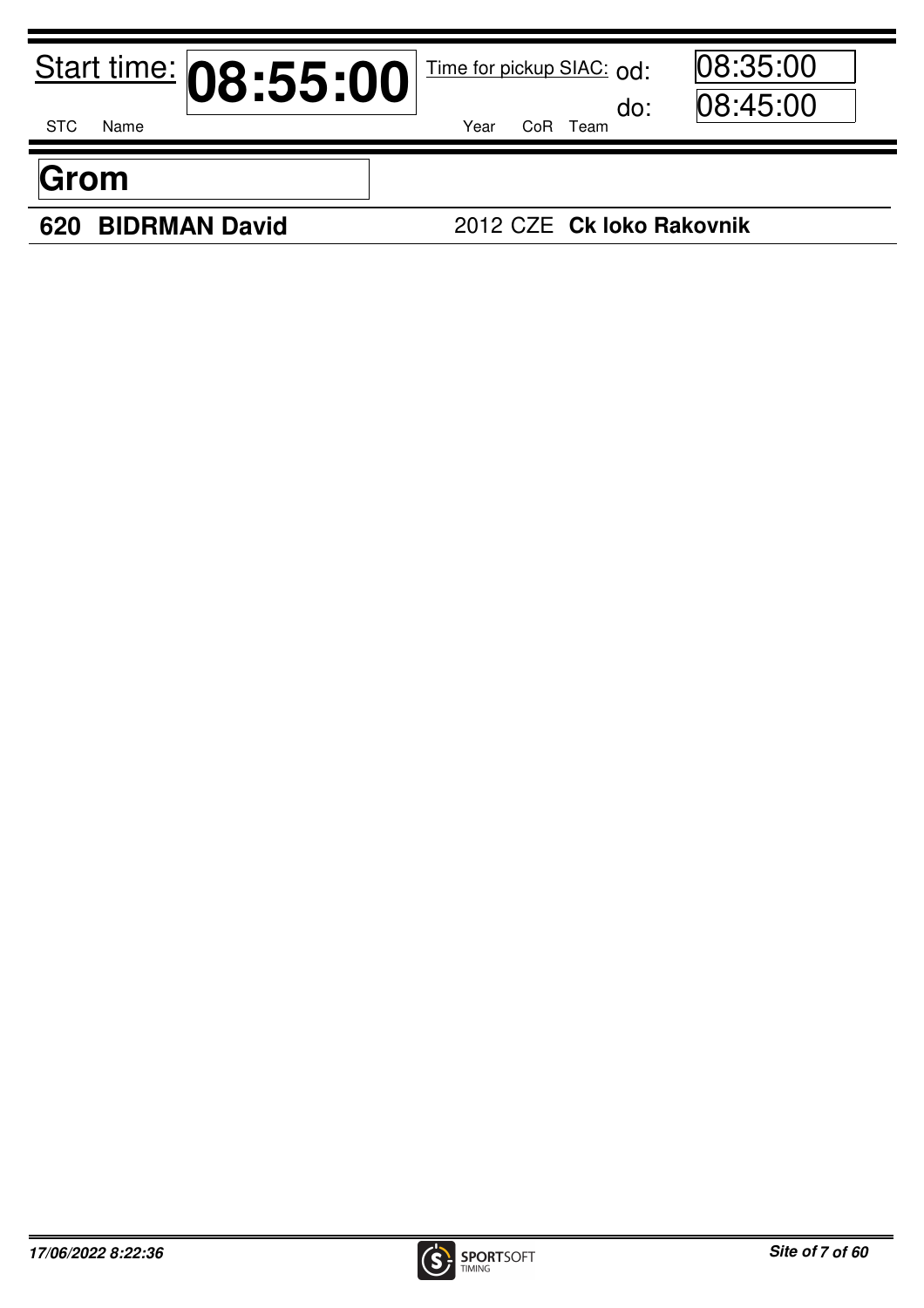| Start time: 09:00:00          | 08:40:00<br>Time for pickup SIAC: od:<br> 08:50:00 |
|-------------------------------|----------------------------------------------------|
| <b>STC</b><br>Name            | do:<br>Year<br>CoR Team                            |
| <b>Hobby</b>                  |                                                    |
| 471 KRÁL Vojta                | 1980 CZE KUBASPORT                                 |
| 472 KNEŘ Kryštof              | 2005 CZE SK Faler bike team                        |
| 473 FILIP Adam                | 2006 CZE Capri-sun racing team                     |
| 474 TICHÁČEK Petr             | 2006 CZE Apache Loko Trutnov                       |
| 475 ŠTĚPÁNEK Jakub            | 1988 CZE                                           |
| 476 KRUPA Maroš               | 2006 SVK OKOEVERYWHERE RACING                      |
| <b>JAKUBČÍK Jáchym</b><br>477 | 2006 CZE                                           |
| 478 HLUBOCKÝ Aleš             | 2006 CZE BIKE SHOP kanovnická                      |
| 479 GAŠEK Šimon               | 2007 CZE                                           |
| <b>MACKŮ Matyas</b><br>480    | 2002 CZE KrabCycles                                |

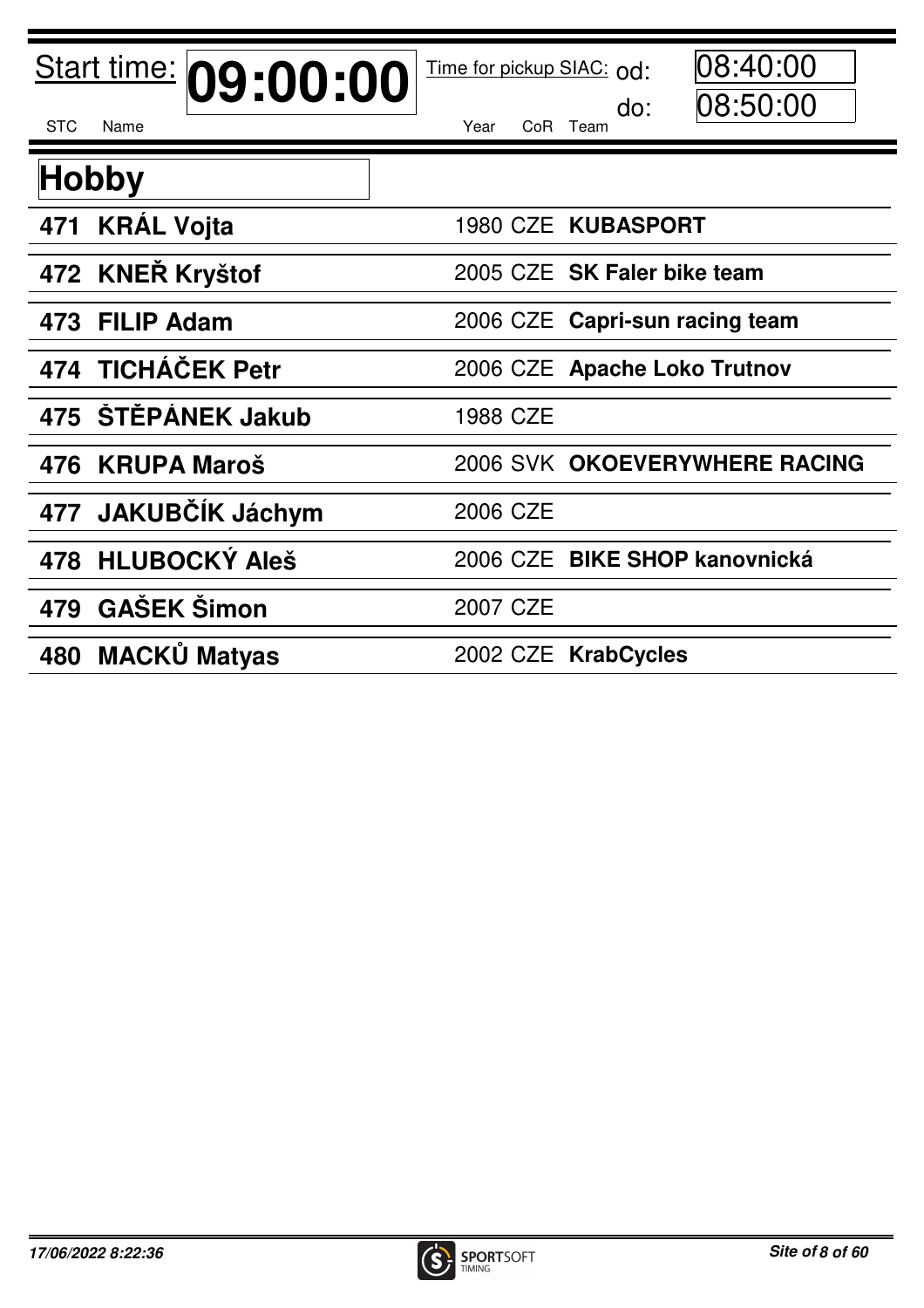| Start time: 09:05:00<br><b>STC</b><br>Name | 08:45:00<br>Time for pickup SIAC: od:<br> 08:55:00<br>do:<br>Year<br>CoR Team |
|--------------------------------------------|-------------------------------------------------------------------------------|
| <b>Hobby</b>                               |                                                                               |
| <b>BURRE Alina</b><br>461                  | 1992 GER LG Mettenheim                                                        |
| 462 TOMŠÍKOVÁ Markéta                      | 1991 CZE Bikehearts                                                           |
| <b>KREJČÍ Martin</b><br>463                | 1989 CZE ChlumTrails                                                          |
| 464 SOUMAR Matyáš                          | 2006 CZE CykloUž Šonov                                                        |
| <b>KOLAFA Tomáš</b><br>465                 | 1984 CZE                                                                      |
| 466 FOLTA Mikuláš                          | 2005 CZE                                                                      |
| <b>FLEK Marek</b><br>467                   | 1987 CZE Cyklokoloniál Enduro team                                            |
| 468<br><b>RADA David</b>                   | 1992 CZE                                                                      |
| <b>MESARC Michael</b><br>469               | 2006 SVK Big Bike team                                                        |
| <b>URBAN Kristián</b><br>470               | 2004 CZE                                                                      |

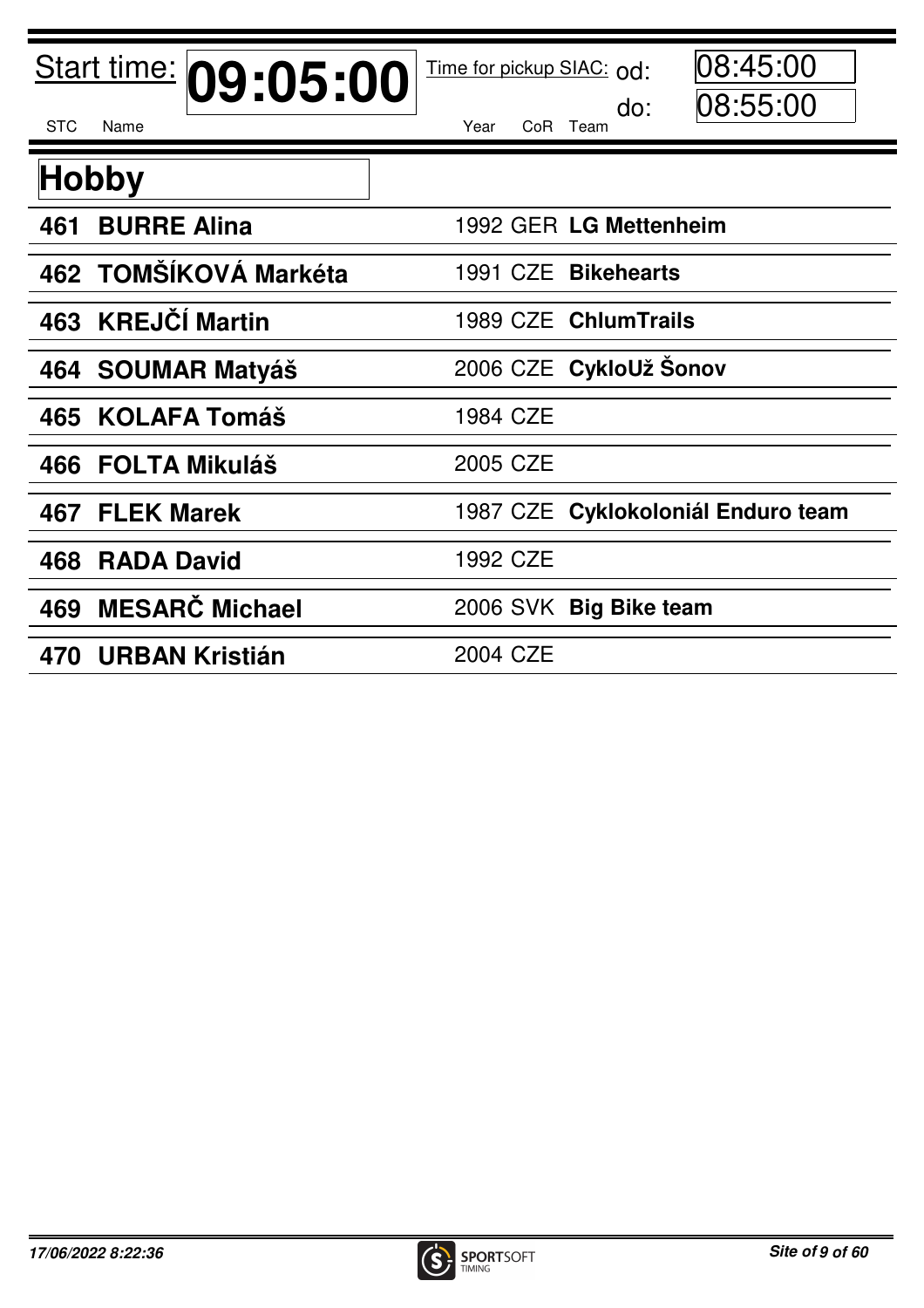|            | Start time: 09:10:00        | 08:50:00<br>Time for pickup SIAC: od: |
|------------|-----------------------------|---------------------------------------|
| <b>STC</b> | Name                        | 09:00:00<br>do:<br>Year<br>CoR Team   |
|            | <b>Newbie</b>               |                                       |
| 551        | <b>RYDVAL Adam</b>          | 2009 CZE Kolorádo Vrchlabí z. s.      |
|            | 552 ŘEZNÍČEK František      | 2008 CZE                              |
|            | 553 ŘEZÁČ Šimon             | 2008 CZE                              |
| 554        | <b>JAROLIM Jakub</b>        | 2008 CZE NF Racing Team               |
|            | 555 MALÝ Daniel             | 2009 CZE                              |
| 556        | <b>BORDOVSKÝ Štěpán</b>     | 2008 CZE                              |
| 557        | <b>VAN DE HATERD Kilian</b> | 2008 GER Giant Germany Offroad Team   |
| 558        | <b>HORAK Adam</b>           | 2008 CZE beko bike racing team        |
| 559        | <b>KUČERA Radim</b>         | 2009 CZE                              |
| 560        | <b>LEHKÝ Šimon</b>          | 2008 CZE MS Bike Academy Racing       |
| 561        | <b>MARTINEC Frantšek</b>    | 2008 CZE<br><b>BISHOP</b>             |
|            | 562 RYŠAVÝ Šimon            | 2009 CZE                              |
|            | 563 KRÁTKÝ Tomáš            | 2008 CZE KOLA-BBM.CZ                  |
| 564        | <b>BECVAR Okiver</b>        | 2009 CZE Bike puzzle team             |
|            | 565 ZAVORKA Matyáš          | 2008 CZE                              |
|            | 566 PTAČOVSKÝ Ladislav      | 2009 CZE North Bike Cycology          |
| 567        | <b>TOMÁŠ Šimon</b>          | 2008 CZE Czechmultisportcoaching      |
|            | <b>568 POLACEK Vladimir</b> | 2008 CZE                              |
| 569        | <b>VALNOHOVÁ Nicol</b>      | 2008 CZE Enduro Beast Brno            |
|            | 570 SLUKOVA Klotylda        | 2009 CZE ADASTRA Cycling Team         |
| 571        | <b>TRESNAK Jan</b>          | 2009 CZE                              |

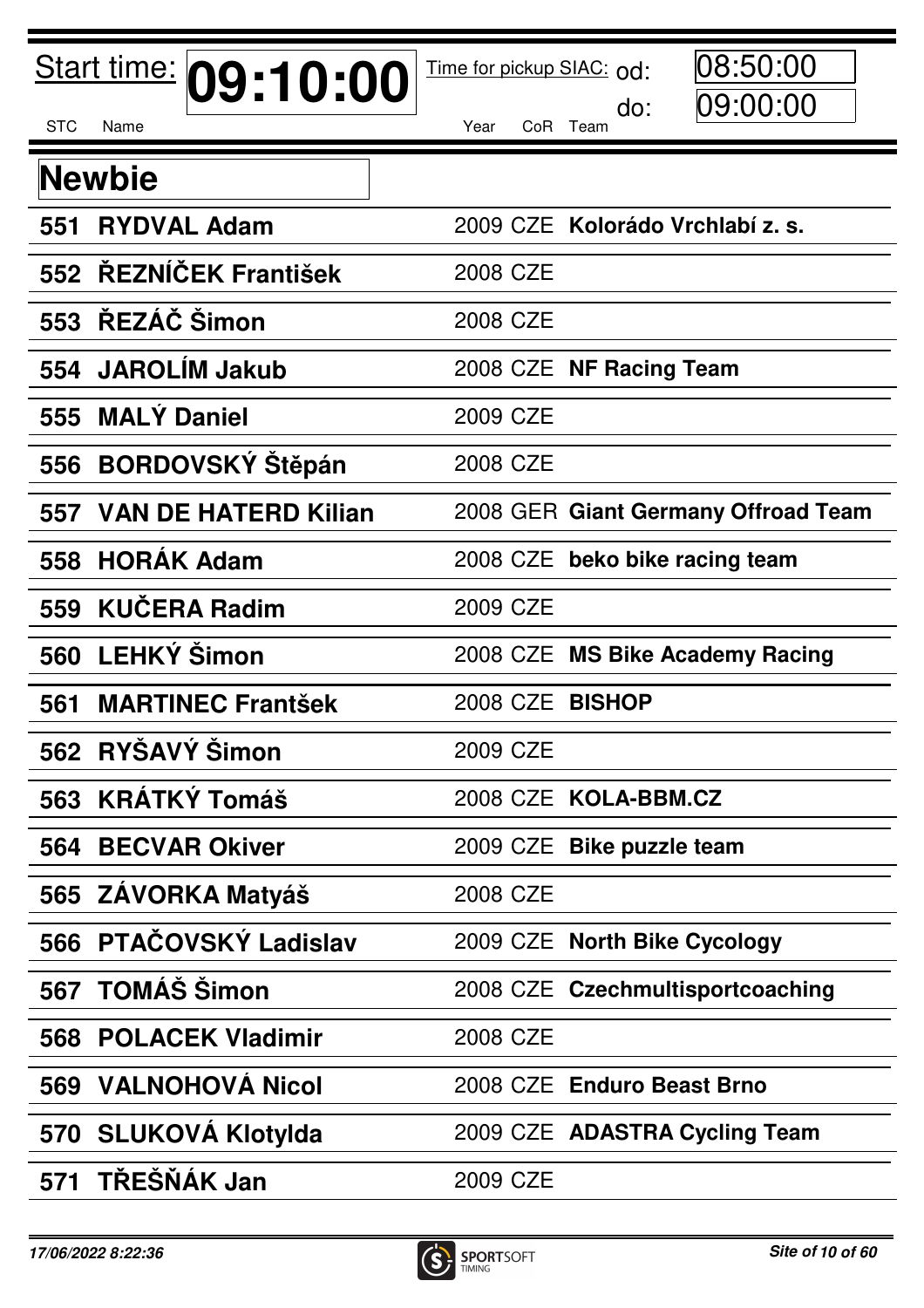| Start time: 09:10:00       | 08:50:00<br>Time for pickup SIAC: od: |
|----------------------------|---------------------------------------|
| <b>STC</b><br>Name         | 09:00:00<br>do:<br>Year<br>CoR Team   |
| <b>Newbie</b>              |                                       |
| 572 HOSPODAR Jakub         | 2008 CZE                              |
| <b>BLAŽEK Tomáš</b><br>573 | 2008 CZE                              |
| 574 ČECH Matyáš            | 2009 CZE                              |
| 575 MEJSTŘÍK Lukáš Jiří    | 2009 CZE                              |
| 576 ČECH Jakub             | 2008 CZE SK VELO PRAHA                |
| 577 WEBER Marek            | 2009 CZE                              |
| 578 KAMENÍK Jan            | 2008 CZE Bike puzzle team             |

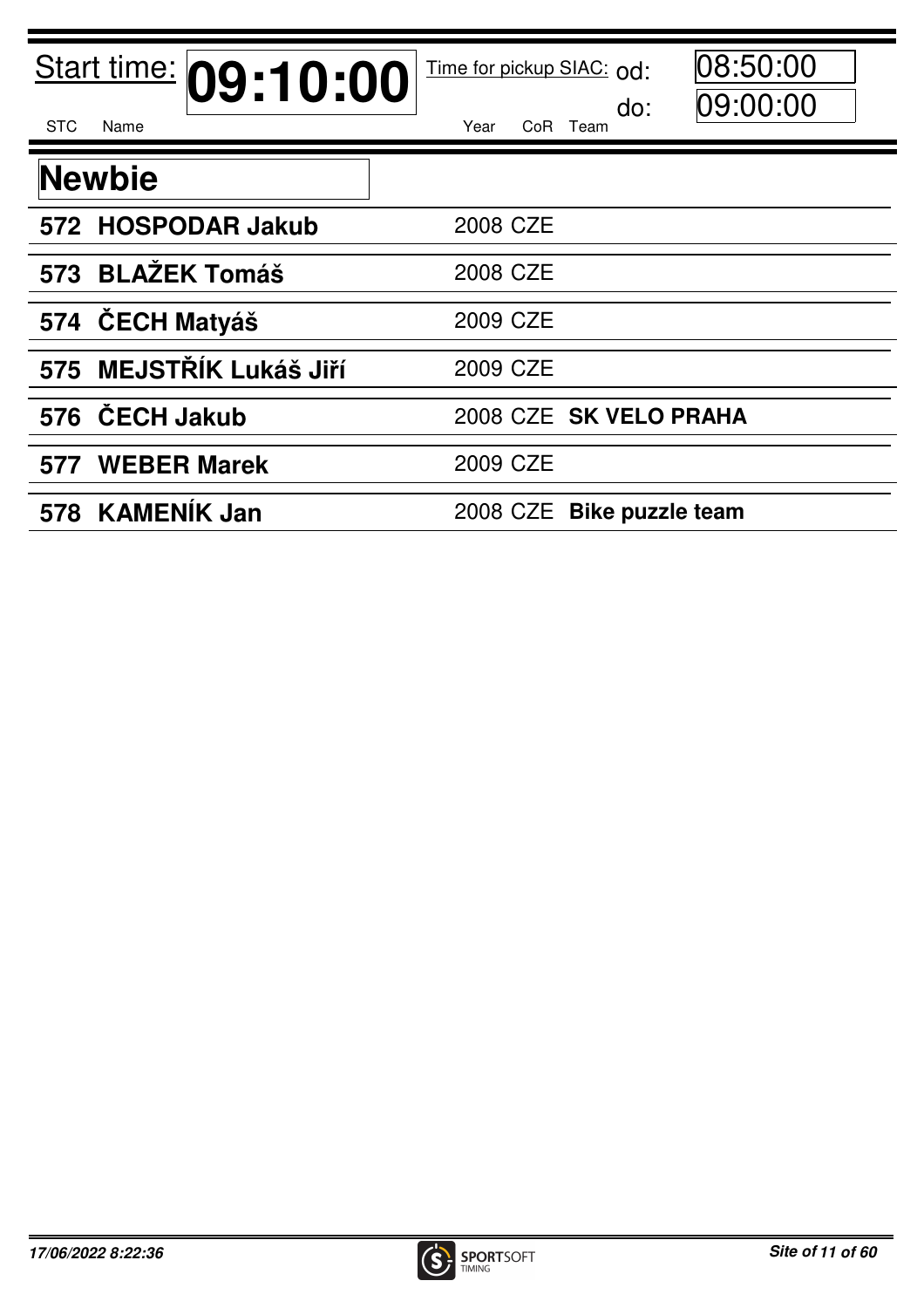|            | Start time:         | 09:15:00                                                  | Time for pickup SIAC: od: | 08:55:00                           |  |
|------------|---------------------|-----------------------------------------------------------|---------------------------|------------------------------------|--|
| <b>STC</b> | Name                |                                                           | Year                      | 09:05:00<br>do:<br>CoR Team        |  |
|            | <b>Newbie</b>       |                                                           |                           |                                    |  |
|            | 522 SRAIL Matěj     |                                                           |                           | 2008 CZE MONDRAKER ENDURO TEAM     |  |
| 523        |                     | <b>HURTA Stěpán</b>                                       | 2008 CZE                  |                                    |  |
| 524        |                     | <b>BERAN Jaroslav</b>                                     |                           | 2009 CZE Blue Fly Enduro Kids Team |  |
|            |                     | 525 POVOLNÝ Matyáš                                        | 2008 CZE                  |                                    |  |
| 526        |                     | <b>VALENTA Věnek</b>                                      | 2009 CZE                  |                                    |  |
| 527        |                     | <b>SKROBANEK Petr</b>                                     |                           | 2008 CZE Sportovní Kurzy.cz        |  |
| 528        |                     | <b>STRADAL Filip</b>                                      | 2008 CZE                  |                                    |  |
| 529        |                     | <b>HANÁK Stěpán</b>                                       | 2008 CZE                  | <b>Bike puzzle team</b>            |  |
| 530        | <b>BRAT Kryštof</b> |                                                           |                           | 2008 CZE BLUE FLY enduro team      |  |
| 531        |                     | <b>KRÁLÍK Daniel</b>                                      |                           | 2008 CZE Cyklokoloniál             |  |
|            | 532 KUBA Norbert    |                                                           | 2008 CZE                  |                                    |  |
|            |                     | 533 RUDOLF Ondřej                                         |                           | 2008 CZE www.grafix-mx.com         |  |
|            | 534 TŮMA Vojtěch    |                                                           | 2008 CZE                  |                                    |  |
| 535        | <b>CAP Jakub</b>    |                                                           | 2008 CZE                  |                                    |  |
|            |                     | 536 ADAMEK Jáchym                                         | 2009 CZE                  |                                    |  |
| 537        |                     | <b>PROCHAZKA Nicholas Martin 2009 CZE TERRAPRO RACING</b> |                           |                                    |  |
| 538        | <b>RYBA Jan</b>     |                                                           | 2008 CZE                  |                                    |  |
| 539        |                     | RŮŽIČKA Tobiáš                                            |                           | 2008 CZE Hellsboys                 |  |
|            |                     | 540 SOUMAR Stěpán                                         |                           | 2009 CZE Protocycles               |  |
| 541        |                     | <b>FORNIER Luca</b>                                       | 2009 CZE                  |                                    |  |
|            |                     | 542 FUKSA Matyáš                                          | 2008 CZE                  |                                    |  |

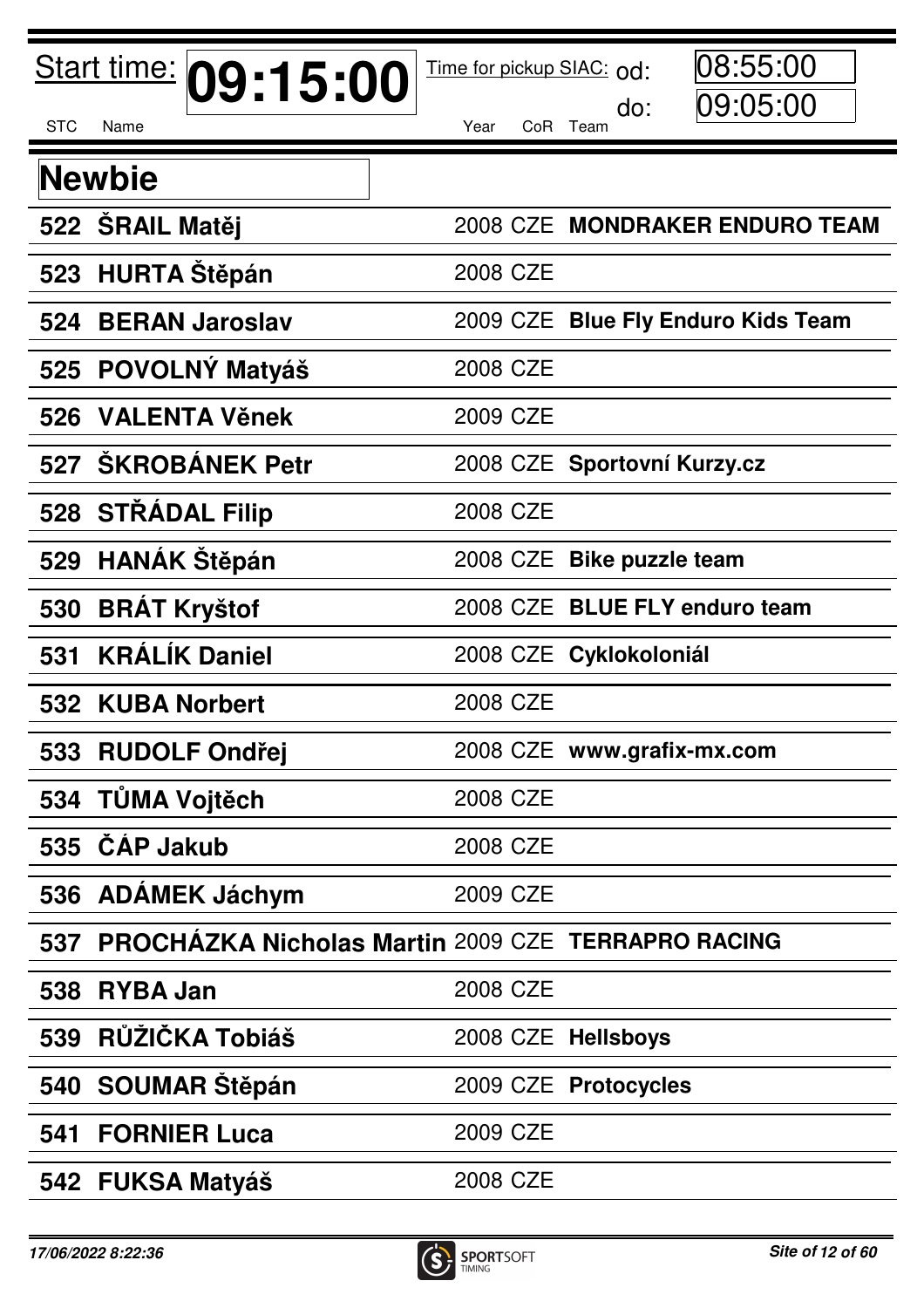| Start time: 09:15:00        | 08:55:00<br>Time for pickup SIAC: od: |
|-----------------------------|---------------------------------------|
| <b>STC</b><br>Name          | 09:05:00<br>do:<br>CoR Team<br>Year   |
| <b>Newbie</b>               |                                       |
| 543 HORŇÁK Josef            | 2009 CZE                              |
| <b>BAMBULA Vítek</b><br>544 | 2008 CZE JC BIKE RACING               |
| 545 ŠVADLEŇÁK Matěj         | 2009 CZE Bike team Klíny              |
| 546 KADRMAS Jaroslav        | 2008 CZE Bikekurzy                    |
| <b>SMÍTAL Šimon</b><br>547  | 2009 CZE                              |
| <b>LALUHA Rudolf</b><br>548 | 2009 CZE                              |
| 549 MATÝSEK Viktor          | 2008 CZE Sportovní Kurzy.cz           |
| 550 JELÍNEK Ondřej          | 2009 CZE Beko - bike racing team      |

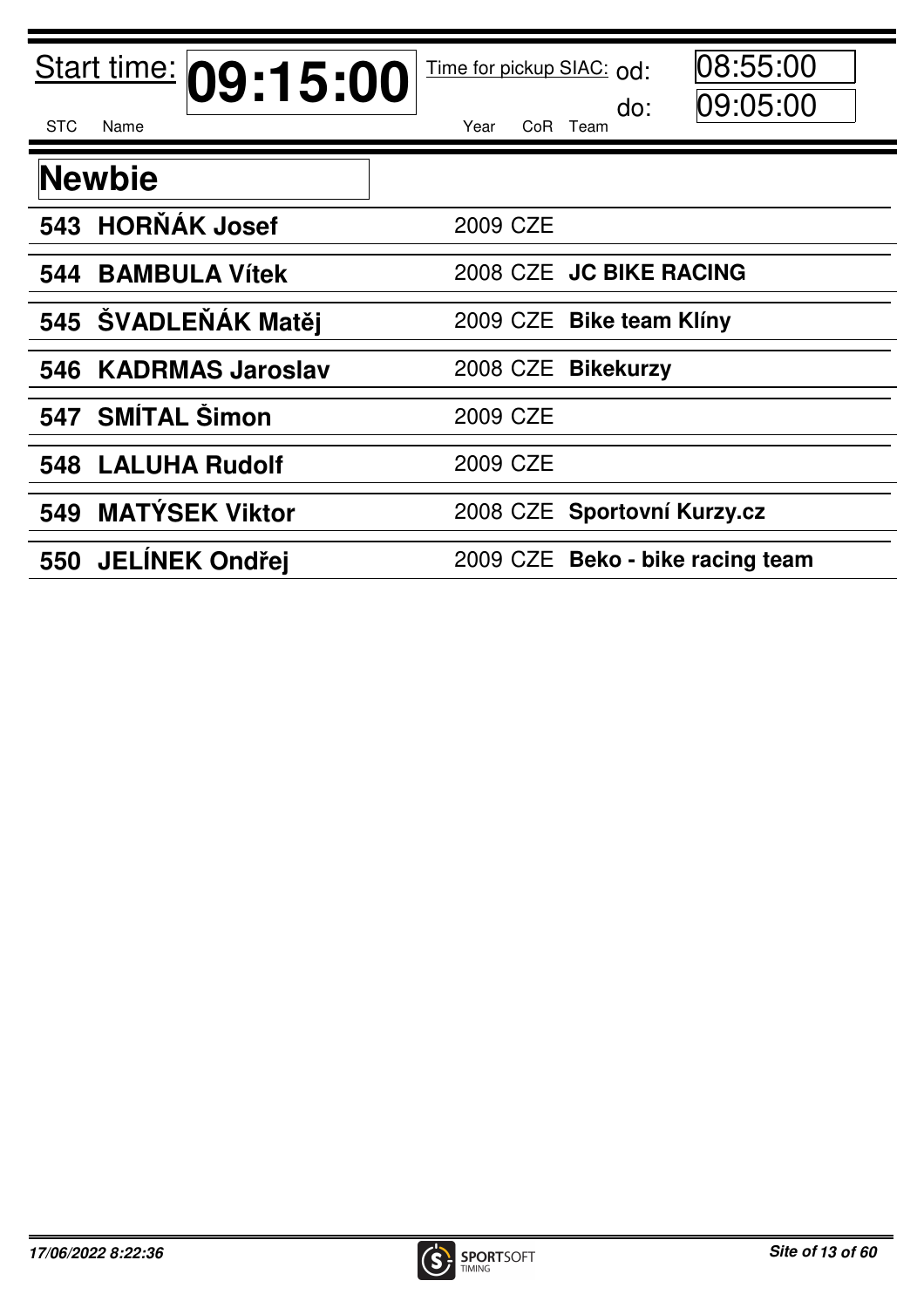| Start time: 09:20:00<br><b>STC</b><br>Name | 09:00:00<br>Time for pickup SIAC: od:<br>09:10:00<br>do:<br>Year<br>CoR Team |
|--------------------------------------------|------------------------------------------------------------------------------|
|                                            |                                                                              |
| <b>Hobby</b>                               |                                                                              |
| <b>PAPCUN Marek</b><br>451                 | <b>1987 SVK</b>                                                              |
| 452 SOLNAR Josef                           | 1991 CZE BIKE&SKI PARK MOST                                                  |
| <b>FISCHER Dominik</b><br>453              | 2002 CZE                                                                     |
| <b>JANEČKA Adam</b><br>454                 | 2002 CZE                                                                     |
| <b>DEZORT Patrik</b><br>455                | 1991 CZE                                                                     |
| <b>BUCH Tim</b><br>456                     | 1993 GER                                                                     |
| DOČEKAL Štěpán<br>457                      | 1994 CZE                                                                     |
| 458 ZAORAL Filip                           | 2004 CZE Jebu Gevo                                                           |
| <b>BRANDTL Aleš</b><br>459                 | 2004 CZE                                                                     |
| 460 SEIDL Filip                            | 2006 CZE                                                                     |

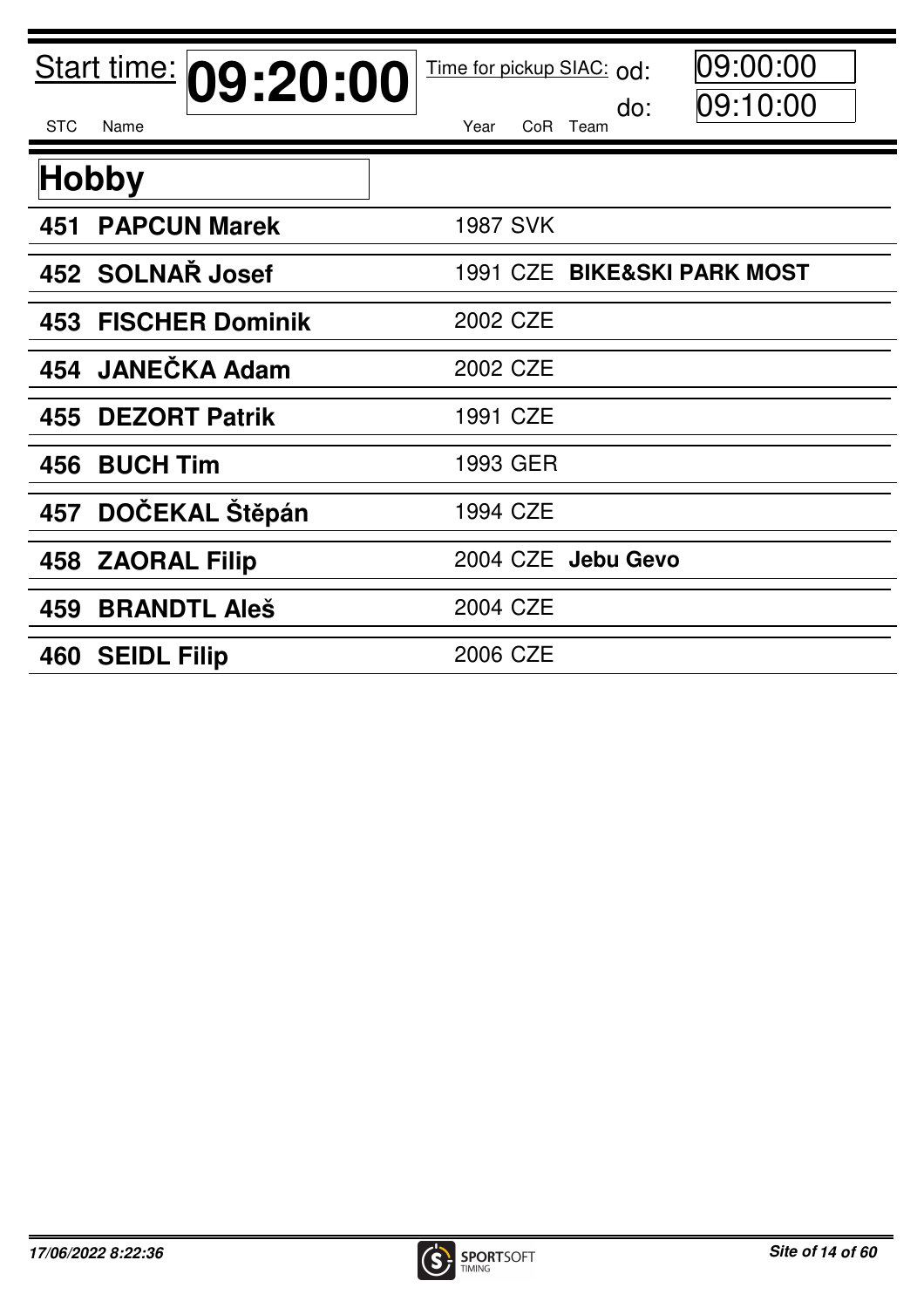| Start time: 09:25:00<br><b>STC</b><br>Name | 09:05:00<br>Time for pickup SIAC: od:<br> 09:15:00<br>do:<br>Year<br>CoR Team |
|--------------------------------------------|-------------------------------------------------------------------------------|
| <b>Hobby</b>                               |                                                                               |
| <b>VRZAL Ondřej</b><br>441                 | 1983 CZE                                                                      |
| 442 NOVÁK Maxmilián                        | 2007 CZE                                                                      |
| 443 SEHNAL Matěj                           | 2003 CZE                                                                      |
| 444 ZOUBKOVÁ Anežka                        | 2004 CZE                                                                      |
| <b>BRONČEK Matyáš</b><br>445               | 2003 CZE                                                                      |
| 446 MAJEROVA Pavla                         | 1985 CZE ZUBR Racing                                                          |
| <b>447 SCHUSTR Filip</b>                   | 1989 CZE ZUBR Racing                                                          |
| 448 ANDRES Lukáš                           | 2007 CZE                                                                      |
| 449 ŽÁČEK Matěj                            | 1992 CZE                                                                      |
| <b>MELZER Franz</b><br>450                 | 1986 GER Mountainbike Initiative                                              |

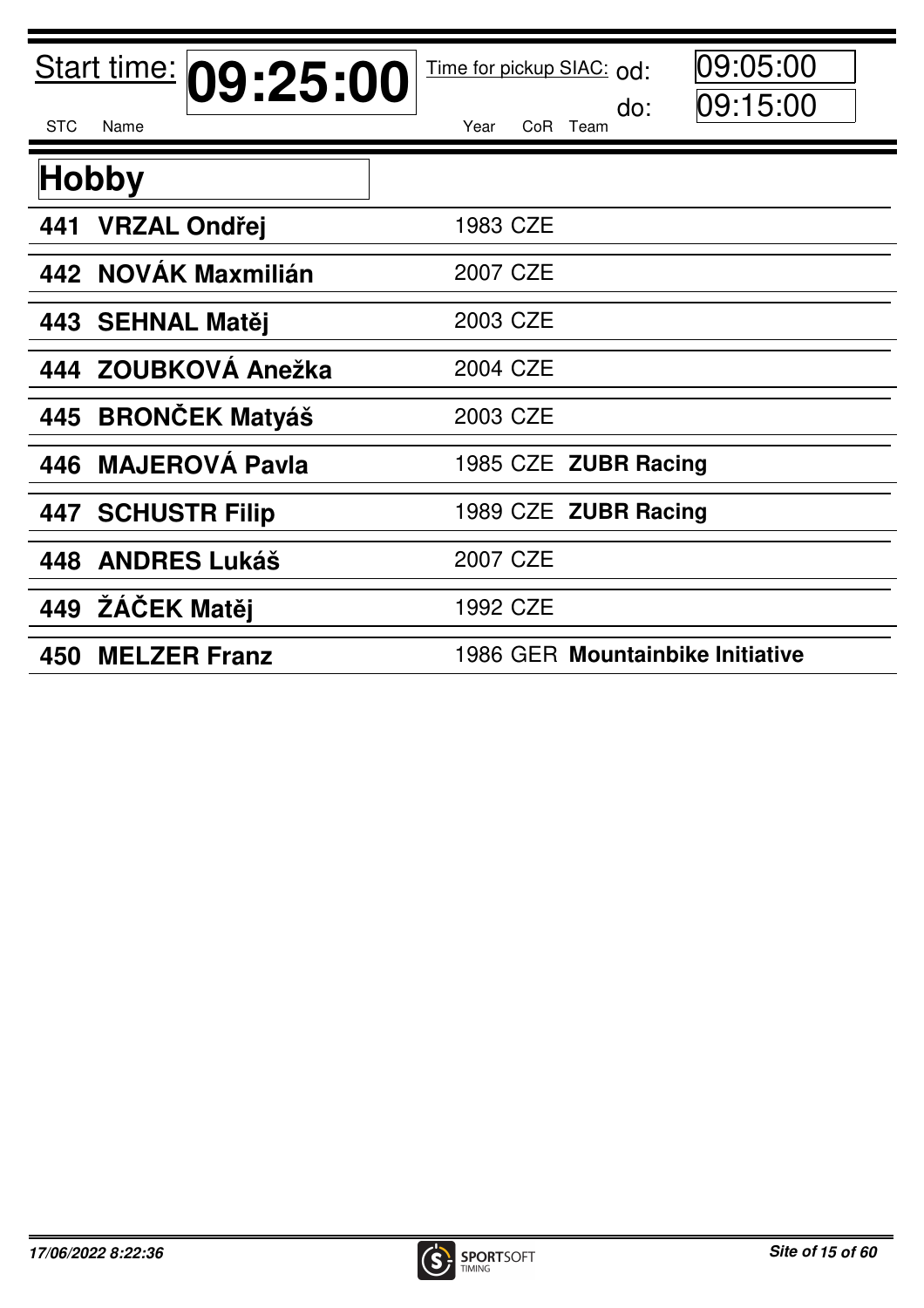| Start time: 09:30:00<br><b>STC</b><br>Name | 09:10:00<br>Time for pickup SIAC: od:<br>09:20:00<br>do:<br>Year<br>CoR Team |
|--------------------------------------------|------------------------------------------------------------------------------|
| <b>Hobby</b>                               |                                                                              |
| <b>TRNKA Otto</b><br>431                   | 2000 CZE                                                                     |
| 432 JANEK Stěpán                           | 1981 CZE                                                                     |
| <b>HAMMERLOVÁ Hana</b><br>433              | 1991 CZE                                                                     |
| <b>FIŠERA Oldřich</b><br>434               | 1989 CZE                                                                     |
| <b>BAŘTIPÁN Radek</b><br>435               | 1985 CZE                                                                     |
| 436 CHOCHOLATÝ Radek                       | 1984 CZE                                                                     |
| 437 VOŠTA Jan                              | 1979 CZE MONDRAKER ENDURO TEAM                                               |
| 438 SVOBODA Alan                           | 2007 CZE Punk Bike store                                                     |
| <b>SAJDOK Honza</b><br>439                 | 2007 CZE                                                                     |
| <b>RUZICKA Slavek</b><br>440               | 1982 CZE                                                                     |

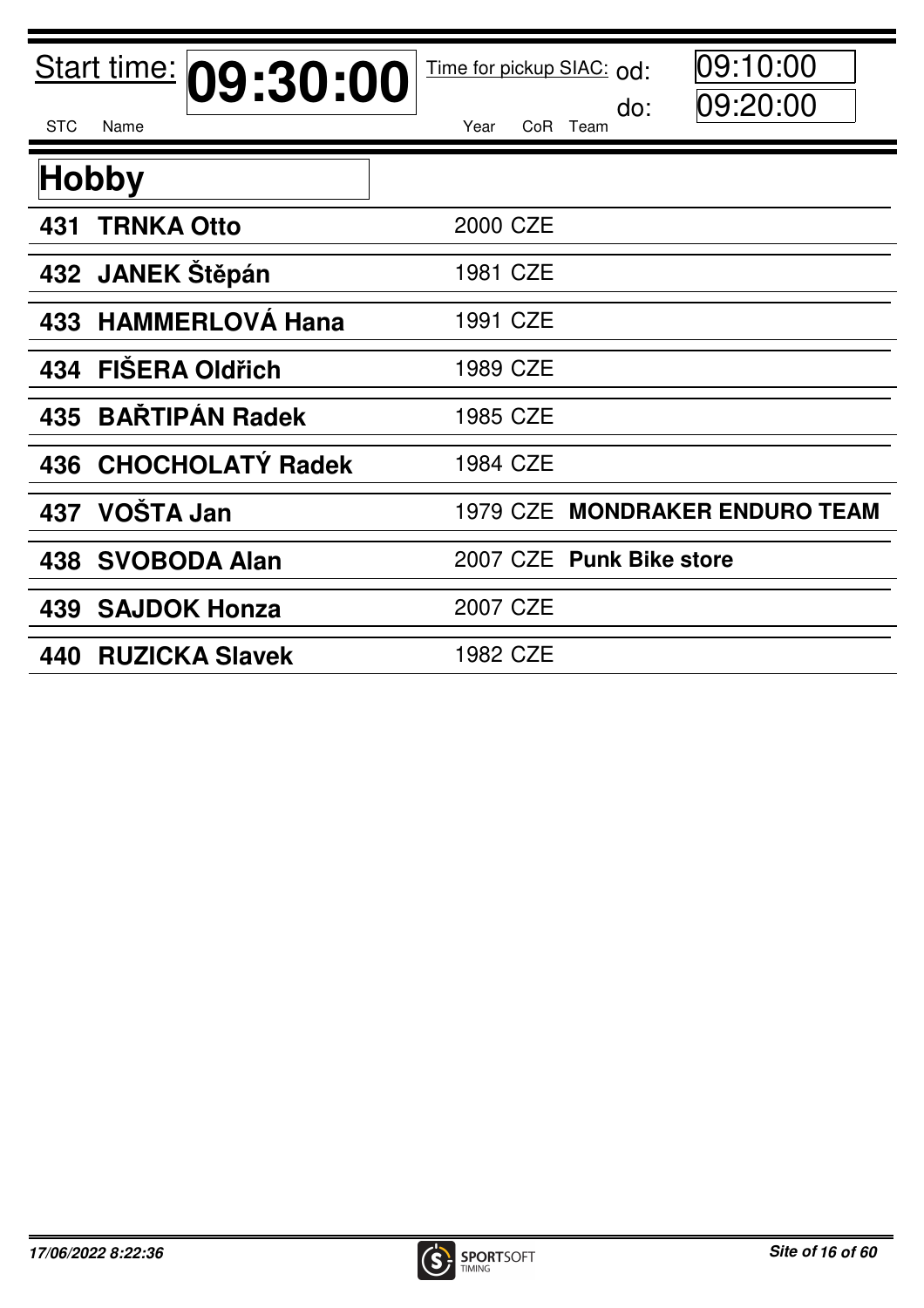| Start time: 09:35:00           | 09:15:00<br>Time for pickup SIAC: od:<br>09:25:00<br>do: |
|--------------------------------|----------------------------------------------------------|
| <b>STC</b><br>Name             | Year<br>CoR Team                                         |
| <b>Hobby</b>                   |                                                          |
| <b>ZAVADIL Dominik</b><br>421  | 2005 CZE Team Bike Perštejn                              |
| 422 KAKOS Karel                | 2007 CZE Dressler team                                   |
| 423 PLIC Martin                | 1995 CZE                                                 |
| <b>FRITZSCHE Marcel</b><br>424 | 1989 GER Mountainbike Initiative                         |
| 425 KESL Matěj                 | 2006 CZE                                                 |
| 426 ŽÁK Petr                   | 1973 CZE                                                 |
| 427 KADLEC Lukáš               | 2006 CZE                                                 |
| 428 SVÁCHA Martin              | 1988 CZE                                                 |
| 429<br><b>MARTINEC Matěj</b>   | 2004 CZE<br><b>BISHOP</b>                                |
| 430 SLIŽ Ladislav              | 2007 CZE                                                 |

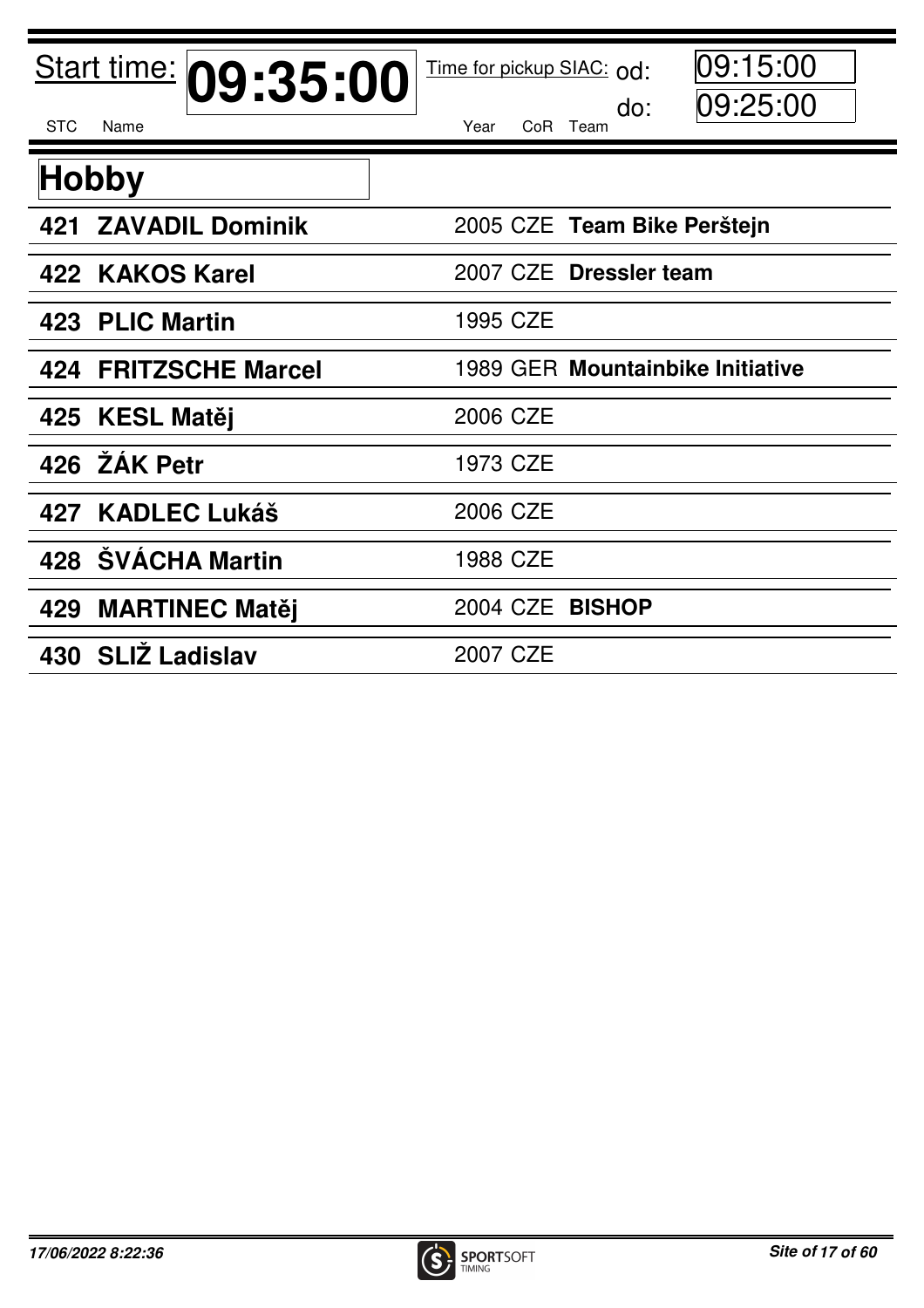| Start time: 09:40:00           | 09:20:00<br>Time for pickup SIAC: od:<br>09:30:00<br>do: |
|--------------------------------|----------------------------------------------------------|
| <b>STC</b><br>Name             | Year<br>CoR Team                                         |
| <b>Hobby</b>                   |                                                          |
| <b>DÖRFEL Morris</b><br>411    | 1999 GER                                                 |
| 412 FRONEK Michal              | 1988 CZE                                                 |
| 413 KRAL Jakub                 | 1985 CZE BLbNemE kVaLitňE                                |
| <b>HLÁVKA Marek</b><br>414     | 1998 CZE                                                 |
| <b>BINKO Petr</b><br>415       | 2006 CZE                                                 |
| <b>DANĚK Dominik</b><br>416    | 2007 CZE Sportovní Kurzy.cz                              |
| 417 KOLLER Luboš               | 1986 CZE                                                 |
| 418 SENGER Joschua             | 1987 GER                                                 |
| <b>KINZELMANN Felix</b><br>419 | 2004 GER                                                 |
| 420 NAGL Patrik                | 2006 CZE                                                 |

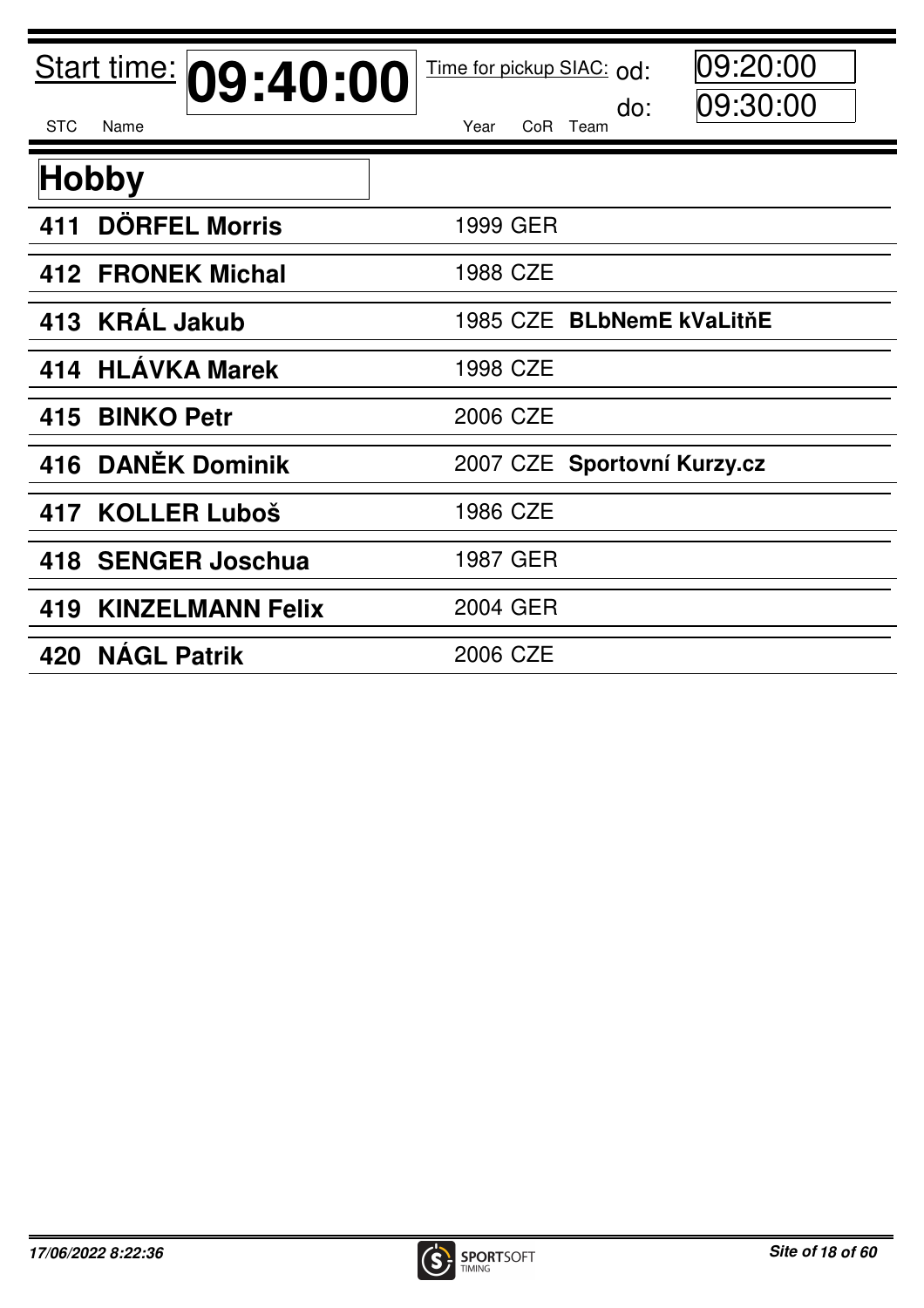| Start time: 09:45:00             | 09:25:00<br>Time for pickup SIAC: od:<br> 09:35:00<br>do: |
|----------------------------------|-----------------------------------------------------------|
| <b>STC</b><br>Name               | CoR Team<br>Year                                          |
| <b>Hobby</b>                     |                                                           |
| VOLEJNÍKOVÁ Nikola<br>401        | 2006 CZE beko bike racing team                            |
| 402 VOLEJNÍKOVÁ Natálie          | beko bike racing team<br>2006 CZE                         |
| <b>BĚLOHLÁVEK Pavel</b><br>403   | 2000 CZE                                                  |
| <b>BUBENÍČEK Miloš</b><br>404    | 1975 CZE Bike Club Kozičín                                |
| <b>DUFEK Václav</b><br>405       | 1983 CZE                                                  |
| ČÍŽEK Štěpán<br>406              | 2007 CZE                                                  |
| <b>FRENTKOWSKI Tim</b><br>407    | 1980 GER                                                  |
| <b>ADAMS Bianca</b><br>408       | 1986 GER                                                  |
| <b>GEORGI Marco</b><br>409       | 1987 GER                                                  |
| <b>SCHNEDELBACH Felix</b><br>410 | 2005 GER                                                  |

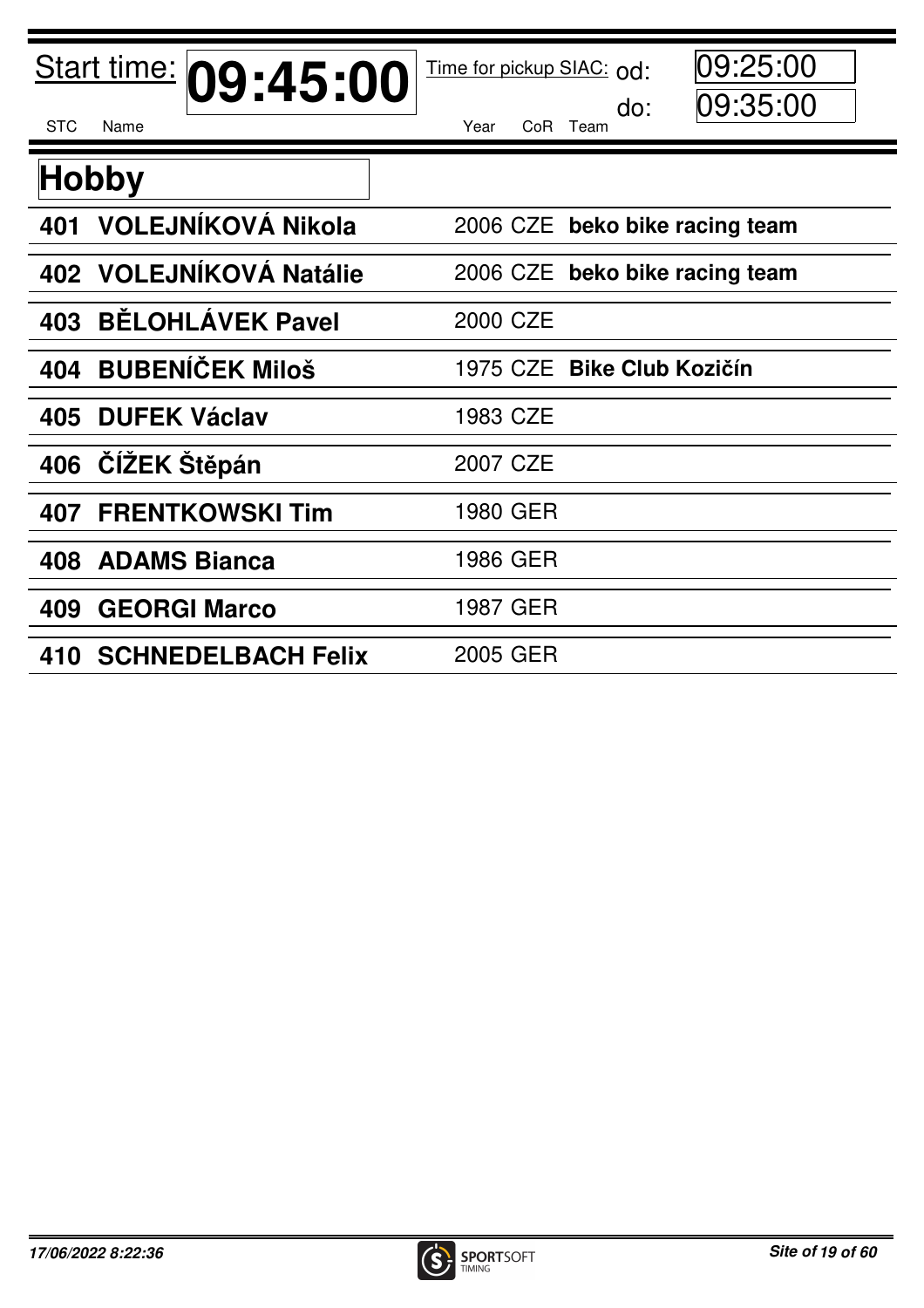| Start time: 09:50:00          | 09:30:00<br>Time for pickup SIAC: od:<br> 09:40:00<br>do: |
|-------------------------------|-----------------------------------------------------------|
| <b>STC</b><br>Name            | Year<br>CoR Team                                          |
| <b>Hobby</b>                  |                                                           |
| <b>ZSCHERNIG Georg</b><br>391 | 1983 GER ShredERZ                                         |
| 392 BEČVÁŘ Jaroslav           | 1990 CZE                                                  |
| <b>KONRADY Martin</b><br>393  | 1994 CZE                                                  |
| <b>HERZOG Robbie</b><br>394   | 1989 GER Wild Sessions                                    |
| <b>SEFR Tadeáš</b><br>395     | 1998 CZE Trek Staněk Sport                                |
| 396 SCHULTE-MEYER Anna        | 1987 GER                                                  |
| 397                           | <b>JÜRGEN-SCHELLERT Domini</b> 1988 GER TuS Neuenrade     |
| <b>JULIEN Schaab</b><br>398   | 1992 GER TuS Neuenrade                                    |
| 399 SCHLÄFER Marek            | 2005 CZE                                                  |
| <b>HORAK Martin</b><br>400    | 2007 CZE beko bike racing team                            |

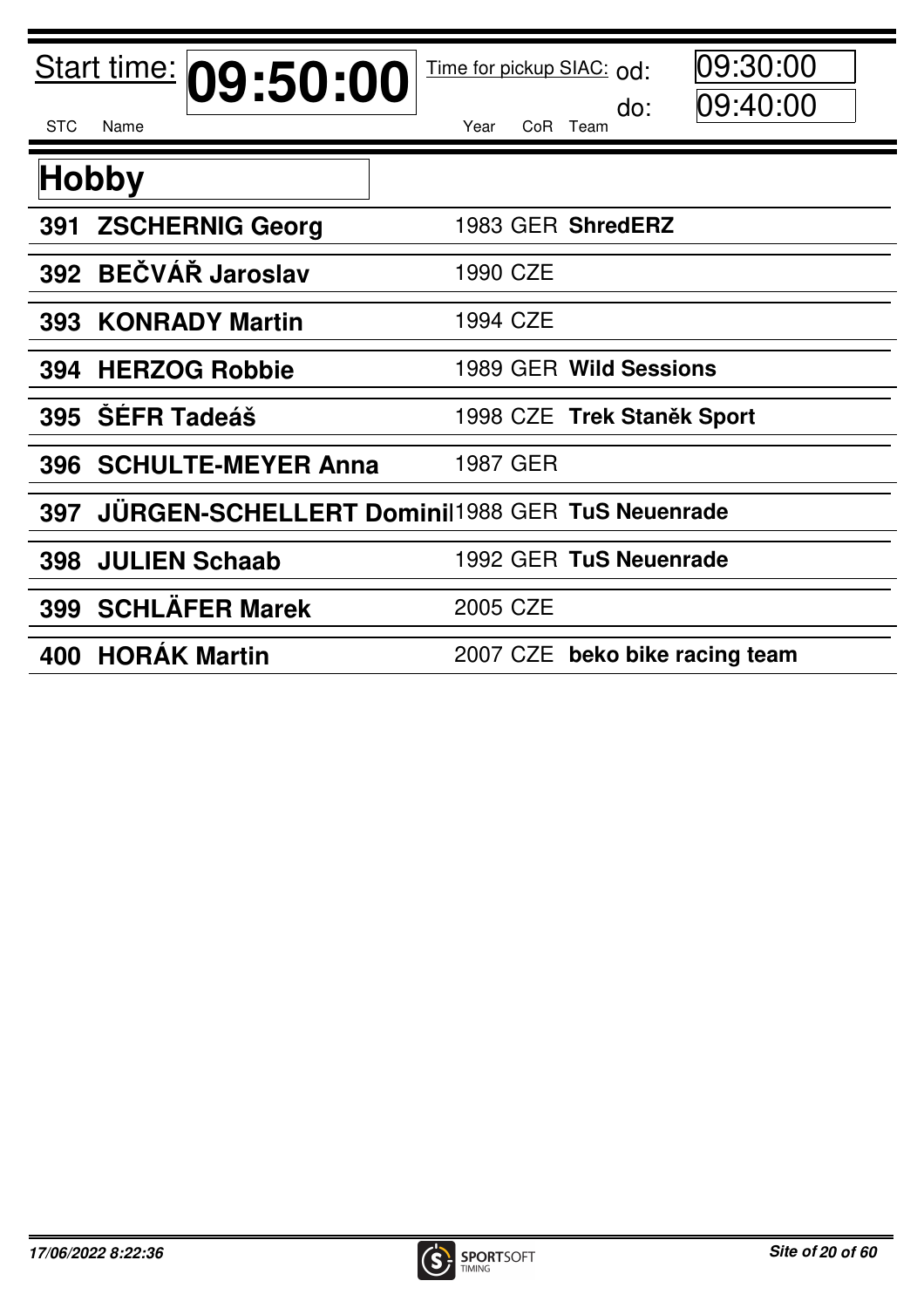| Start time: 09:55:00<br><b>STC</b><br>Name | Time for pickup SIAC: od:<br>do:<br>Year<br>Co <sub>R</sub><br>Team | 09:35:00<br>09:45:00 |
|--------------------------------------------|---------------------------------------------------------------------|----------------------|
| <b>Hobby</b>                               |                                                                     |                      |
| <b>JAKUB Hájek</b><br>381                  | 2006 CZE                                                            |                      |
| <b>FIALA Adam</b><br>382                   | 2006 CZE                                                            |                      |
| 383 MATOUŠEK Tomáš                         | 2006 CZE                                                            |                      |
| <b>BORDOVSKÝ Matěj</b><br>384              | 2005 CZE                                                            |                      |
| <b>385 STRAKA Marek</b>                    | 2007 CZE                                                            |                      |
| <b>HOLUBEC Ondřej</b><br>386               | 2007 CZE                                                            |                      |
| ČERNÝ Jakub<br>387                         | 1988 CZE                                                            |                      |
| 388 KOLÁŘ Honza                            | 2006 CZE                                                            |                      |
| <b>SHRIVER Luke</b><br>389                 | 2007 CZE                                                            |                      |
| <b>PILAR Pavel</b><br>390                  | 1990 CZE TriSK České Budějovice                                     |                      |

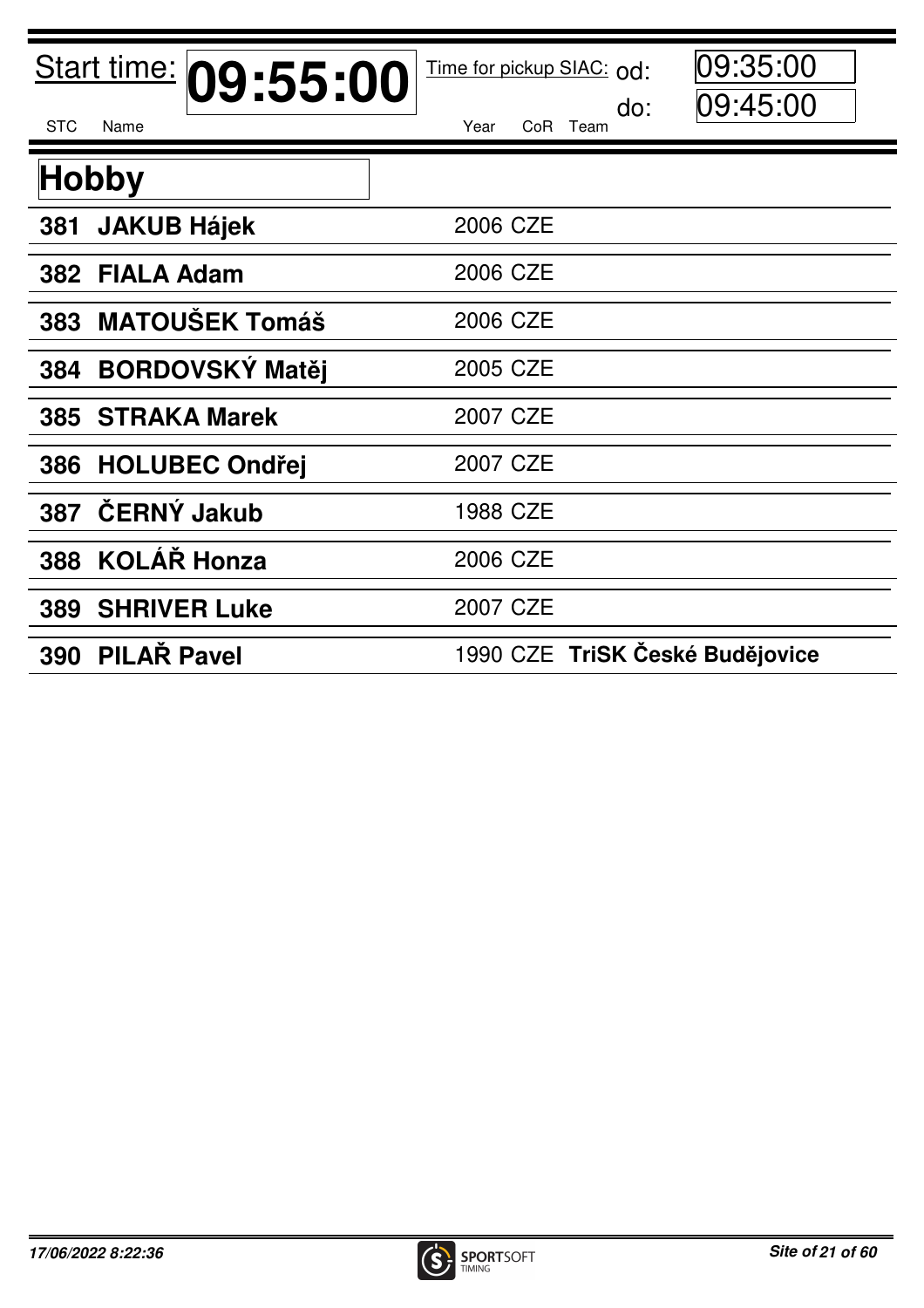| Start time: 10:00:00<br><b>STC</b><br>Name | 09:40:00<br>Time for pickup SIAC: od:<br>09:50:00<br>do:<br>CoR Team<br>Year |
|--------------------------------------------|------------------------------------------------------------------------------|
| <b>Hobby</b>                               |                                                                              |
| <b>DECHERT Hermann</b><br>371              | 1993 GER                                                                     |
| 372 VÍTKOVSKÝ Martin                       | 2002 CZE                                                                     |
| 373 KOPTA Andrei                           | 2007 CZE Maivmoto.cz                                                         |
| <b>BEHR Michael</b><br>374                 | 2005 CZE                                                                     |
| 375 ROTH Vilda                             | 1984 CZE                                                                     |
| <b>JIŘÍK Dalibor</b><br>376                | 2007 CZE                                                                     |
| 377 KARLOVSKÝ Michal                       | 1972 CZE                                                                     |
| 378 SNABL Jakub                            | 2003 CZE                                                                     |
| <b>BARTOŠ Jan</b><br>379                   | 2004 CZE                                                                     |
| <b>BŘICHŇÁČ Vojtěch</b><br>380             | 2005 CZE                                                                     |

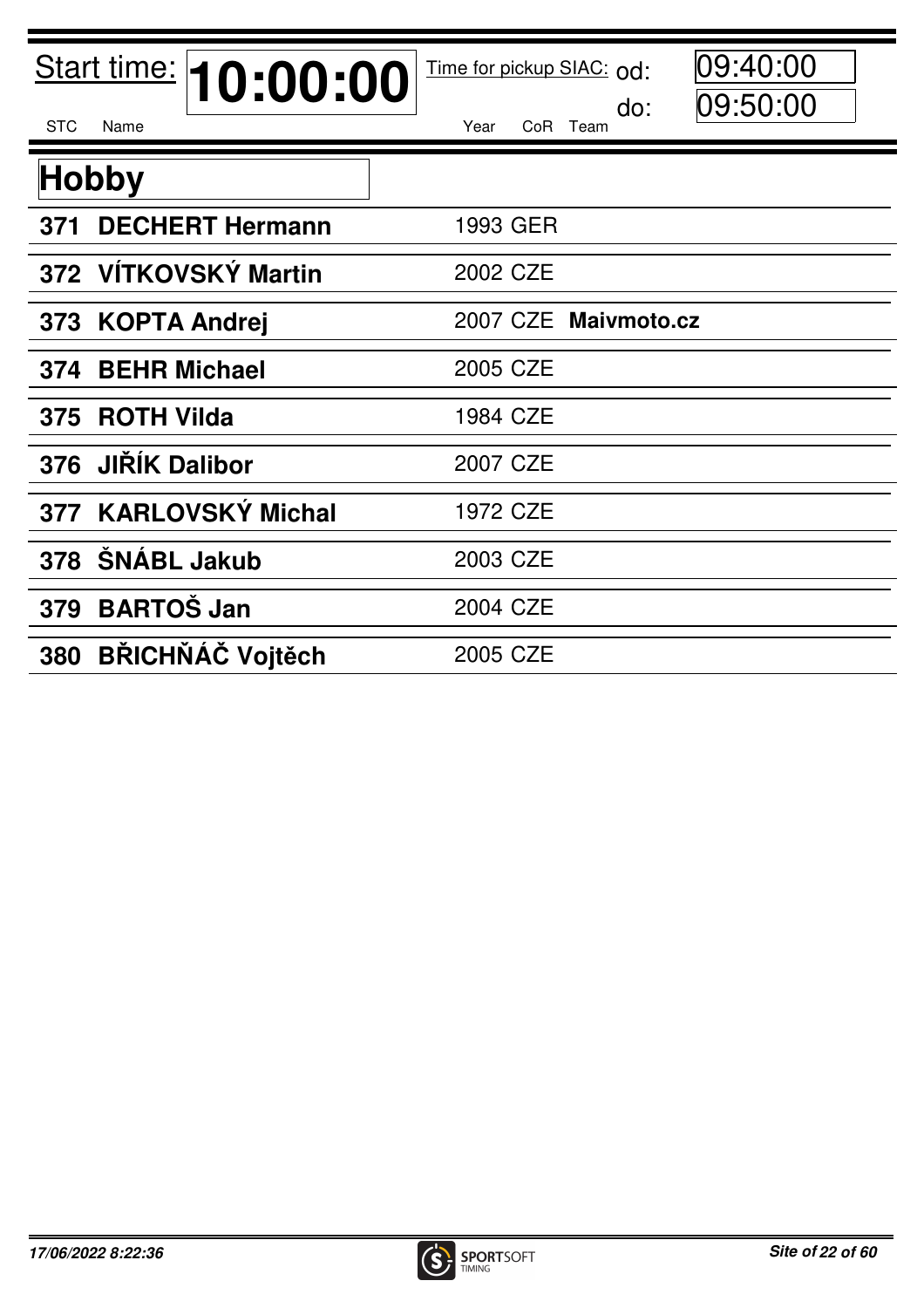| Start time: <b>10:05:00</b><br><b>STC</b><br>Name | 09:45:00<br>Time for pickup SIAC: od:<br> 09:55:00<br>do:<br>Year<br>CoR Team |
|---------------------------------------------------|-------------------------------------------------------------------------------|
| <b>Hobby</b>                                      |                                                                               |
| <b>ŠEDIVÝ Josef</b><br>361                        | 2007 CZE                                                                      |
| 362 MAX HAMUN Ahmadi Zenouz 1997 GER              |                                                                               |
| <b>KAREŠ Matyáš</b><br>363                        | 2006 CZE                                                                      |
| <b>KONÍČEK Aleš</b><br>364                        | 1977 CZE                                                                      |
| <b>MAREK Boehm</b><br>365                         | 1998 GER                                                                      |
| <b>DOSTÁLOVÁ Lenka</b><br>366                     | 1976 CZE Huhuchilli                                                           |
| <b>STEC David</b><br>367                          | 1976 CZE                                                                      |
| <b>WINTER Christian</b><br>368                    | 1977 GER REDERBERCH Racing e.V.                                               |
| 369 CARVANOVÁ Kláry                               | 2004 CZE                                                                      |
| PIŠŤÁK Marek<br>370                               | 2003 CZE                                                                      |

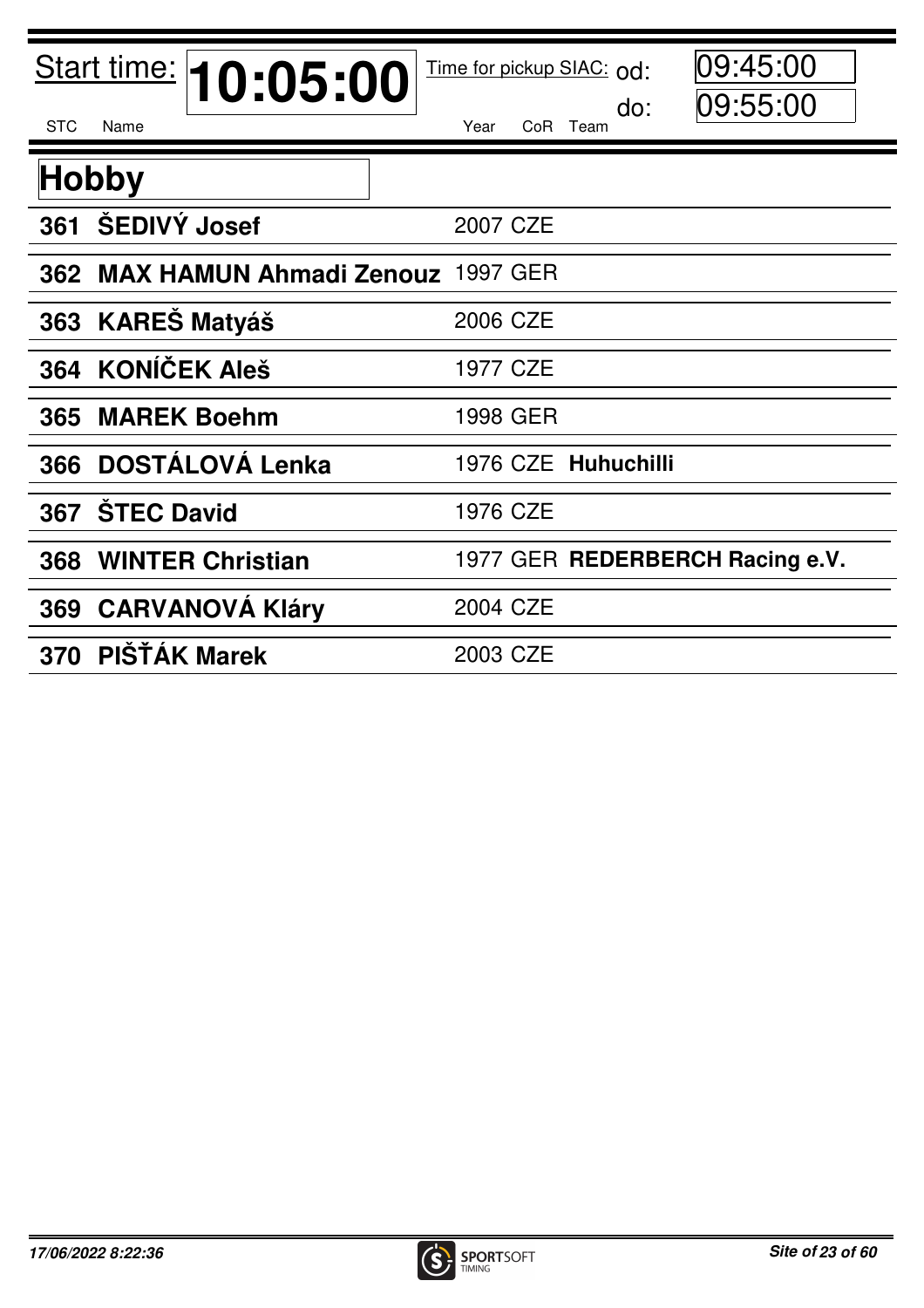| <b>STC</b><br>Name                 | Start time: 10:10:00 | Time for pickup SIAC: od:<br>Year | do:<br>CoR Team           | 09:50:00<br>10:00:00            |
|------------------------------------|----------------------|-----------------------------------|---------------------------|---------------------------------|
| <b>Hobby</b>                       |                      |                                   |                           |                                 |
| <b>SAHULA Petr</b><br>351          |                      | 1978 CZE                          |                           |                                 |
| 352 HUSA Petr                      |                      |                                   | 1992 CZE PTBshop.cz       |                                 |
| <b>353 SAHULA Petr</b>             |                      | 2003 CZE                          |                           |                                 |
| 354 ZUTH Jakub                     |                      |                                   |                           | 2006 CZE Triple ZET enduro team |
| 355 MARIAN Marek                   |                      | 2005 CZE                          |                           |                                 |
| <b>FIALA Ondřej</b><br>356         |                      | 2006 CZE                          |                           |                                 |
| RÝDL Matěj<br>357                  |                      |                                   | 2007 CZE KRAB CYCLES      |                                 |
| 358 HOUŠKA Jan                     |                      |                                   | 1971 CZE COPR TJ Přeštice |                                 |
| ŘEZÁČ Pavel<br>359                 |                      | 1979 CZE                          |                           |                                 |
| <b>JURAJDA Jakub</b><br><b>360</b> |                      | 2006 CZE                          |                           |                                 |

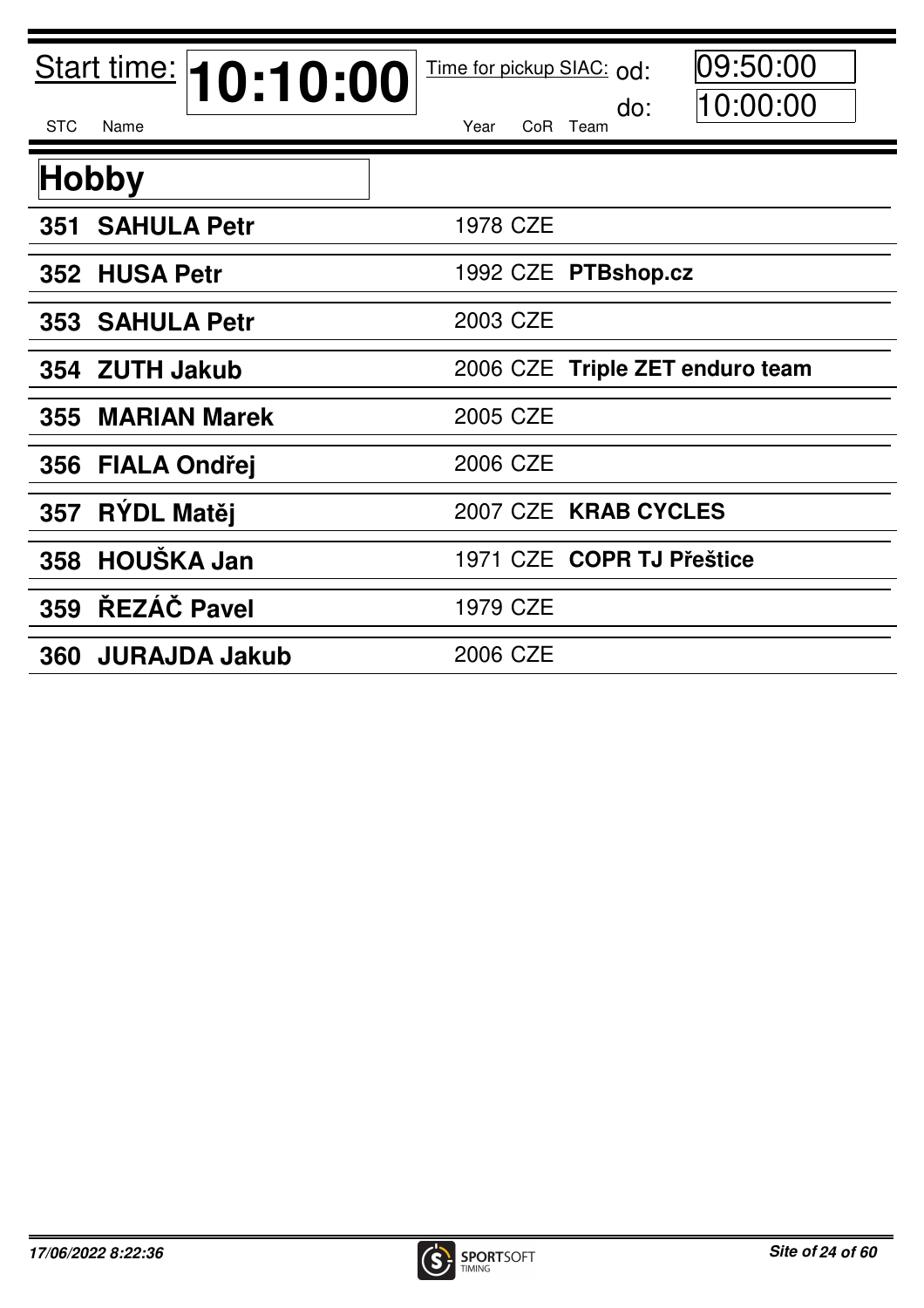| Start time: 10:15:00<br><b>STC</b><br>Name | 09:55:00<br>Time for pickup SIAC: od:<br>10:05:00<br>do:<br>Year<br>CoR Team |
|--------------------------------------------|------------------------------------------------------------------------------|
| <b>Hobby</b>                               |                                                                              |
| <b>TUREK Petr</b><br>341                   | 1992 CZE                                                                     |
| 342 BRAHOVÁ Markéta                        | 1990 CZE                                                                     |
| <b>HINDULIAK Tomáš</b><br>343              | 1988 CZE Huhuchilli                                                          |
| TUČÁK Jakub<br>344                         | 1989 CZE                                                                     |
| <b>STEC David</b><br>345                   | 1976 CZE                                                                     |
| <b>KLINDEROVÁ Kateřina</b><br>346          | 1997 CZE                                                                     |
| <b>SOBOTKA Vit</b><br>347                  | 1974 CZE                                                                     |
| 348 VACEK Jakub                            | 1980 CZE REDPOINT Eleven team                                                |
| LOŠŤÁK Stanislav<br>349                    | 2005 CZE                                                                     |
| <b>LOP Lop</b><br><b>350</b>               | 1987 CZE MONDRAKER ENDURO TEAM                                               |

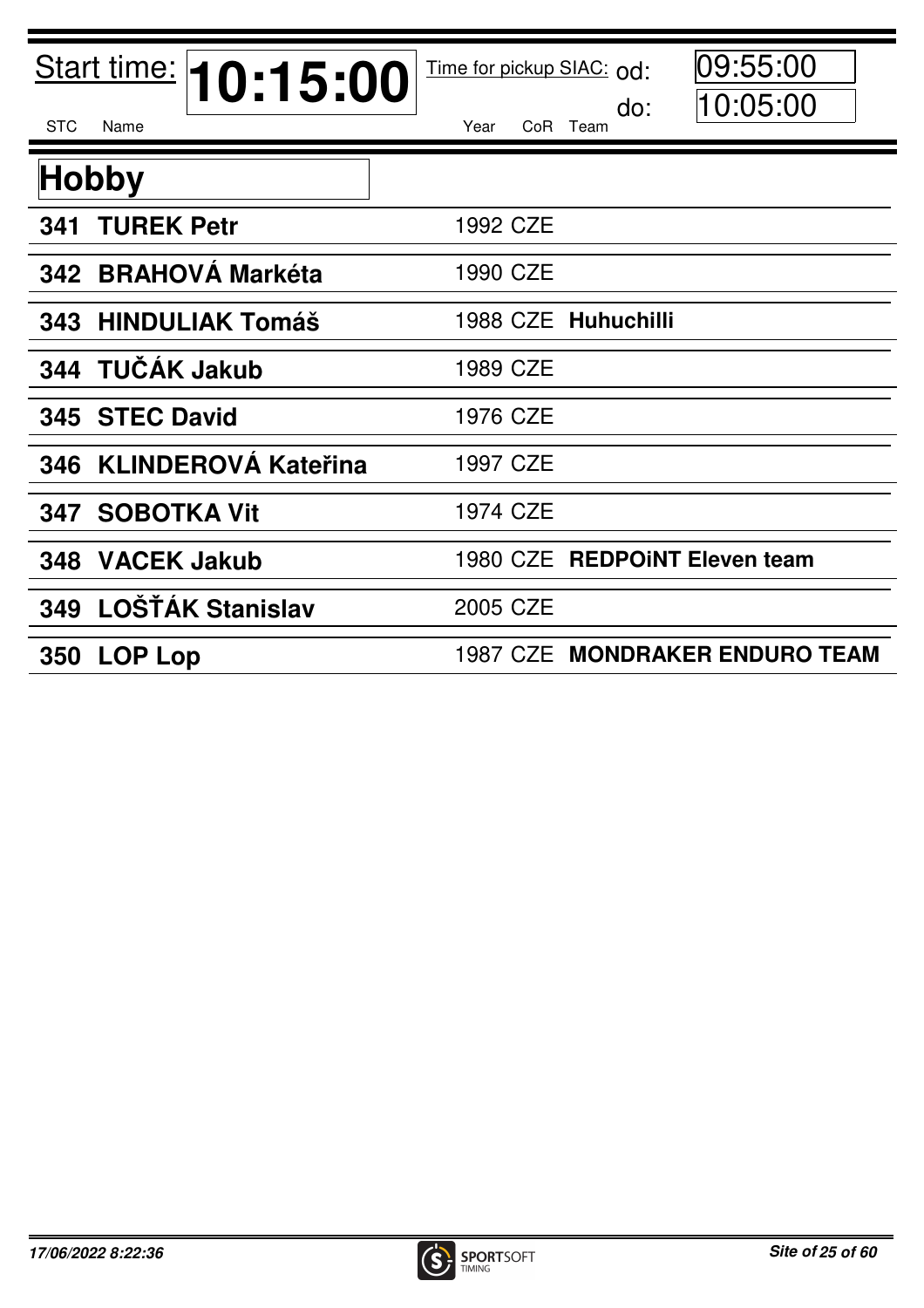| Start time: 10:20:00            | 10:00:00<br>Time for pickup SIAC: od: |
|---------------------------------|---------------------------------------|
| <b>STC</b><br>Name              | 10:10:00<br>do:<br>Year<br>CoR Team   |
| <b>Hobby</b>                    |                                       |
| <b>KLIMPL Václav</b><br>331     | 1980 CZE                              |
| 332 ADAMEK Jiří                 | 1976 CZE                              |
| 333 SMÍŠEK Petr                 | 1983 CZE                              |
| DĚDÁK Pavel<br>334              | 1981 CZE redpoin eleven team          |
| <b>MELUZIN Ondra</b><br>335     | 1988 CZE Kings Cycles                 |
| <b>PLACATKA Jiri</b><br>336     | 1994 CZE                              |
| 337 HUDEČEK Matěj               | 2007 CZE Sportovní Kurzy.cz           |
| <b>DRAŠNAR František</b><br>338 | 2006 CZE                              |
| <b>GRAUR Artur</b><br>339       | 2003 CZE                              |
| 340 ŽIGMUND Adam                | 1991 CZE                              |

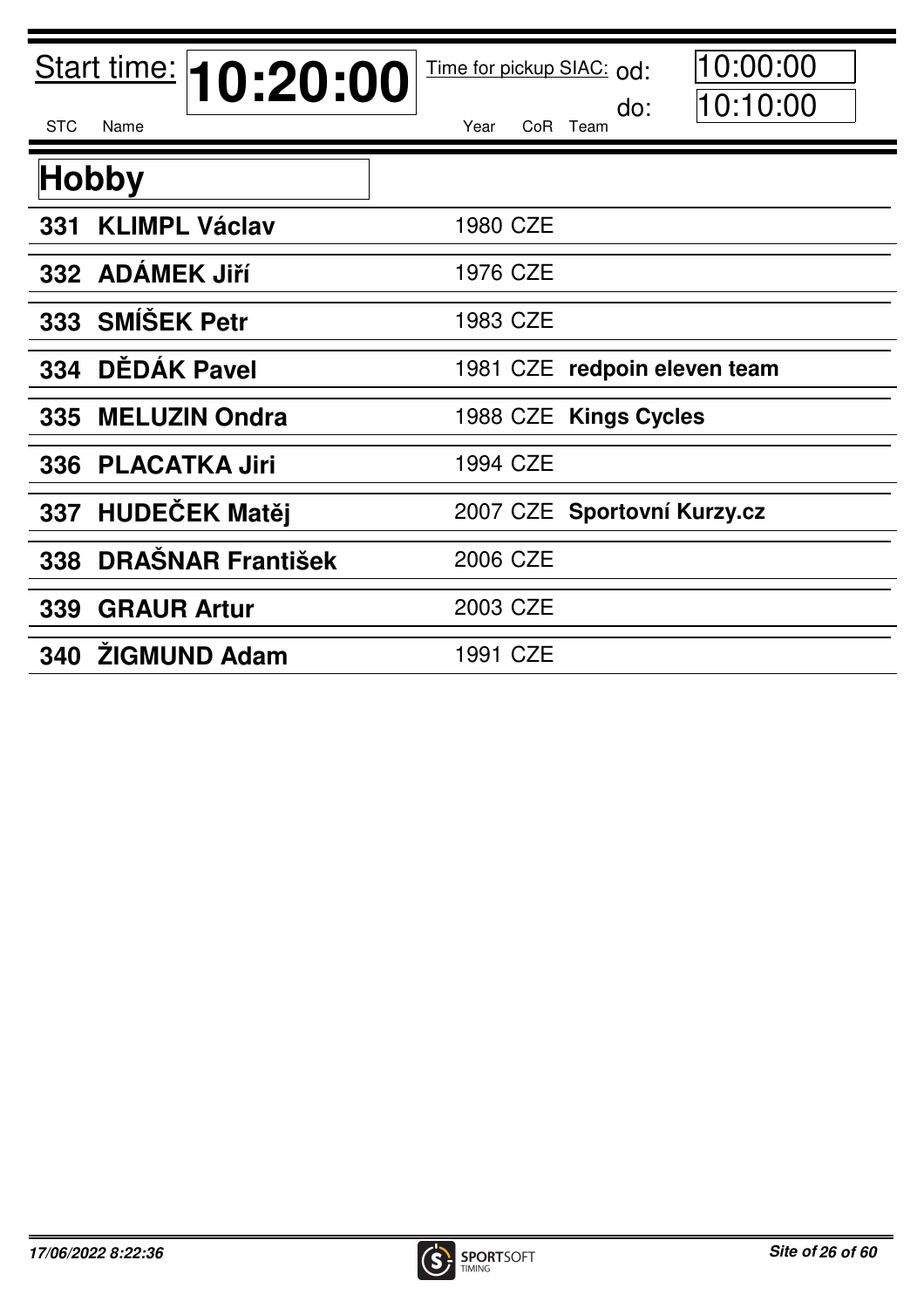| Start time: 10:25:00       | 10:05:00<br>Time for pickup SIAC: od: |
|----------------------------|---------------------------------------|
| <b>STC</b><br>Name         | 10:15:00<br>do:<br>Year<br>CoR Team   |
| <b>Hobby</b>               |                                       |
| <b>VÉVODA Libor</b><br>321 | 1991 CZE Cyklokolonial.cz             |
| 322 VALENTIN Miroslav      | 1972 CZE                              |
| 323 RAPL Dominik           | 2007 CZE                              |
| <b>TUČEK Jakub</b><br>324  | 1978 CZE Cyklotrial Liberec           |
| 325 FIALA Tomáš            | 1990 CZE                              |
| 326 SEVERA Tomáš           | 1991 CZE Kings Cycles                 |
| 327 SULC Adam              | 1988 CZE                              |
| 328 MACHÁČEK Jan           | 1984 CZE                              |
| <b>329 ANDERLE David</b>   | 1985 CZE                              |
| 330 PAVLIŠOVÁ Sára         | 2005 CZE                              |

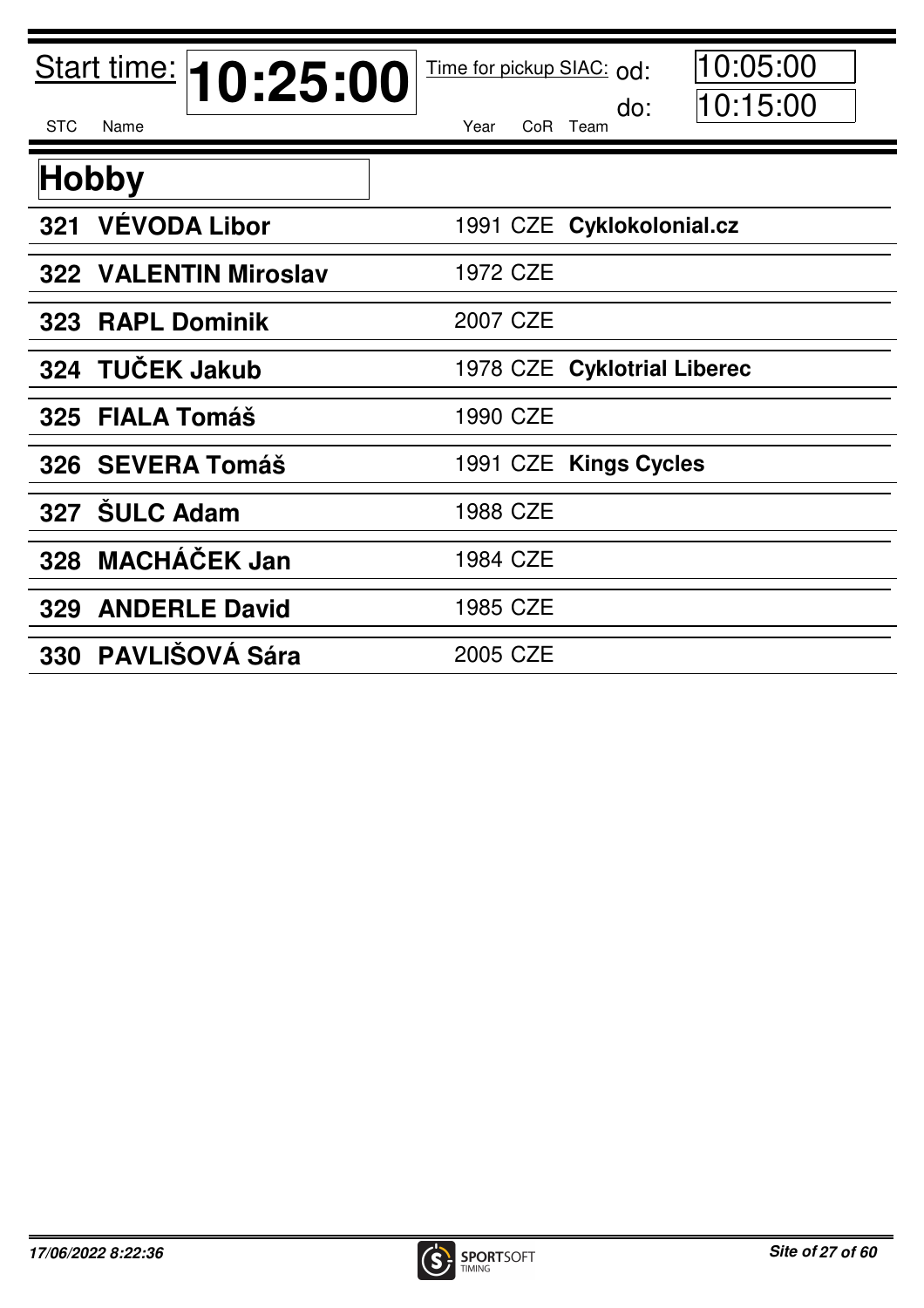| Start time: 10:30:00      | 10:10:00<br>Time for pickup SIAC: od: |
|---------------------------|---------------------------------------|
| <b>STC</b><br>Name        | 10:20:00<br>do:<br>CoR Team<br>Year   |
| <b>Hobby</b>              |                                       |
| <b>HODEK Tomáš</b><br>311 | 1996 CZE                              |
| 312 ULBRICH Tomáš         | 1977 CZE Cyklokolonial.cz             |
| 313 DEJMEK Kamil          | 2007 CZE Bike factory Strakonice      |
| 314 KVÍTEK Lukáš          | 1977 CZE Cyklotrial Liberec           |
| 315 PALEK David           | 1995 CZE                              |
| 316 STIBŮREK JIří         | 2002 CZE                              |
| 317 VOSLÁŘ Tomáš          | 1995 CZE                              |
| 318 TŮMA Jiří             | 1974 CZE                              |
| 319 TLAPAK Adam           | 1999 CZE                              |
| 320 RUDOLF Ondřej         | 1984 CZE www.grafix-mx.com            |

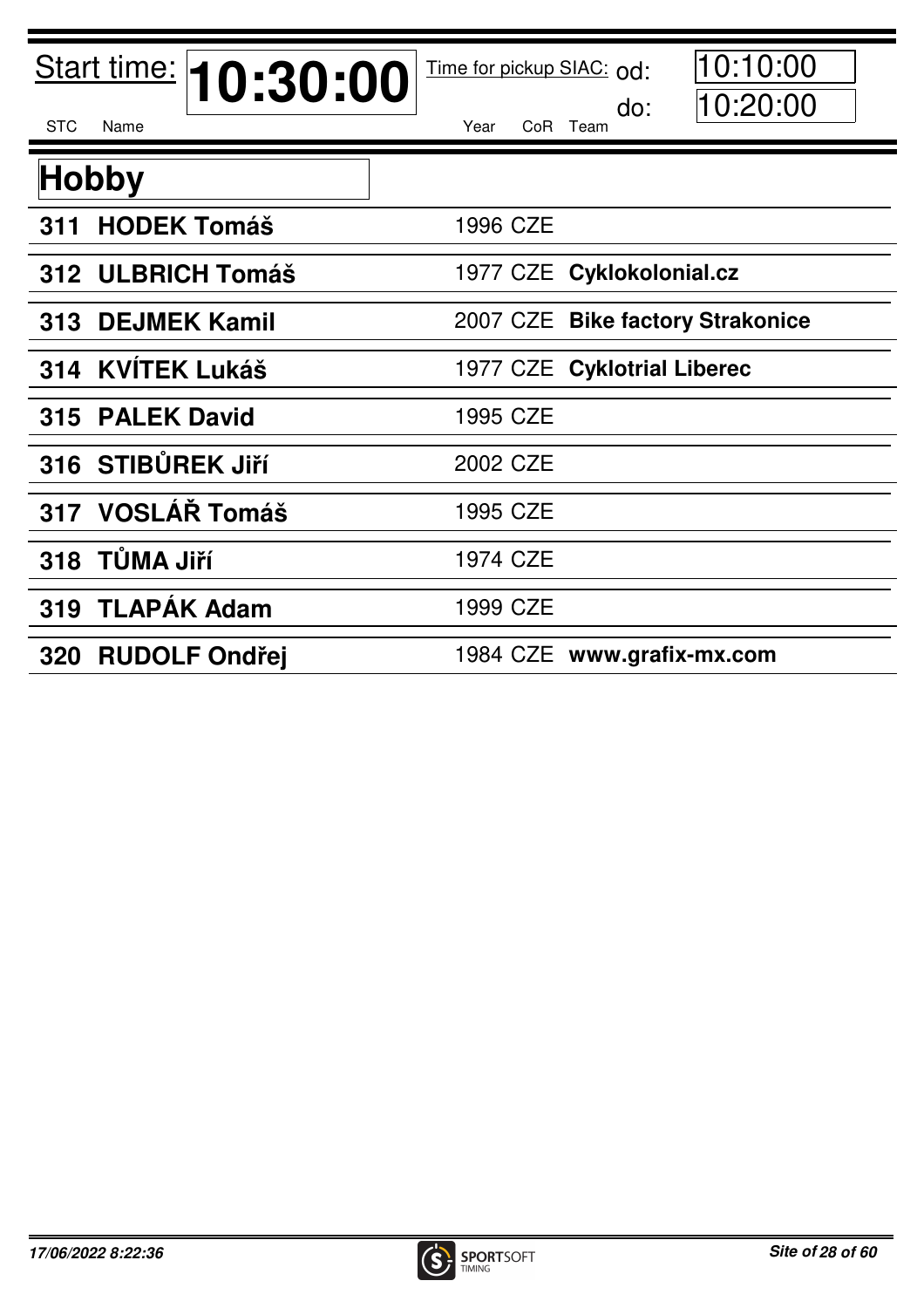| Start time: <b>10:35:00</b>       | 10:15:00<br>Time for pickup SIAC: od: |
|-----------------------------------|---------------------------------------|
| <b>STC</b><br>Name                | 10:25:00<br>do:<br>CoR Team<br>Year   |
| <b>Hobby</b>                      |                                       |
| <b>DVOŘÁČEK Oliver</b><br>301     | 2005 CZE                              |
| 302 TICHY Daniel                  | 1995 CZE Kolofix                      |
| 303 TLUSTÝ Šimon                  | 2006 CZE                              |
| <b>ČECH Miloslav</b><br>304       | 2006 CZE                              |
| <b>RYBÁK Jan</b><br>305           | 2004 CZE                              |
| <b>KRÁL Kryštof</b><br>306        | 2005 CZE                              |
| <b>HEJDA Alex</b><br>307          | 2007 CZE Fr Bikes                     |
| 308 SULC Martin                   | 1984 CZE                              |
| <b>STRNAD Jakub</b><br><b>309</b> | 1986 CZE SMX Racing team Rudník       |
| 310 BUREŠ Vojtěch                 | 1991 CZE                              |

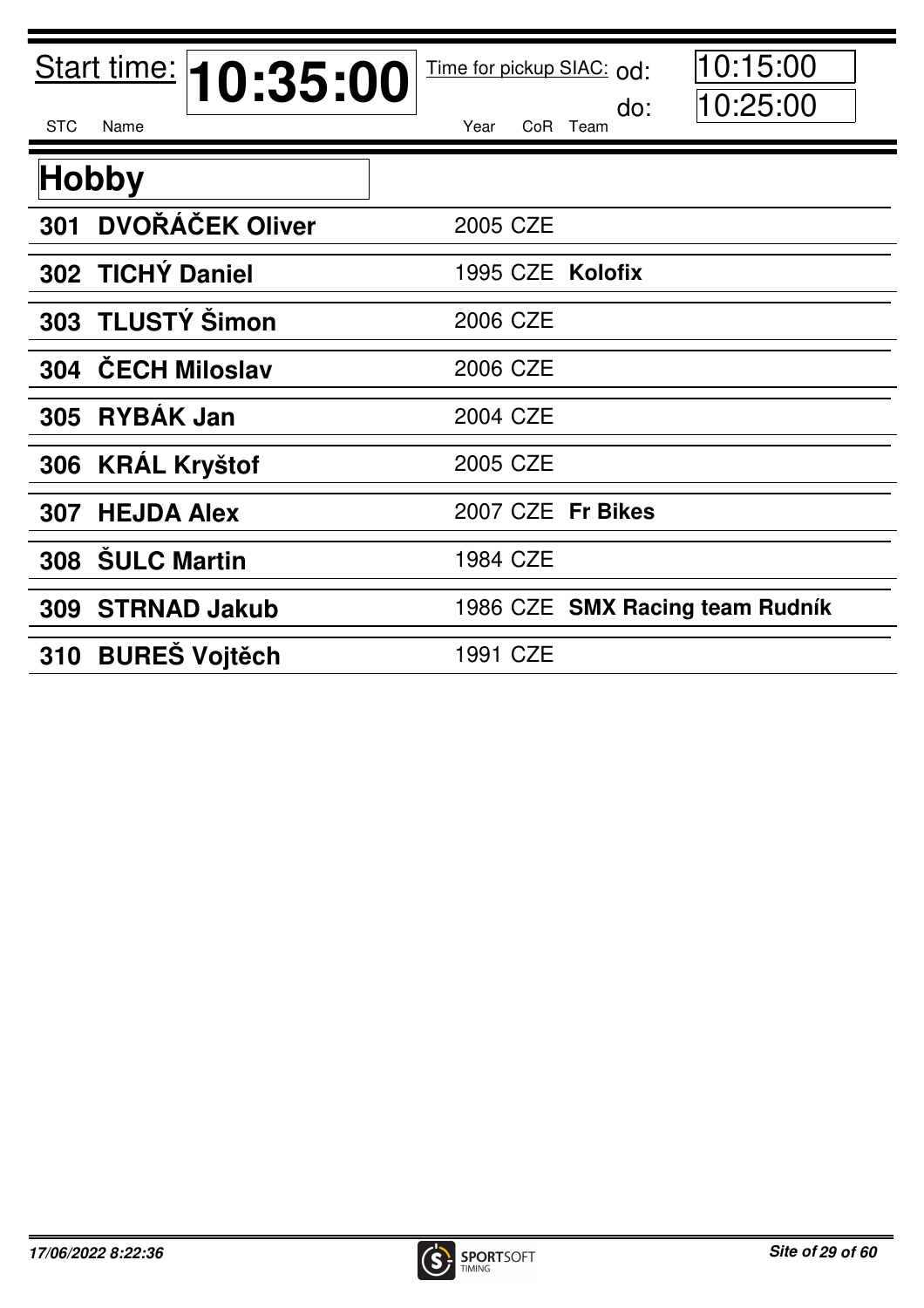| Start time: <b>10:40:00</b><br><b>STC</b><br>Name | 10:20:00<br>Time for pickup SIAC: od:<br>10:30:00<br>do:<br>Year<br>CoR<br>Team |
|---------------------------------------------------|---------------------------------------------------------------------------------|
|                                                   |                                                                                 |
| <b>Hobby</b>                                      |                                                                                 |
| <b>NEUGEBAUER David</b><br>291                    | 2001 CZE                                                                        |
| 292 LAINZ Martin                                  | 2007 CZE                                                                        |
| <b>ŠIŠKA Jiří</b><br>293                          | 1987 CZE Cyklo-Market.cz                                                        |
| <b>UHL Tomáš</b><br>294                           | 2007 CZE Bike team Klíny                                                        |
| <b>TOMAN Jakub</b><br>295                         | 2006 CZE                                                                        |
| 296 KRÁL Ondřej                                   | 2007 CZE                                                                        |
| 297 VÁLEK Matěj                                   | 2004 CZE ZEVL Team                                                              |
| <b>OŽANA Ondřej</b><br>298                        | 2003 CZE                                                                        |
| <b>HURYCH Lukáš</b><br>299                        | 1983 CZE                                                                        |
| <b>GRUBER Jakub</b><br><b>300</b>                 | 1996 CZE                                                                        |

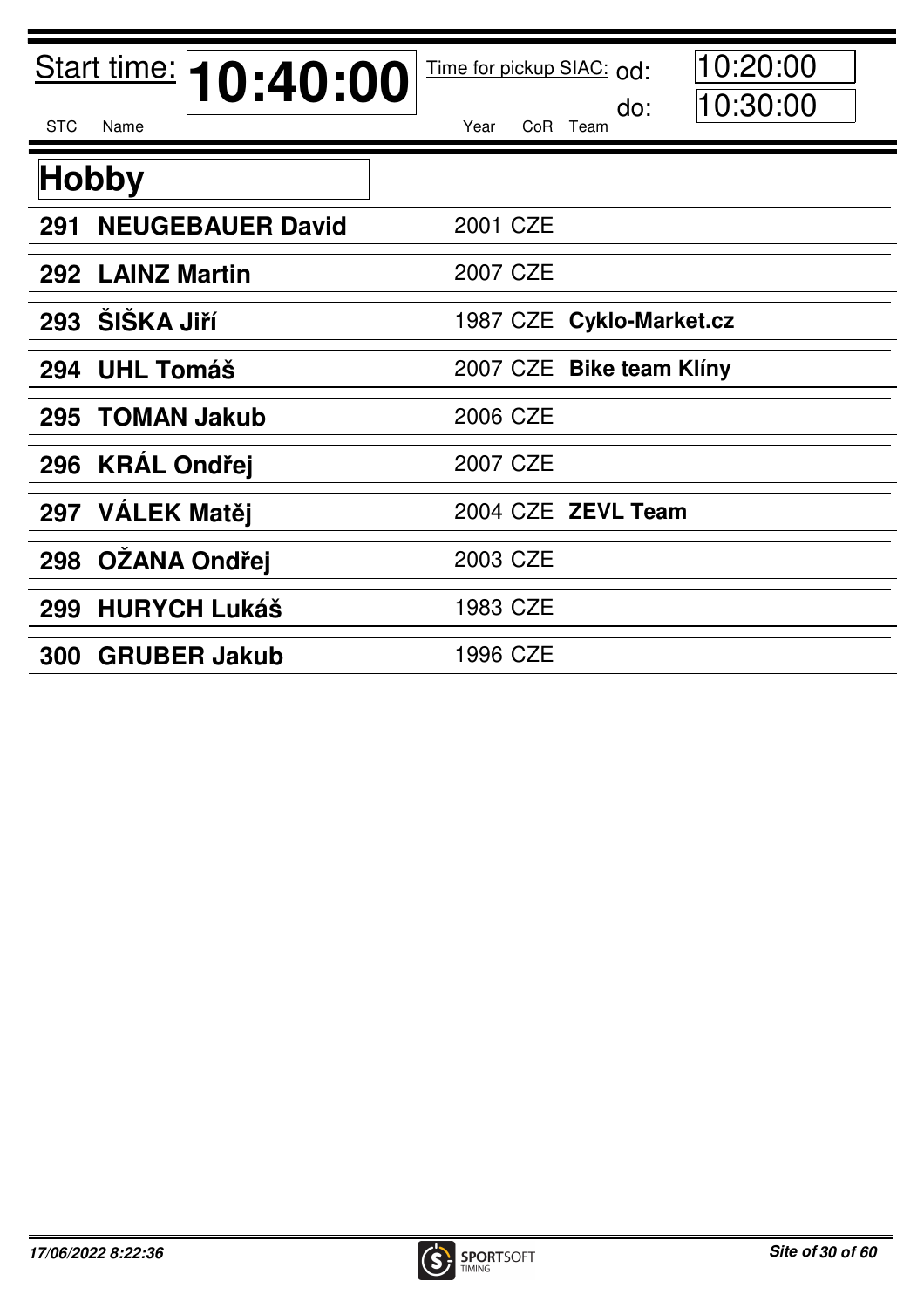| Start time: <b>10:45:00</b>   | 10:25:00<br>Time for pickup SIAC: od:<br>10:35:00<br>do: |
|-------------------------------|----------------------------------------------------------|
| <b>STC</b><br>Name            | CoR Team<br>Year                                         |
| <b>Hobby</b>                  |                                                          |
| 281 STRÁNSKÝ Marek            | 1991 CZE Sportovní klub policejní školy                  |
| <b>HOBLER Miroslav</b><br>282 | 2007 CZE UNDERWOOD CYCLING LAB                           |
| <b>BRZON Michal</b><br>283    | 1982 CZE                                                 |
| <b>VODIČKA Petr</b><br>284    | 1985 CZE                                                 |
| JÁNSKÝ Lukáš<br>285           | 2007 CZE Triple ZET enduro team                          |
| <b>KRABICA Jiří</b><br>286    | 1989 CZE                                                 |
| <b>MLEJNEK Matěj</b><br>287   | 2006 CZE                                                 |
| <b>KOSTROUN Lukáš</b><br>288  | 2002 CZE                                                 |
| <b>LÖFFLER Jakub</b><br>289   | 1992 CZE                                                 |
| <b>DOBŘECKÝ Jakub</b><br>290  | 2006 CZE Sportovní kurzy opava                           |

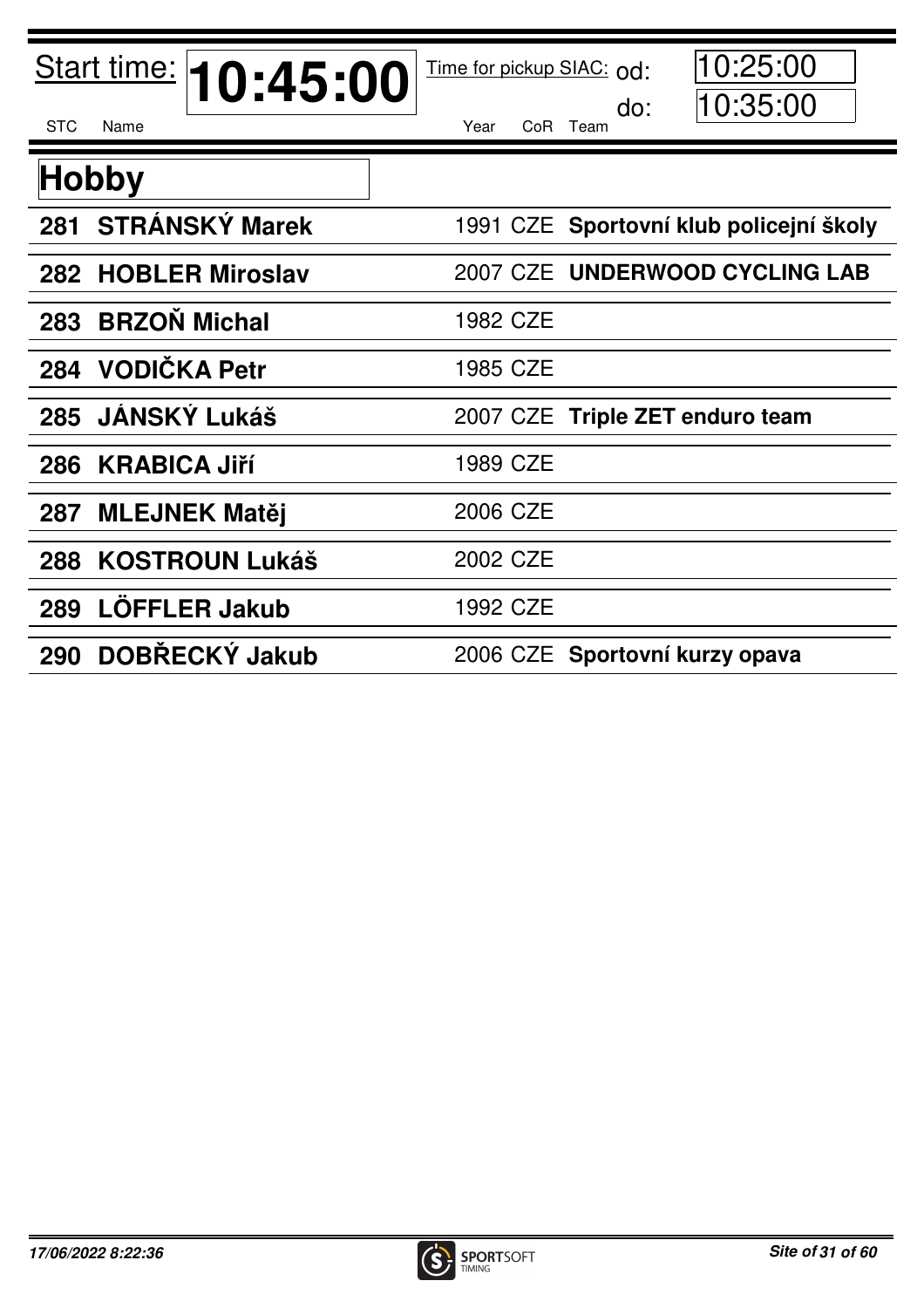| Start time: 10:50:00        | 10:30:00<br>Time for pickup SIAC: od: |
|-----------------------------|---------------------------------------|
| <b>STC</b><br>Name          | 10:40:00<br>do:<br>CoR Team<br>Year   |
| <b>Hobby</b>                |                                       |
| <b>DVORAK Jan</b><br>271    | 1987 CZE Lamy racing                  |
| 272 ONDRACEK Filip          | 2007 CZE                              |
| 273 PICHA Jan               | 1984 CZE                              |
| 274 GRZYCH Oliver           | 2005 CZE                              |
| 275 MOUČKA Marek            | 2006 CZE                              |
| 276 KRIŠTŮFEK Vít           | 2007 CZE Val Di Botič                 |
| <b>VIRGL Petr</b><br>277    | 2005 CZE                              |
| 278 ZAVADIL Vítek           | 2006 CZE Triple ZET enduro team       |
| <b>FRANZEL Oskar</b><br>279 | 2003 CZE                              |
| 280 DUCHÁČEK Michal         | 1990 CZE TAULA                        |

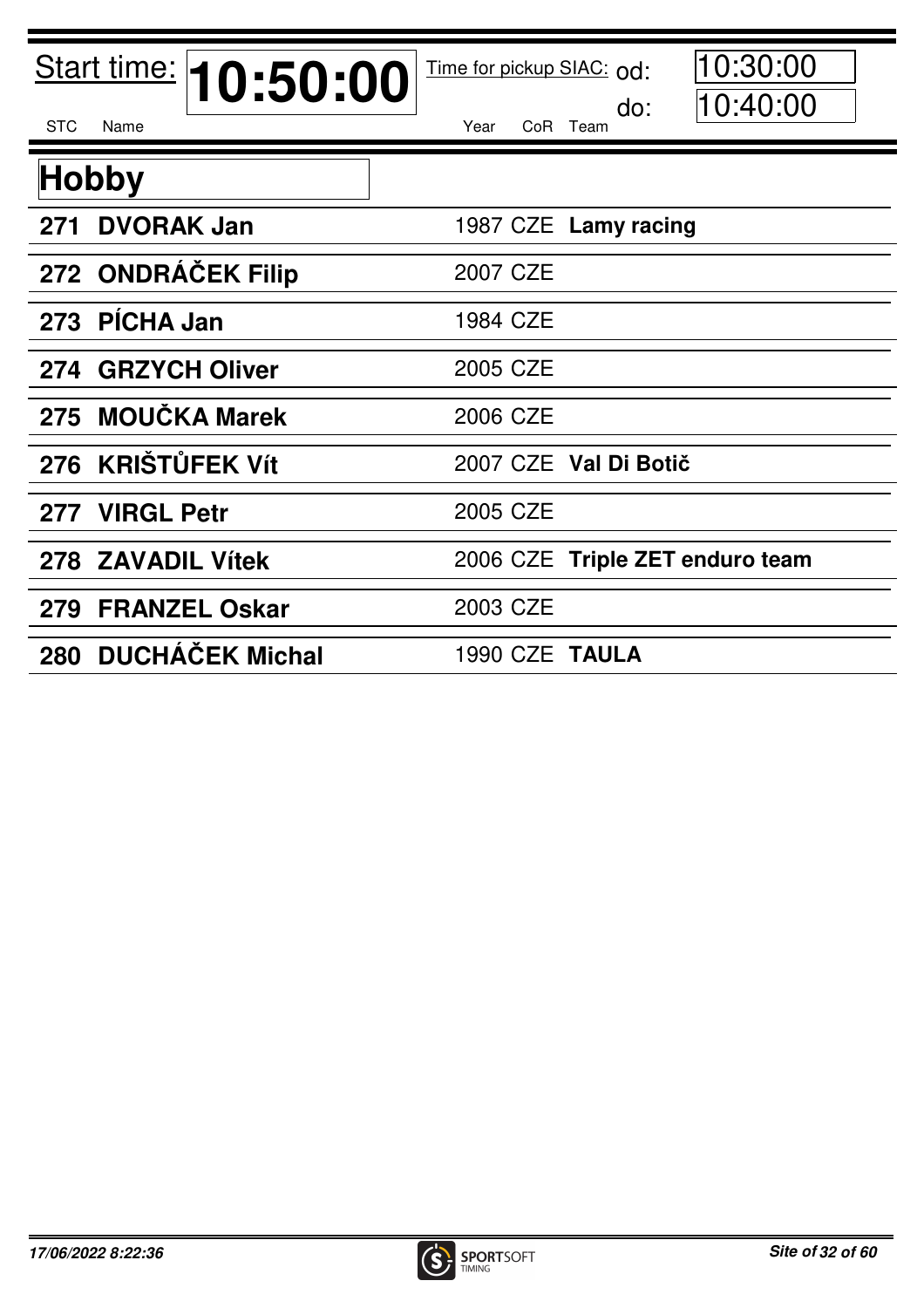| Start time: <b>10:55:00</b> | 10:35:00<br>Time for pickup SIAC: od:<br>10:45:00<br>do: |
|-----------------------------|----------------------------------------------------------|
| <b>STC</b><br>Name          | Year<br>CoR Team                                         |
| <b>Hobby</b>                |                                                          |
| <b>ČERNÍK Oliver</b><br>261 | 2007 CZE Bike team Klíny                                 |
| 262 BEDNAŘÍK Jan            | 2007 CZE Trutnov Trails                                  |
| <b>BLATÁK Matěj</b><br>263  | 2005 CZE                                                 |
| NĚMEČEK Jan<br>264          | 2006 CZE Koloshop Team                                   |
| 265 SVOBODA Lukáš           | 1987 CZE Kolofix                                         |
| <b>JIRKŮ Tomáš</b><br>266   | 1995 CZE                                                 |
| <b>KRÁSA Tomáš</b><br>267   | 2004 CZE Hellsboys                                       |
| <b>MALY Jaroslav</b><br>268 | 1991 CZE                                                 |
| RYBÁŘ Jan<br>269            | 1998 CZE                                                 |
| 270 TREFIL Tomáš            | 1994 CZE Sickbros Team                                   |

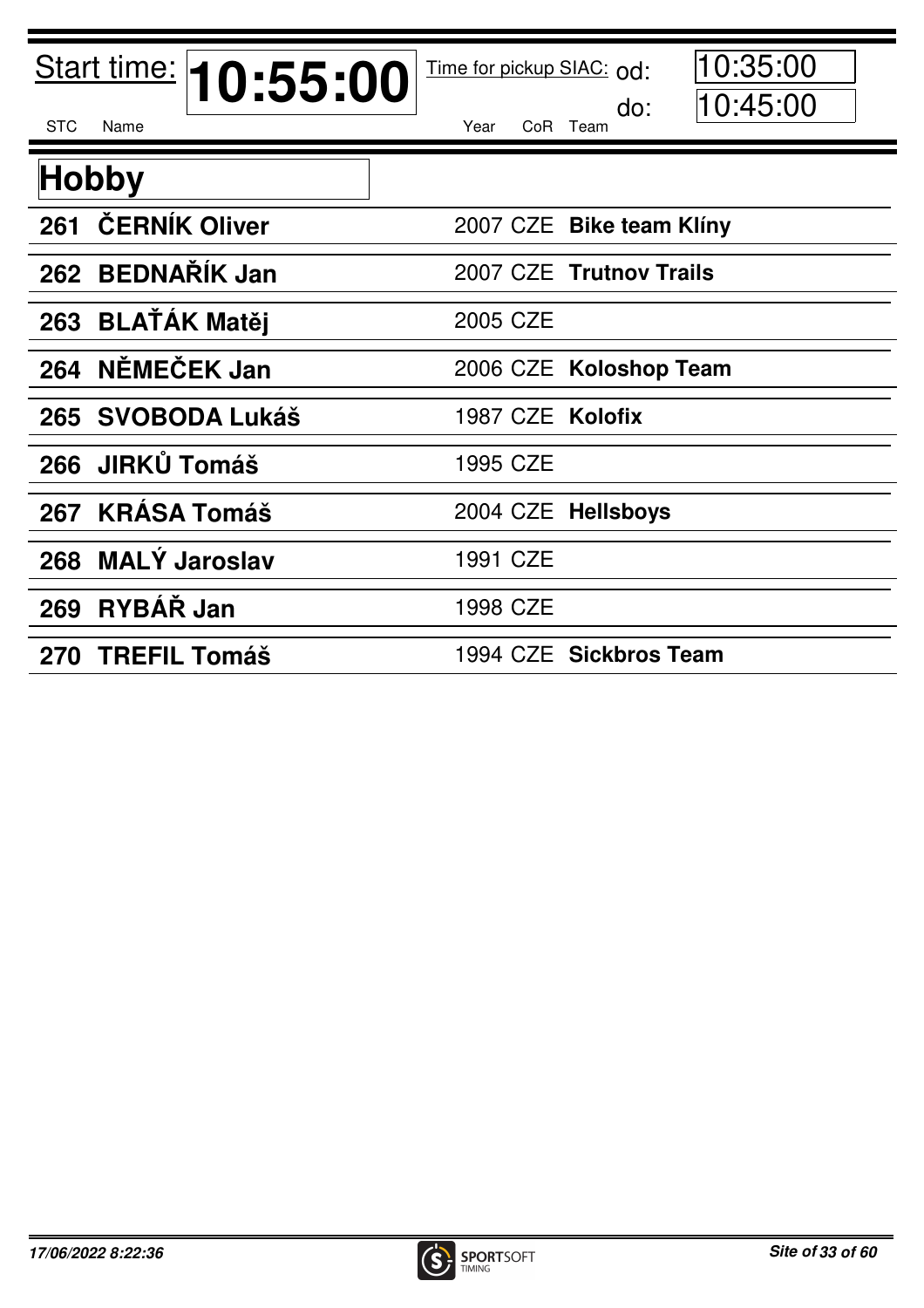| Start time: <b>11:00:00</b> | 10:40:00<br>Time for pickup SIAC: od:<br>10:50:00<br>do: |
|-----------------------------|----------------------------------------------------------|
| <b>STC</b><br>Name          | Year<br>CoR Team                                         |
| <b>Hobby</b>                |                                                          |
| <b>FORNIER Théo</b><br>251  | 2005 CZE                                                 |
| 252 SRÁMEK Jan              | 2006 CZE BMX-MTB-CREW                                    |
| <b>PAVEK Lukas</b><br>253   | 2007 CZE beko bike racing team                           |
| 254 RYCHTAŘÍK Martin        | 1988 CZE                                                 |
| <b>FRÝDA Ondřej</b><br>255  | 2006 CZE                                                 |
| <b>DIVOK Michal</b><br>256  | 1994 CZE                                                 |
| 257 ŠEVČÍK Frederik         | 2007 CZE                                                 |
| <b>MOUČKA Roman</b><br>258  | 1994 CZE                                                 |
| <b>MÉCHURA Filip</b><br>259 | 1992 CZE Vostrá Vačka Tým                                |
| 260 SOKOL Radek             | 1995 CZE TAULA                                           |

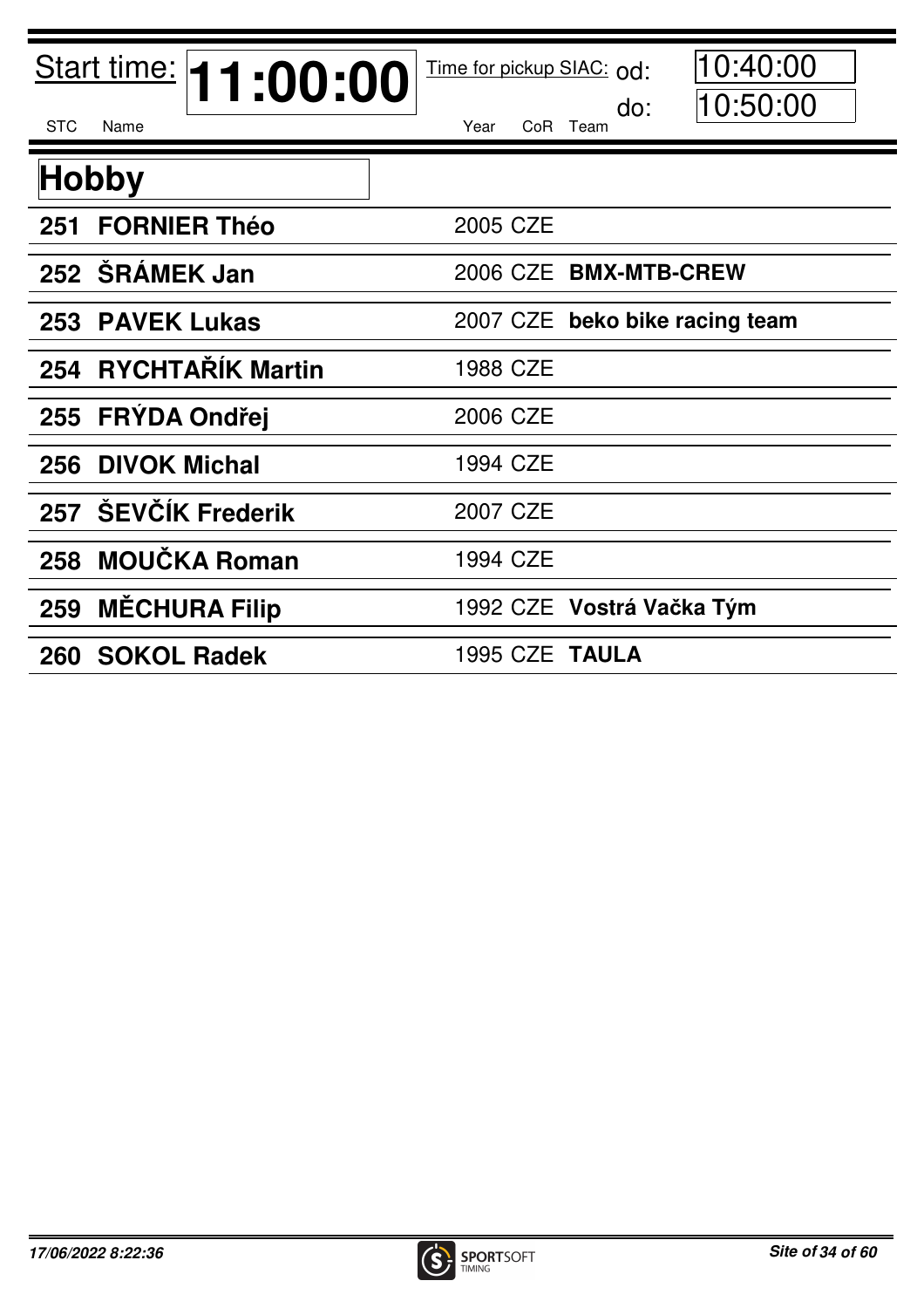| Start time: <b>11:05:00</b>   | 10:45:00<br>Time for pickup SIAC: od: |
|-------------------------------|---------------------------------------|
| <b>STC</b><br>Name            | 10:55:00<br>do:<br>Year<br>CoR Team   |
| Race                          |                                       |
| <b>DALITZ Robert</b><br>211   | 1988 GER ShredERZ                     |
| 212 TRAGER Bastian            | 1993 CZE                              |
| 213 SVOBODA Pavel             | 1977 CZE KSMKS                        |
| <b>ERDMANN Pascal</b><br>214  | 1996 GER Radsport Erdmann Racing      |
| 215 SCHÜZ Tim                 | 1995 GER RC Germania Weißenburg e.V.  |
| <b>216 LAMMINGER Lukas</b>    | 2003 GER                              |
| <b>BROZ Radek</b><br>217      | 1983 CZE ETBikez                      |
| <b>HEROLD Benjamin</b><br>218 | 1983 GER Rsv Rederberch               |
| 219<br><b>KRUSE Katharina</b> | 1996 GER RC Germania Weißenburg e.V.  |
| 220 LETÁK Petr                | 1993 CZE Whyte racing team            |

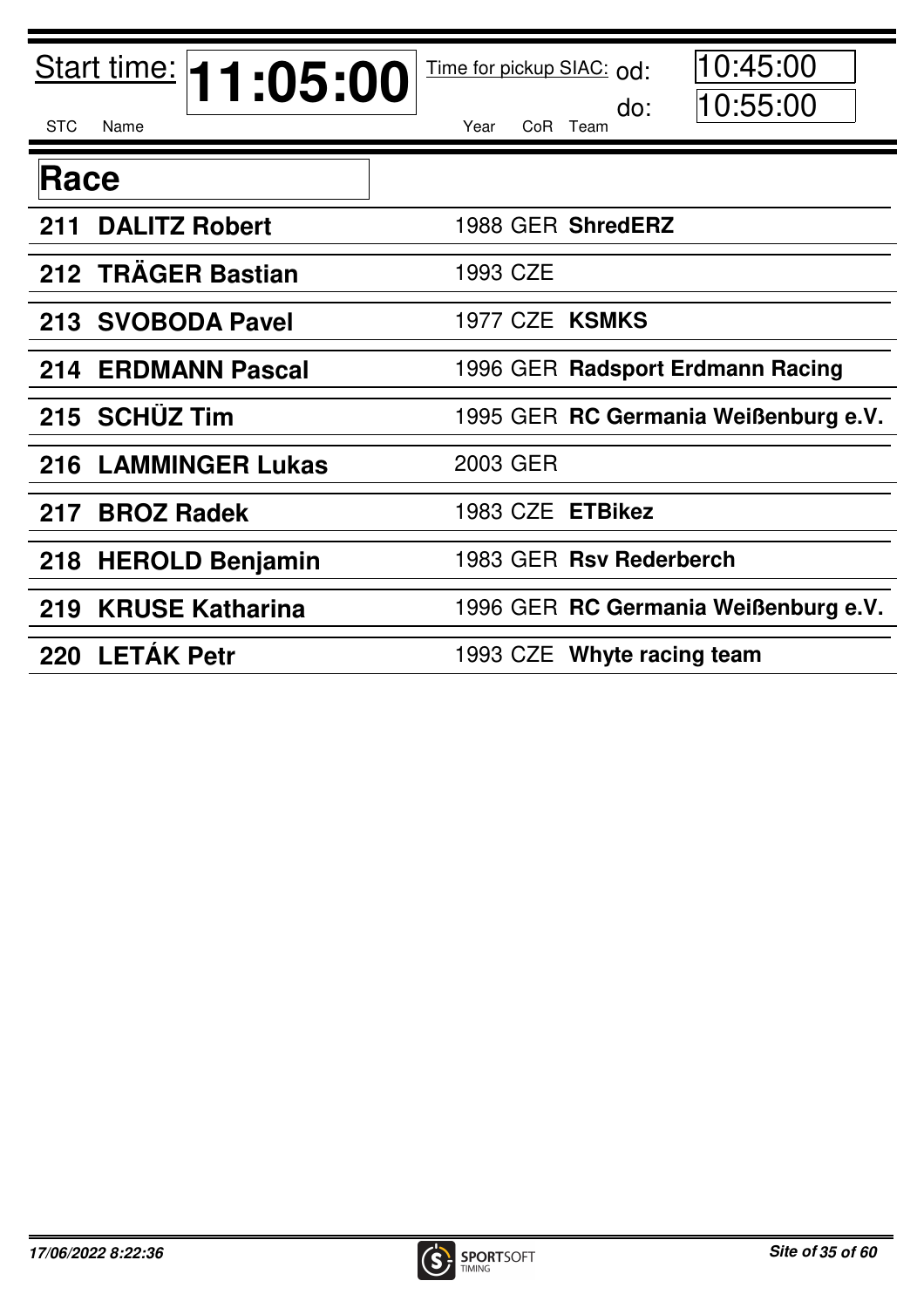| Start time: <b>11:05:00</b>  | 10:45:00<br>Time for pickup SIAC: od: |
|------------------------------|---------------------------------------|
| <b>STC</b><br>Name           | 10:55:00<br>do:<br>Year<br>CoR Team   |
| <b>Hobby</b>                 |                                       |
| <b>VLACH Marek</b><br>241    | 1992 CZE Cyklokoloniál Enduro team    |
| 242 ZÚBEK Petr               | 2006 CZE ZUBR Racing Koscom SEIKO     |
| 243 SLADKOVSKÝ Tomáš         | 2001 SVK Gohr racing                  |
| 244 SLADKOVSKÝ Igor          | 1999 SVK Gohr racing                  |
| 245 ZÁMEČNÍK Petr            | 2006 CZE                              |
| 246 VACEK Petr               | 1995 CZE                              |
| <b>SUBRT Jan</b><br>247      | 1990 CZE Cyklokoloniál Enduro team    |
| 248 ŠEDIVÝ Stěpán            | 1981 CZE KSM Hrádek                   |
| 249 SMETÁNKA Mikuláš         | 2007 CZE Expres CZ TUFO Team Kolín    |
| <b>KUNÁŠEK Martin</b><br>250 | <b>Ptbshop</b><br>1988 CZE            |

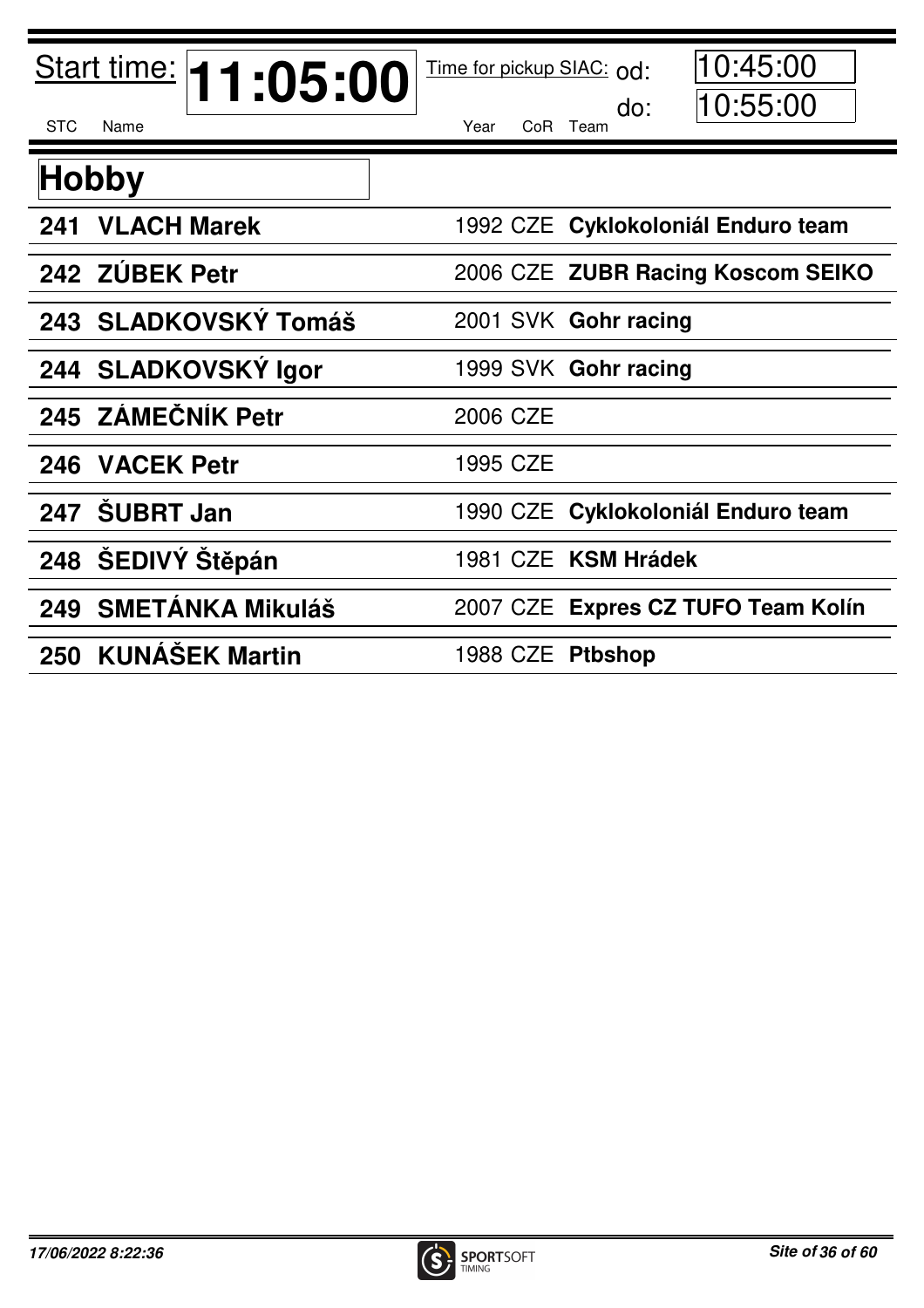| Start time: <b>11:10:00</b>    | 10:50:00<br>Time for pickup SIAC: od:    |
|--------------------------------|------------------------------------------|
| <b>STC</b><br>Name             | 11:00:00<br>do:<br>CoR Team<br>Year      |
| Race                           |                                          |
| 201 LEDECKÝ Michal             | 1990 CZE Bike Family                     |
| 202 KRAL Antonin               | 1996 CZE Kellys Factory team             |
| 203 VANHARA Petr               | 1980 CZE KUBASPORT                       |
| <b>CSER Mate</b><br>204        | 1983 AUT Alpinbike Team                  |
| <b>RADIL Jakub</b><br>205      | 1987 CZE Kolofix                         |
| 206 GAJDŮŠEK Ondřej            | 1990 CZE Maloch Racing Team              |
| <b>PRCHALOVÁ Libuše</b><br>207 | 2001 CZE 4EVER Cyklo Bulis               |
| <b>KURFIRT Vojtěch</b><br>208  | 2001 CZE Vyhaslé svíce                   |
| <b>GAJDA Martin</b><br>209     | 2004 CZE ETO                             |
| <b>210 WATOLLIK Markus</b>     | 1989 GER Vielsackantrieb / ShredErz e.V. |

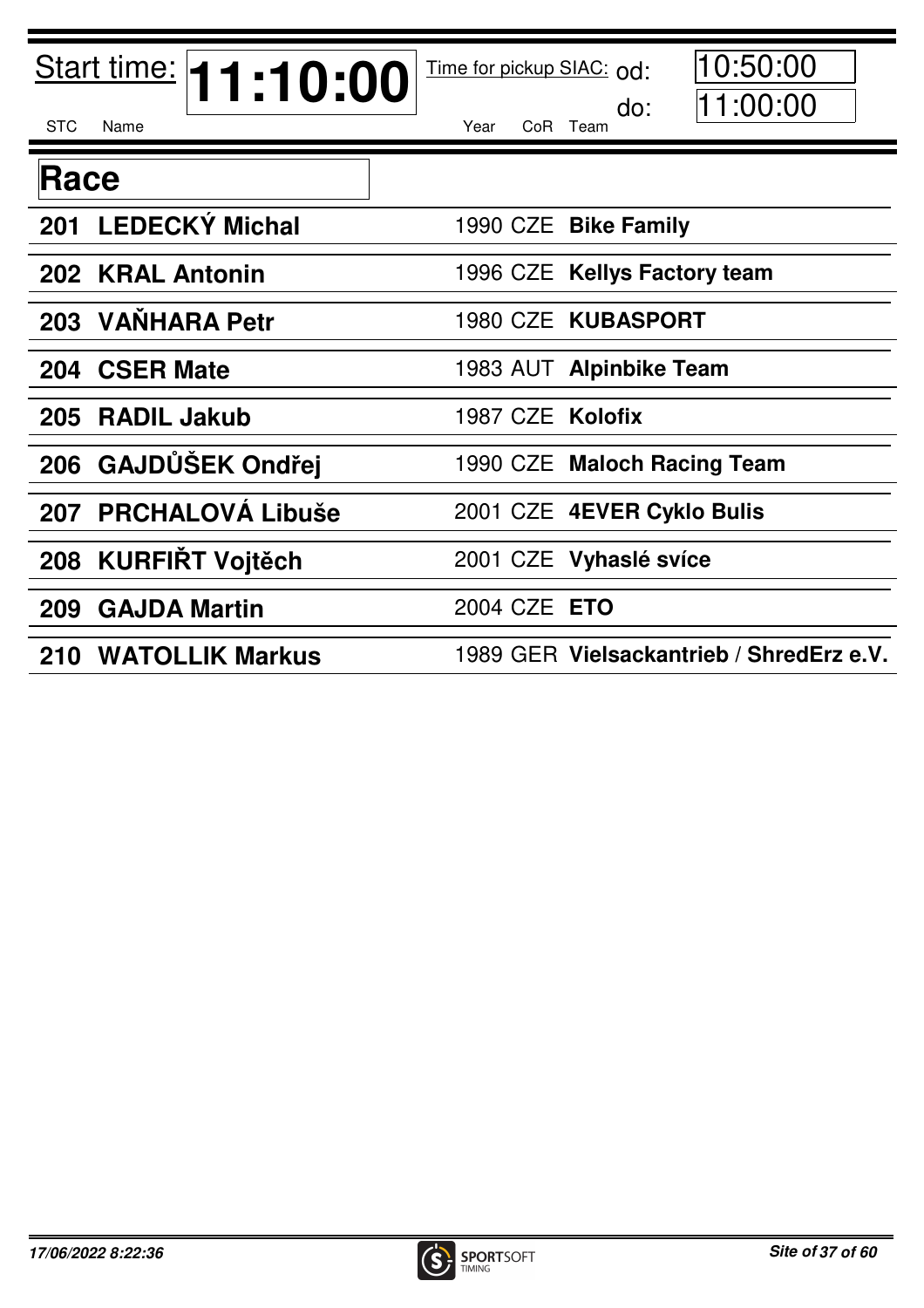| Start time: <b>11:10:00</b> | 10:50:00<br>Time for pickup SIAC: od: |
|-----------------------------|---------------------------------------|
| <b>STC</b><br>Name          | 11:00:00<br>do:<br>Year<br>CoR Team   |
| <b>Hobby</b>                |                                       |
| VÍT Matěj<br>231            | 2005 CZE KrabCycles                   |
| 232 SVATUŠKA Jakub          | 2006 CZE                              |
| 233 STRMISKA Vojtěch        | 2002 CZE CYKLOPRO                     |
| <b>SMÍTAL Lukáš</b><br>234  | 2006 CZE                              |
| 235 CEPELA Michal           | 2006 CZE ZUBR Racing                  |
| <b>DOVOLIL Jiří</b><br>236  | 2006 CZE                              |
| 237 RAJDLIK Martin          | 1995 CZE                              |
| <b>HÜBL Matyáš</b><br>238   | 2007 CZE remibikecentrum              |
| <b>SCHICHOR Jan</b><br>239  | 1993 CZE BIKE&SKI PARK MOST           |
| 240 ROUL Vlastimil          | 1992 CZE PTBshop.cz                   |

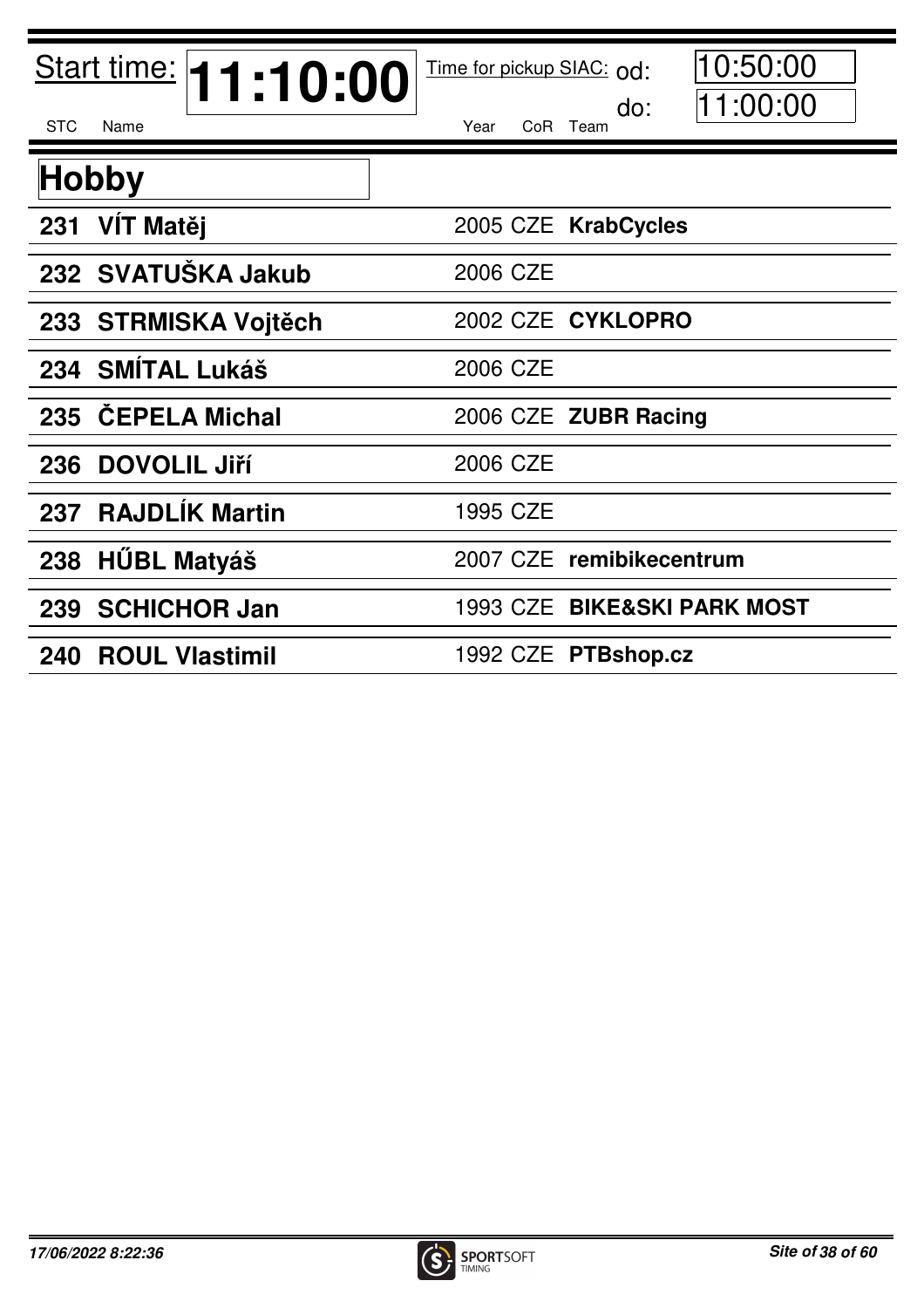| Start time: <b>11:15:00</b>       | 10:55:00<br>Time for pickup SIAC: od:  |
|-----------------------------------|----------------------------------------|
| <b>STC</b><br>Name                | 11:05:00<br>do:<br>Year<br>CoR Team    |
| Race                              |                                        |
| <b>BALOUS Martin</b><br>191       | 1998 CZE MONDRAKER ENDURO TEAM         |
| 192 VLAS Lukáš                    | 1986 CZE CompoTech Plus Sušice         |
| 193 WEIBFLOG Raphael              | 2004 CZE                               |
| <b>VLAS Jakub</b><br>194          | 2003 CZE Kolofix - Reclino racing team |
| <b>PREUß Robert</b><br>195        | 1996 GER                               |
| <b>GAŠEK Matouš</b><br>196        | 2004 CZE                               |
| 197 LOS Rostislav                 | 1983 CZE                               |
| <b>SCHAARSCHMIDT Lukas</b><br>198 | 1999 GER                               |
| <b>VAVŘINEC Jan</b><br>199        | 1983 CZE Freeride Pyčo                 |
| 200 PALIVEC Vít                   | 1979 CZE                               |

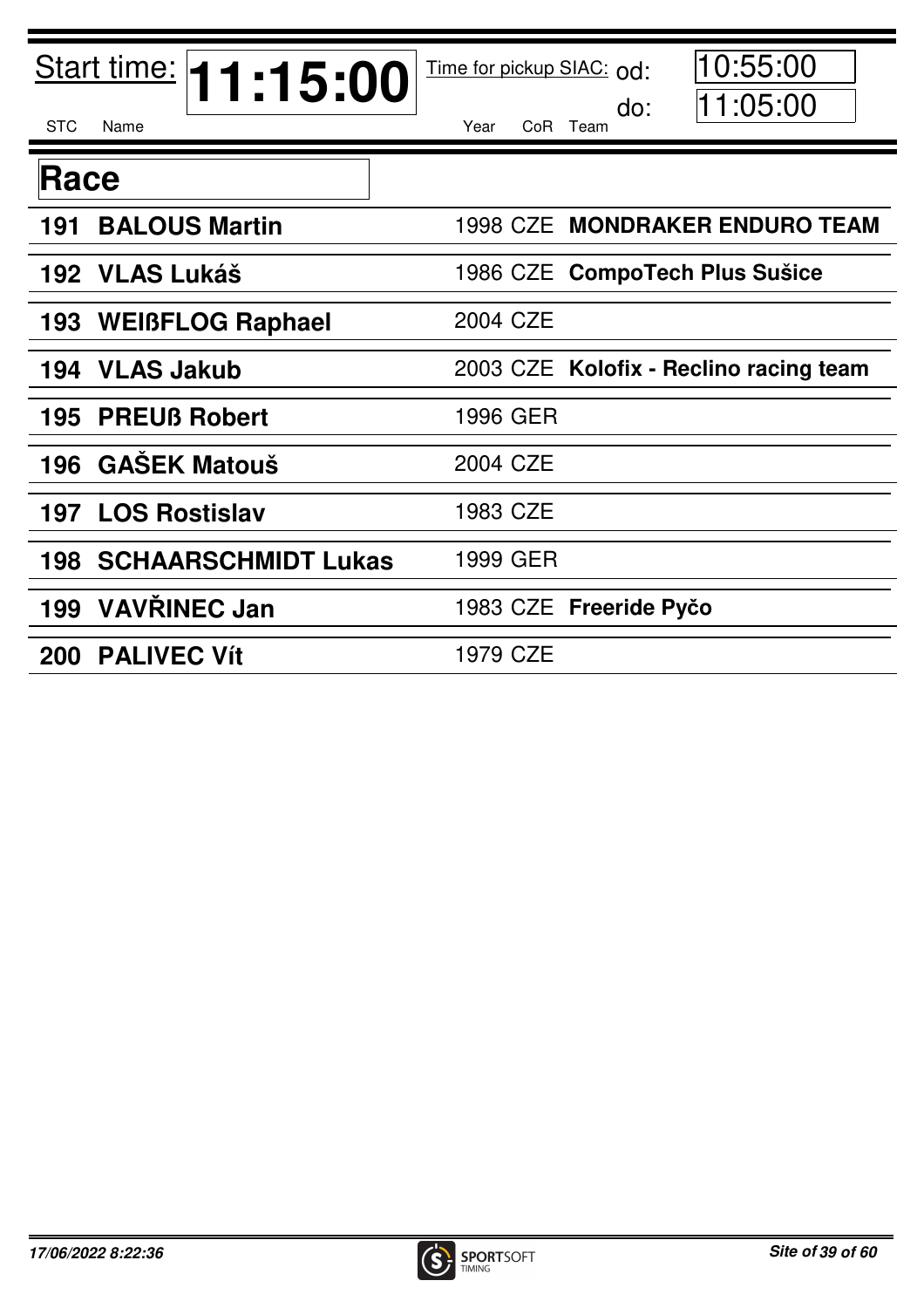| Start time: <b>11:15:00</b> | 10:55:00<br>Time for pickup SIAC: od: |
|-----------------------------|---------------------------------------|
| <b>STC</b><br>Name          | 11:05:00<br>do:<br>Year<br>CoR Team   |
| Hobby                       |                                       |
| 222 KERL Sebastian          | 2007 CZE Kolofix                      |
| 223 BARTONÍČEK František    | 2002 CZE BIKE&SKI PARK MOST           |
| 224 ČERVINKA Jonáš          | 2001 CZE Kolofix                      |
| 225 ČERMÁK Martin           | 1991 CZE COPR TJ Přeštice             |
| 226 NEŠPOR Štěpán           | 2003 CZE Commencal FDF Team           |
| 227 VAGÁŇ Róbert            | 1999 SVK Adrenaline Bike Team         |
| 228 RYS Jan                 | 2007 CZE EVIL Bikes Czech             |
| <b>SRÁMEK Jan</b><br>229    | 1978 CZE BMX-MTB-CREW                 |
| 230 SVEC Voitěch            | 2004 CZE kolaprovas.cz                |

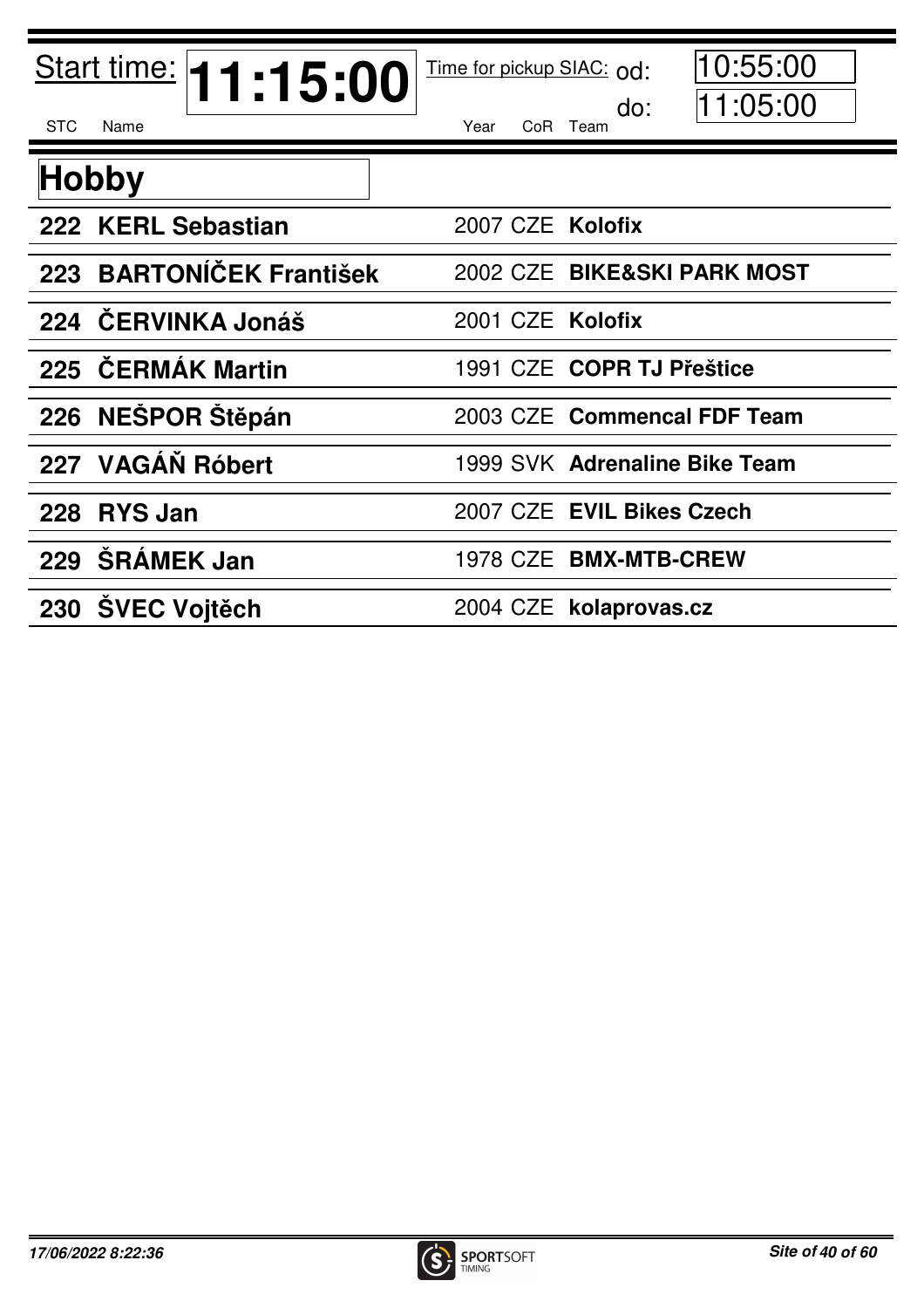| Start time: <b>11:20:00</b>  | 11:00:00<br>Time for pickup SIAC: od:<br>11:10:00<br>do: |
|------------------------------|----------------------------------------------------------|
| Name<br><b>STC</b>           | Year<br>CoR Team                                         |
| Race                         |                                                          |
| <b>BLAHA Jan</b><br>181      | 1984 CZE TREK CYKLO ŠAUER                                |
| <b>182 KÜHN Oliver</b>       | 1996 GER Adler Arnstadt                                  |
| <b>MĚŘÍNSKÝ Radek</b><br>183 | 1982 CZE                                                 |
| <b>VALNOHA David</b><br>184  | 2005 CZE Enduro Beast Brno                               |
| <b>BRONČEK Petr</b><br>185   | 1976 CZE                                                 |
| <b>DONNER Florian</b><br>186 | 1989 GER Pfadlinig Tretmühle Team                        |
| 187 ENSTRÖM Vincent          | 1992 GER                                                 |
| <b>WEBER Václav</b><br>188   | 1987 CZE BIKESTRIKE.COM                                  |
| <b>BARTOŠEK Lukáš</b><br>189 | 1988 CZE MONDRAKER ENDURO TEAM                           |
| 190 HANAK Petr               | 1974 CZE Haven Team                                      |

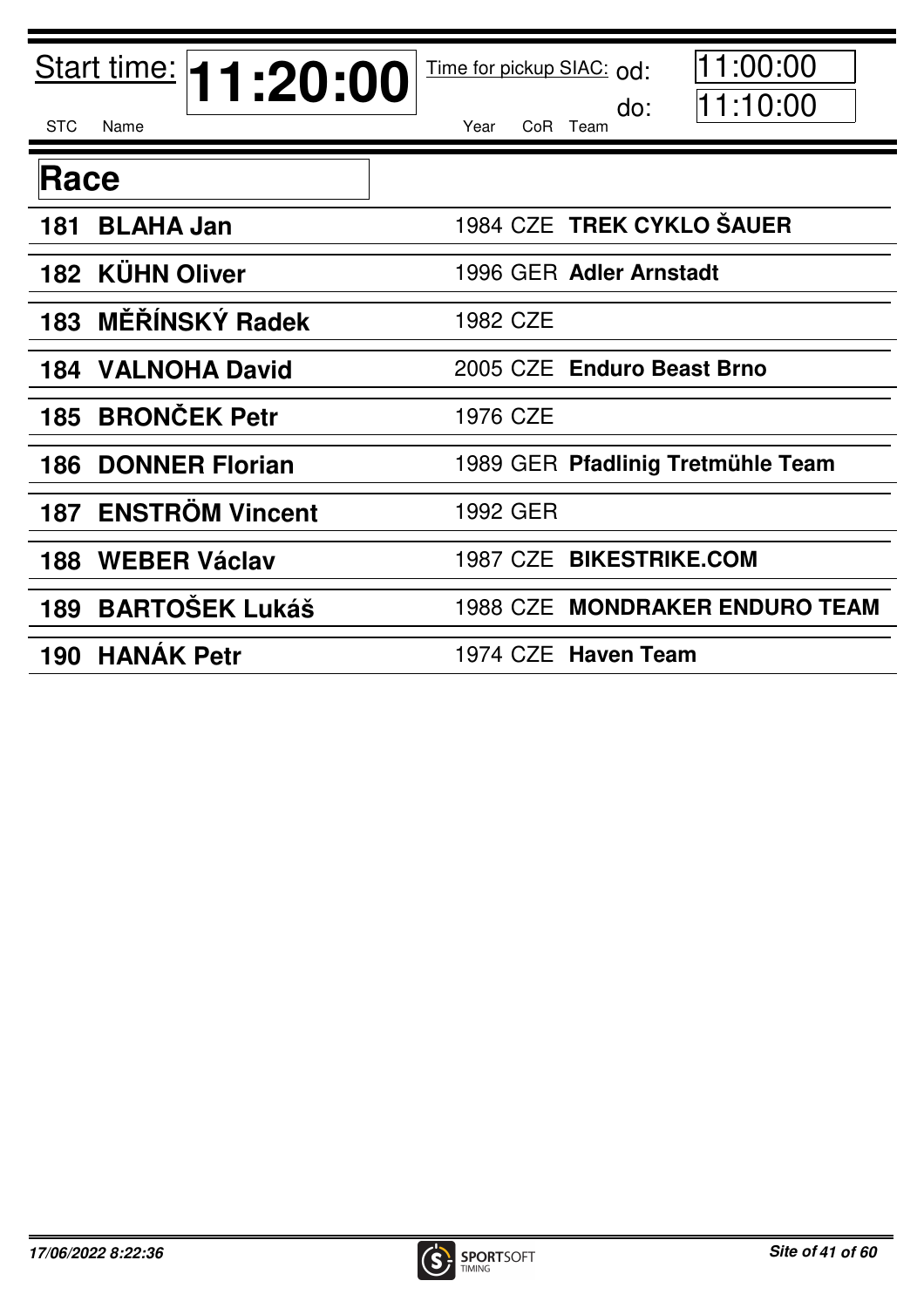| Start time: <b>11:20:00</b>       | 1:00:00<br>Time for pickup SIAC: od: |
|-----------------------------------|--------------------------------------|
| <b>STC</b><br>Name                | 11:10:00<br>do:<br>CoR Team<br>Year  |
| <b>E-Enduro Race</b>              |                                      |
| <b>CHOVANČÍK Sebastián</b><br>621 | 1998 SVK Life4Ride                   |
| 622 DOBIÁS Marek                  | 1989 CZE rkolo.cz                    |
| 623 VIČÍK Ľuboš                   | 1973 SVK Adrenalín bike team         |
| 624 RULIK Lukáš                   | 1986 CZE                             |
| 625 DVOŘÁČEK Robin                | 1992 CZE                             |
| 626 ONDRAČKA Rostislav            | 1990 CZE rkolo.cz                    |
| <b>CHARVAT Hynek</b><br>627       | 1975 CZE                             |
| <b>GAJDA Marek</b><br>628         | 1973 CZE <b>ETO</b>                  |
| 629 KAŠPAR Petr                   | 1963 CZE                             |

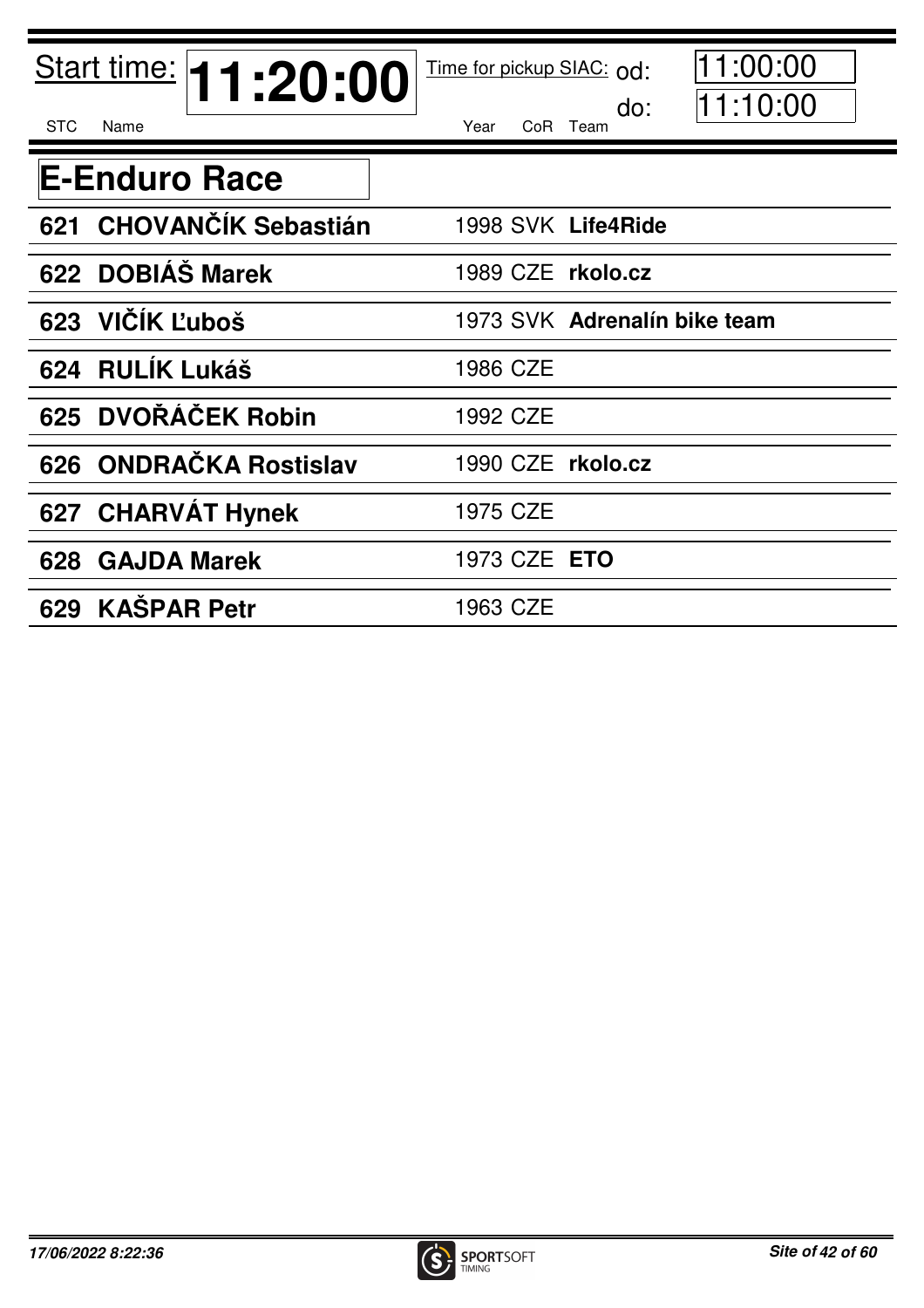| Start time: <b>11:25:00</b>        | 11:05:00<br>Time for pickup SIAC: od:<br>11:15:00<br>do: |
|------------------------------------|----------------------------------------------------------|
| <b>STC</b><br>Name                 | Year<br>CoR Team                                         |
| Race                               |                                                          |
| <b>BEITZINGER Sebastian</b><br>171 | 1984 GER                                                 |
| 172 STELZER Lukas                  | 1994 GER Vielsackantrieb                                 |
| <b>173 ZAHRADNIK Daniel</b>        | 1989 CZE f*ck the skinny people                          |
| <b>DOUBEK Jan</b><br>174           | 1985 CZE www.dropit.cz                                   |
| DVOŘÁK Jakub<br>175                | 1987 CZE                                                 |
| <b>RYŠKA Radomír</b><br>176        | 2002 CZE                                                 |
| 177 FABIŠOVSKÝ Ladislav            | 1981 CZE CYKLOTEAM OSTROV                                |
| <b>KANTOREK Petr</b><br>178        | 1984 CZE                                                 |
| <b>PATÁK Jiří</b><br>179           | 1992 CZE MONDRAKER ENDURO TEAM                           |
| <b>SAUER Tomáš</b><br>180          | 1976 CZE TREK CYKLO ŠAUER                                |

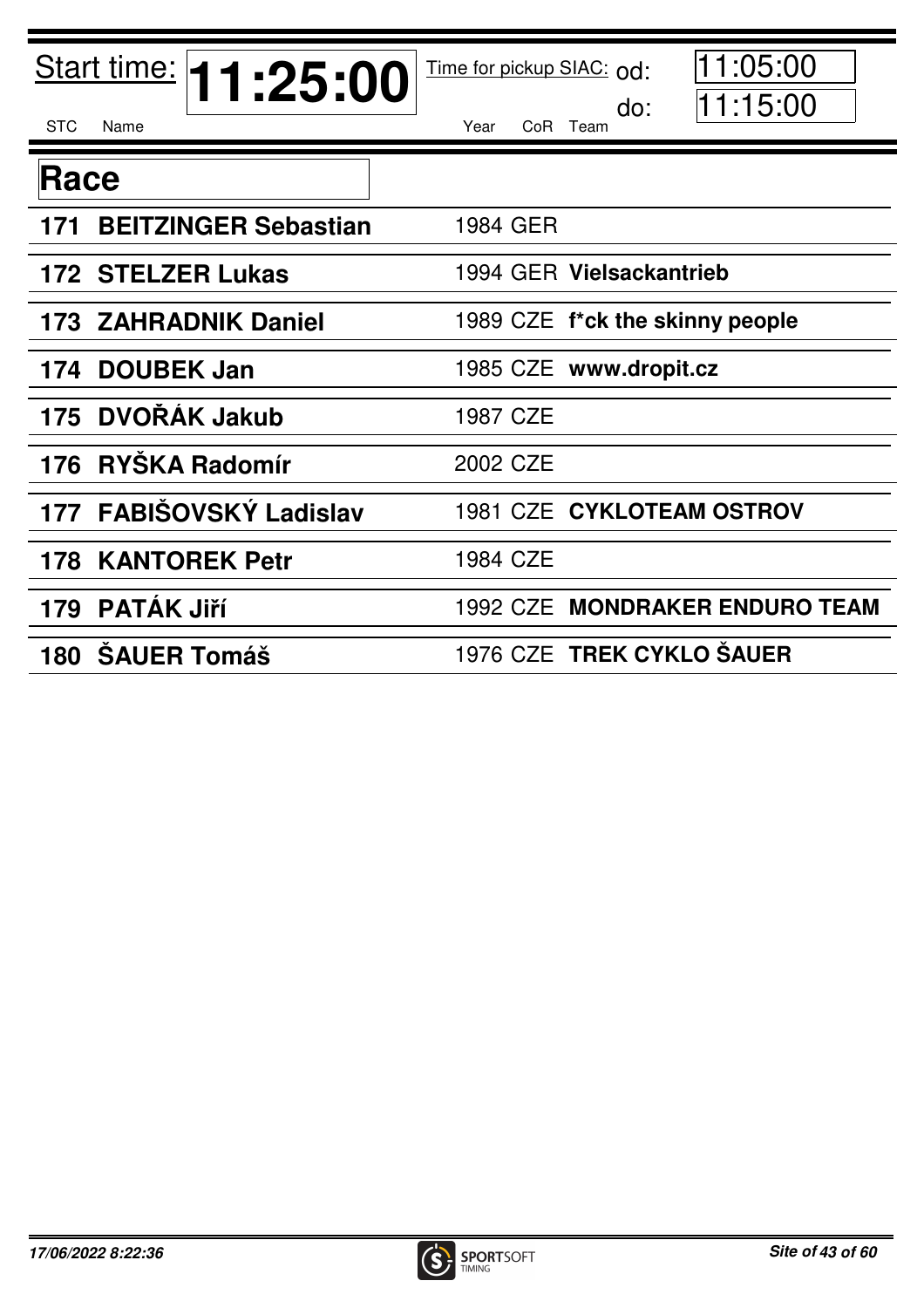| Start time: <b>11:30:00</b>     | 1:10:00<br>Time for pickup SIAC: od:<br>11:20:00<br>do: |
|---------------------------------|---------------------------------------------------------|
| <b>STC</b><br>Name              | Year<br>CoR Team                                        |
| Race                            |                                                         |
| <b>GAŁKA Rafał</b><br>161       | 1991 POL IN Cycling                                     |
| 162 KNEISE Anja                 | 1987 GER Meißner Raeder                                 |
| 163 KUBĚNA Lukáš                | 1980 CZE                                                |
| <b>KREJČÍ Zdenek</b><br>164     | 1982 CZE Buroklub                                       |
| <b>ZECK Paul</b><br>165         | 2002 GER                                                |
| <b>BÜTTNER Maxmilian</b><br>166 | 1995 GER                                                |
| <b>HEPPNER Nico</b><br>167      | 1991 GER                                                |
| <b>CHVOJKA Jindřich</b><br>168  | 1979                                                    |
| <b>DOLEŽAL Luboš</b><br>169     | 1994 CZE Cistý sport                                    |
| <b>MLEJNEK Matouš</b><br>170    | 2003 CZE                                                |

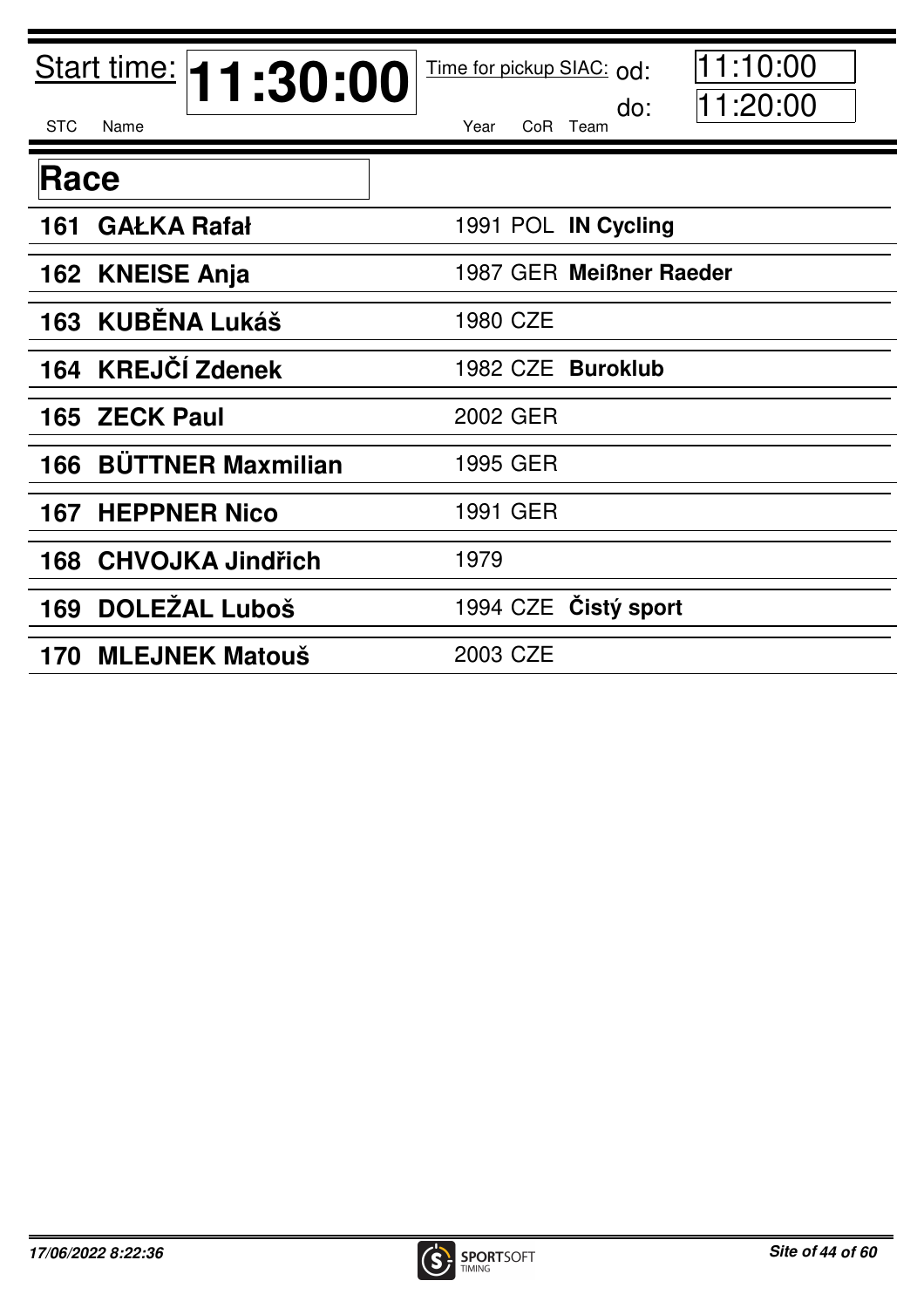| Start time: <b>11:35:00</b>     | 1:15:00<br>Time for pickup SIAC: od: |
|---------------------------------|--------------------------------------|
| <b>STC</b><br>Name              | 11:25:00<br>do:<br>Year<br>CoR Team  |
| Race                            |                                      |
| <b>WIELAND Sebastian</b><br>151 | 1996 GER                             |
| 152 PFEIFFER Felix              | 1988 CZE                             |
| <b>VEJNAR Samuel</b><br>153     | 2005 CZE GIANT cycling team          |
| <b>KLEINDIENST Andre</b><br>154 | 1978 GER MtV Förste                  |
| <b>WEIGL Michael</b><br>155     | 1987 GER                             |
| <b>MÜLLER Lars</b><br>156       | 1986 GER                             |
| <b>GIERTH Paul</b><br>157       | 1986 GER                             |
| <b>158 SALIS Mateusz</b>        | 1991 POL InMogilany                  |
| <b>JASKUŁA Mateusz</b><br>159   | 1990 CZE                             |
| <b>160 WOJCIK Patryk</b>        | 1990 CZE IN Cycling                  |

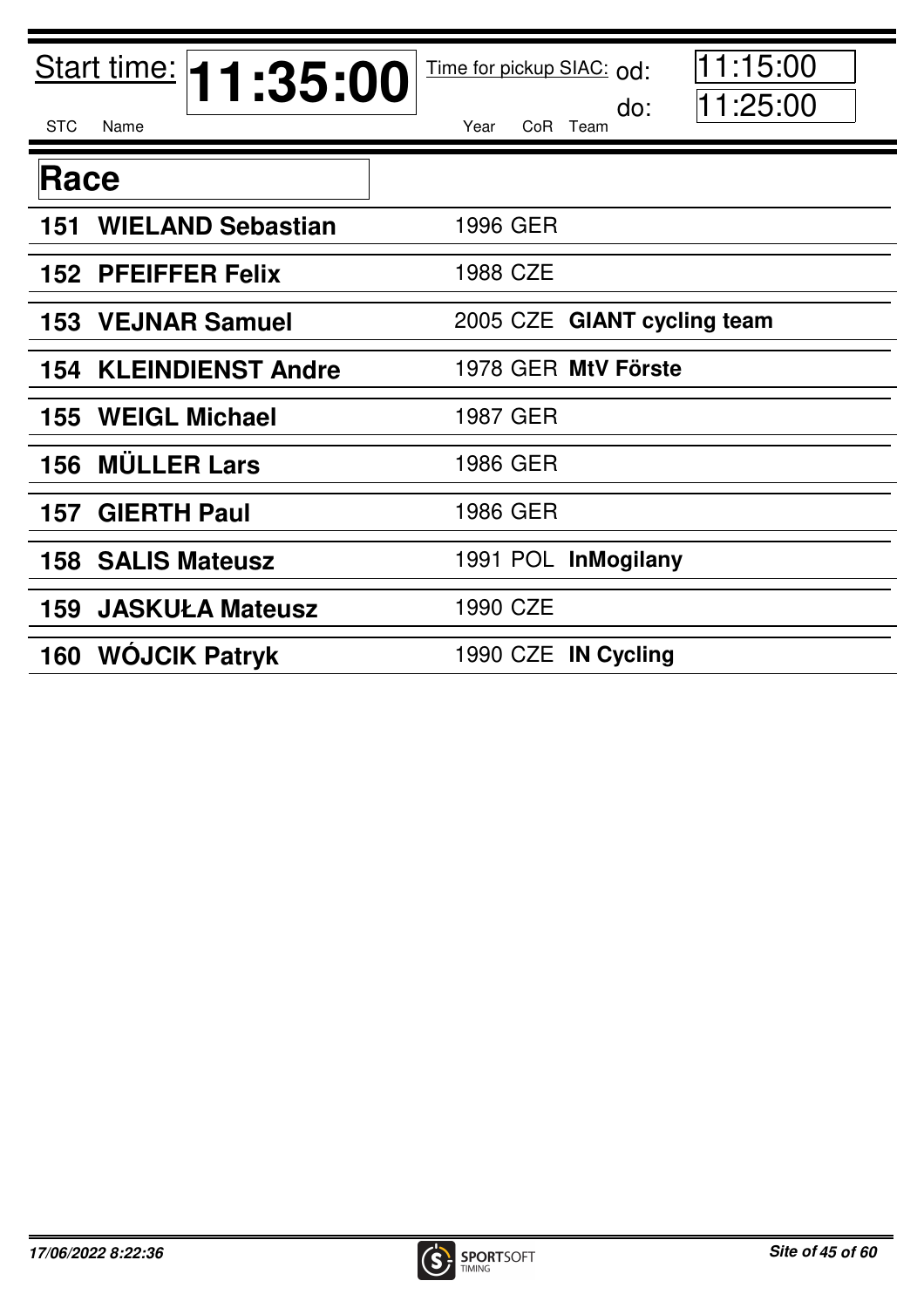| Start time: <b>11:40:00</b>       | 1:20:00<br>Time for pickup SIAC: od:<br>11:30:00<br>do: |
|-----------------------------------|---------------------------------------------------------|
| <b>STC</b><br>Name                | Year<br>CoR Team                                        |
| Race                              |                                                         |
| <b>FLÖRKE-STAATS Malte</b><br>141 | 1992 GER                                                |
| <b>142 SCHOLZ Christian</b>       | 1974 GER Whyte Bikes Germany                            |
| 143 CARLSEN Jan                   | 1992 GER Cora e.V.                                      |
| <b>BAUHUBER Peter</b><br>144      | 1981 GER                                                |
| <b>145 HEYDER Tino</b>            | 1980 GER Crossworx Staff                                |
| <b>146 HOINKIS Tom</b>            | 2000 GER CrossworxCycles Enduro                         |
| <b>PRÖSL Nico</b><br>147          | 2003 GER Racingskillz                                   |
| <b>148 AURES Leon</b>             | 2001 GER Team Herobikes                                 |
| <b>KUBITA Jakub</b><br>149        | 1996 CZE Bowdeny Zla!                                   |
| <b>150 BASTIAN Richter</b>        | 1994 GER 29er-Racing                                    |

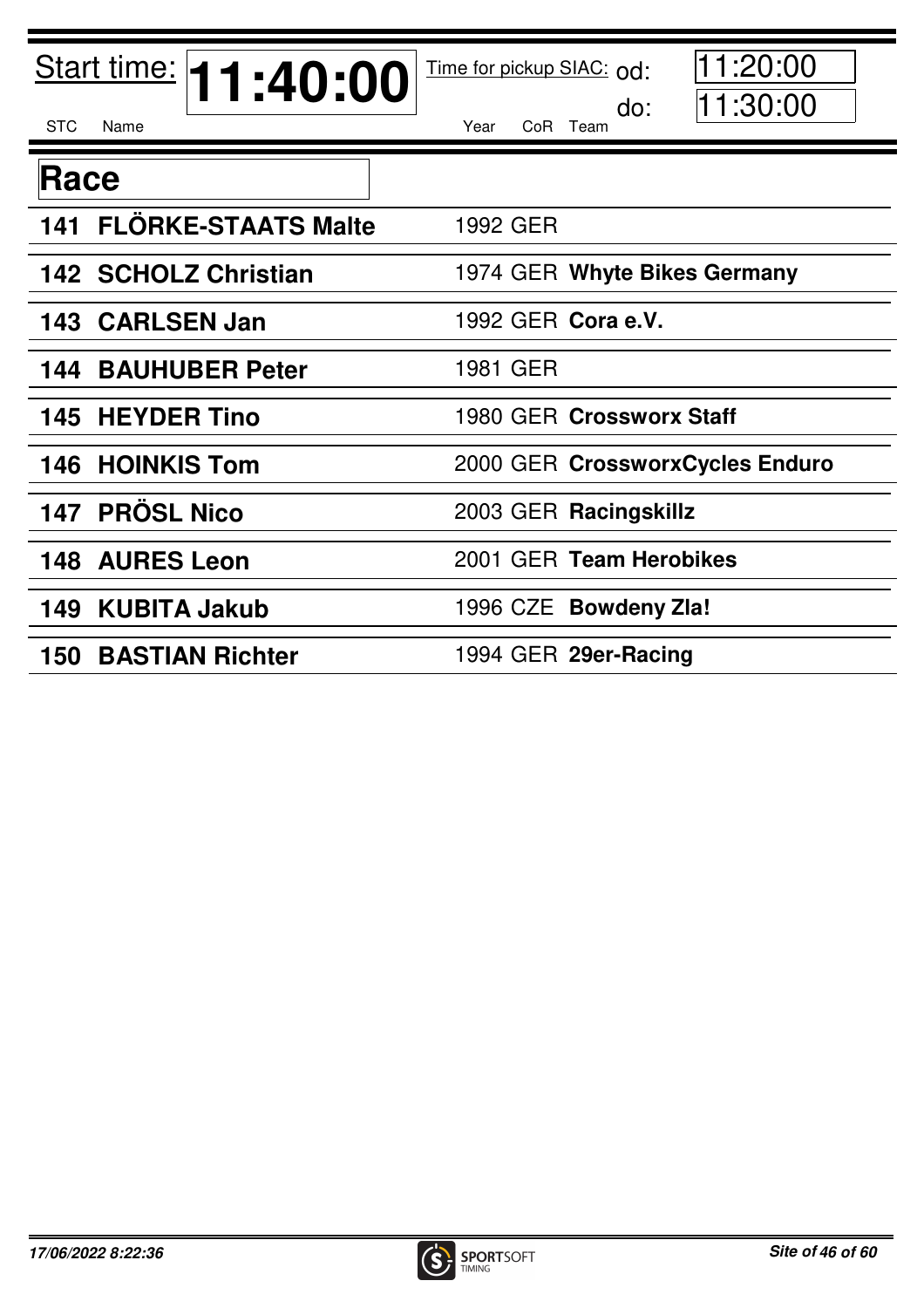| Start time: <b>11:45:00</b>         | 11:25:00<br>Time for pickup SIAC: od: |
|-------------------------------------|---------------------------------------|
| <b>STC</b><br>Name                  | 11:35:00<br>do:<br>CoR Team<br>Year   |
| Race                                |                                       |
| <b>STRAUBE Guido</b><br>131         | 1990 GER Ilmenauer Radsport Club e.V. |
| <b>132 MEIBNER Oliver</b>           | 1990 GER                              |
| <b>DANNBERG Oliver</b><br>133       | 1991 GER Ilmenauer Radsport Club e.V. |
| <b>VAN DE HATERD Wilfred</b><br>134 | 1972 GER Giant Germany Offroad Team   |
| <b>LUDEWIG Ralph</b><br>135         | 1986 GER                              |
| <b>SCHMIDT Felix</b><br>136         | 1997 GER                              |
| <b>137 VOLKMANN Jannik</b>          | 1993 GER                              |
| <b>SCHMIDT Florian</b><br>138       | 1994 GER Bike24 Racing Squad          |
| <b>KÖHLER Max</b><br>139            | 1996 GER                              |
| 140 ABELS Philipp                   | 1986 GER DAV München-Oberland         |

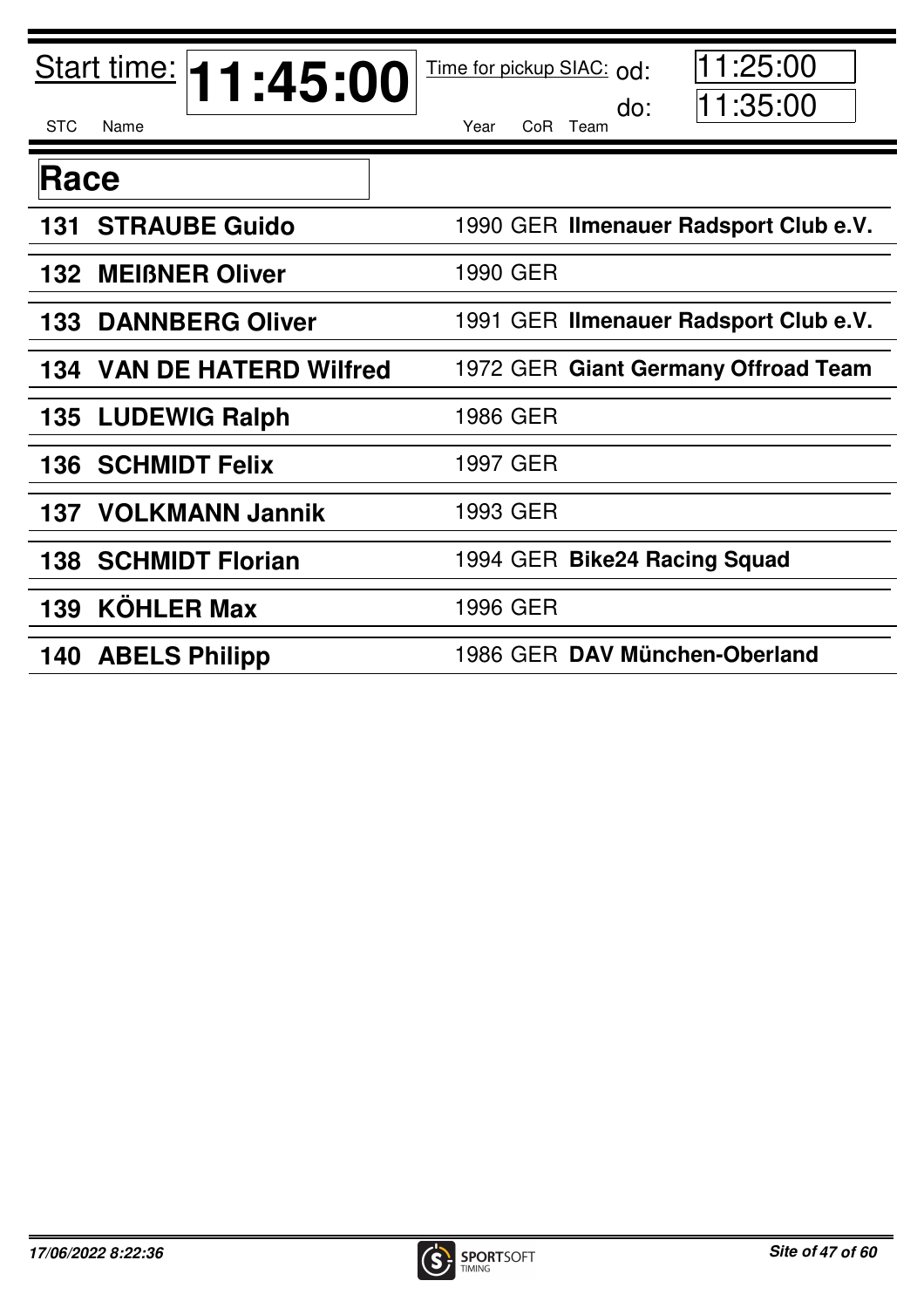| Start time: <b>11:50:00</b>       | 1:30:00<br>Time for pickup SIAC: od: |
|-----------------------------------|--------------------------------------|
| <b>STC</b><br>Name                | 11:40:00<br>do:<br>CoR Team<br>Year  |
| Race                              |                                      |
| <b>HYKL Tomáš</b><br>121          | 1975 CZE Petr Čech SPORT MTB TEAM    |
| 122 UFER Rene                     | 1970 GER                             |
| <b>JACKISCH Joel</b><br>123       | 1991 CZE                             |
| <b>HÜBLER Jörg</b><br>124         | 1971 GER                             |
| 125 STEINKEMPER Jörg              | 1977 GER Radfüchse Büren             |
| <b>MEIER Janik</b><br>126         | 1994 GER Radfüchse Büren             |
| <b>BARTHOLOME Benjamin</b><br>127 | 1988 GER Bike24 Racing Squad         |
| <b>PETZOLD Marcel</b><br>128      | 1986 GER ShredERZ Mountainbike       |
| <b>BAUER Philipp</b><br>129       | 1981 GER Velopogo                    |
| <b>HILDEBRAND Arne</b><br>130     | 1997 GER                             |

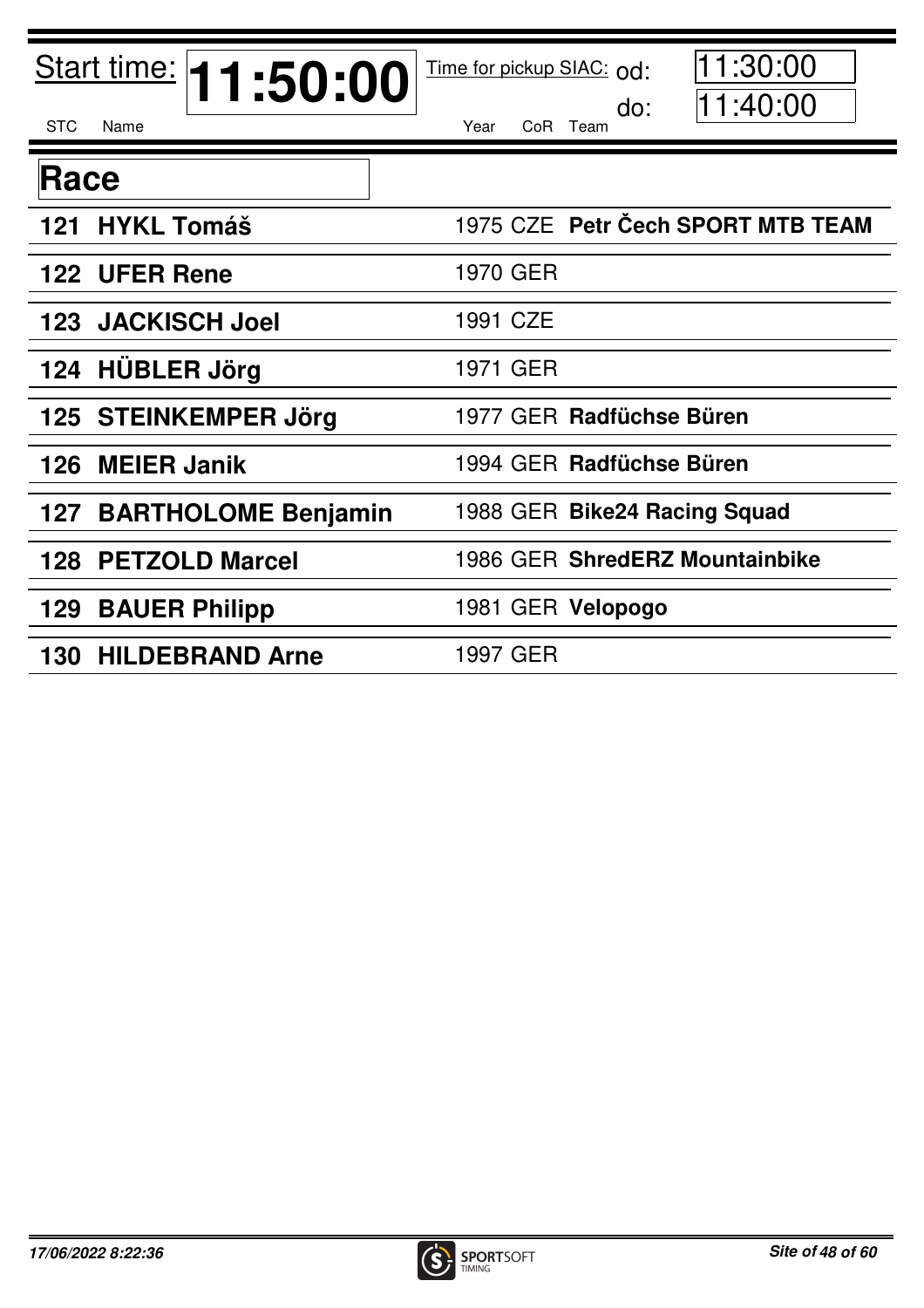| Start time: <b>11:55:00</b>  | 1:35:00<br>Time for pickup SIAC: od:   |
|------------------------------|----------------------------------------|
| <b>STC</b><br>Name           | 11:45:00<br>do:<br>Year<br>CoR<br>Team |
| Race                         |                                        |
| <b>KREBS Harald</b><br>111   | 1967 GER                               |
| 112 ELSÄSSER Dominik         | 1986 GER                               |
| 113<br><b>BREITHAUPT Uwe</b> | 1974 GER                               |
| 114 ČERVENÝ Štěpán           | 1987 CZE Gigantic Racing Team          |
| 115 PŮTA Filip               | 1997 CZE MONDRAKER ENDURO TEAM         |
| <b>HORÁK Jáchym</b><br>116   | 2003 CZE                               |
| <b>NÖBAUER Petr</b><br>117   | 2002 CZE                               |
| <b>BODEM Luisa</b><br>118    | 1993 GER                               |
| MUŽÍK Jakub<br>119           | 1993 CZE MONDRAKER ENDURO TEAM         |
| <b>120 ZIEGLER Stefanie</b>  | 1998 GER                               |

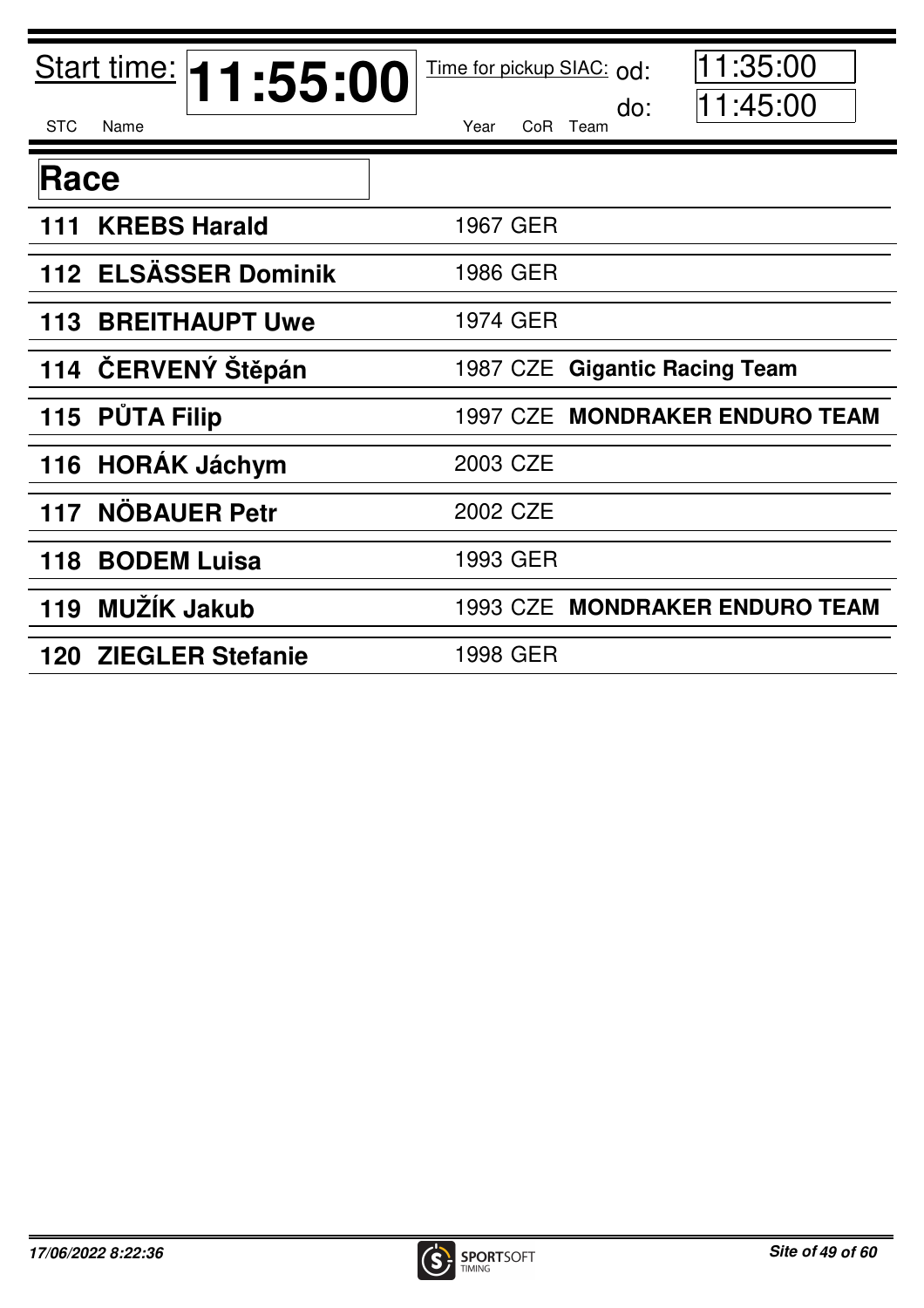| Start time: <b>12:00:00</b> | 1:40:00<br>Time for pickup SIAC: od: |
|-----------------------------|--------------------------------------|
| <b>STC</b><br>Name          | 11:50:00<br>do:<br>Year<br>CoR Team  |
| Race                        |                                      |
| 101 ZÁPOTOCKÝ Jakub         | 1984 CZE                             |
| 102 KUČERA Martin           | 2004 CZE                             |
| 103 FILIP Jan               | 1989 CZE                             |
| 104 WÄCHTLER Kevin          | 1998 GER ShredErz e.V.               |
| 105 HAVEL Jakub             | 1975 CZE Bikefactory Strakonice      |
| 106 ŠŤASTNÝ Marek           | 1975 CZE Happy Boys                  |
| 107 HARTL Stěpán            | 2003 CZE Snowboard Zezula            |
| <b>BRYCHTA Pavel</b><br>108 | 1987 CZE KCK                         |
| 109 JABŮREK Bedřich         | 1980 CZE                             |
| 110 WALTER Christian        | 1987 CZE                             |

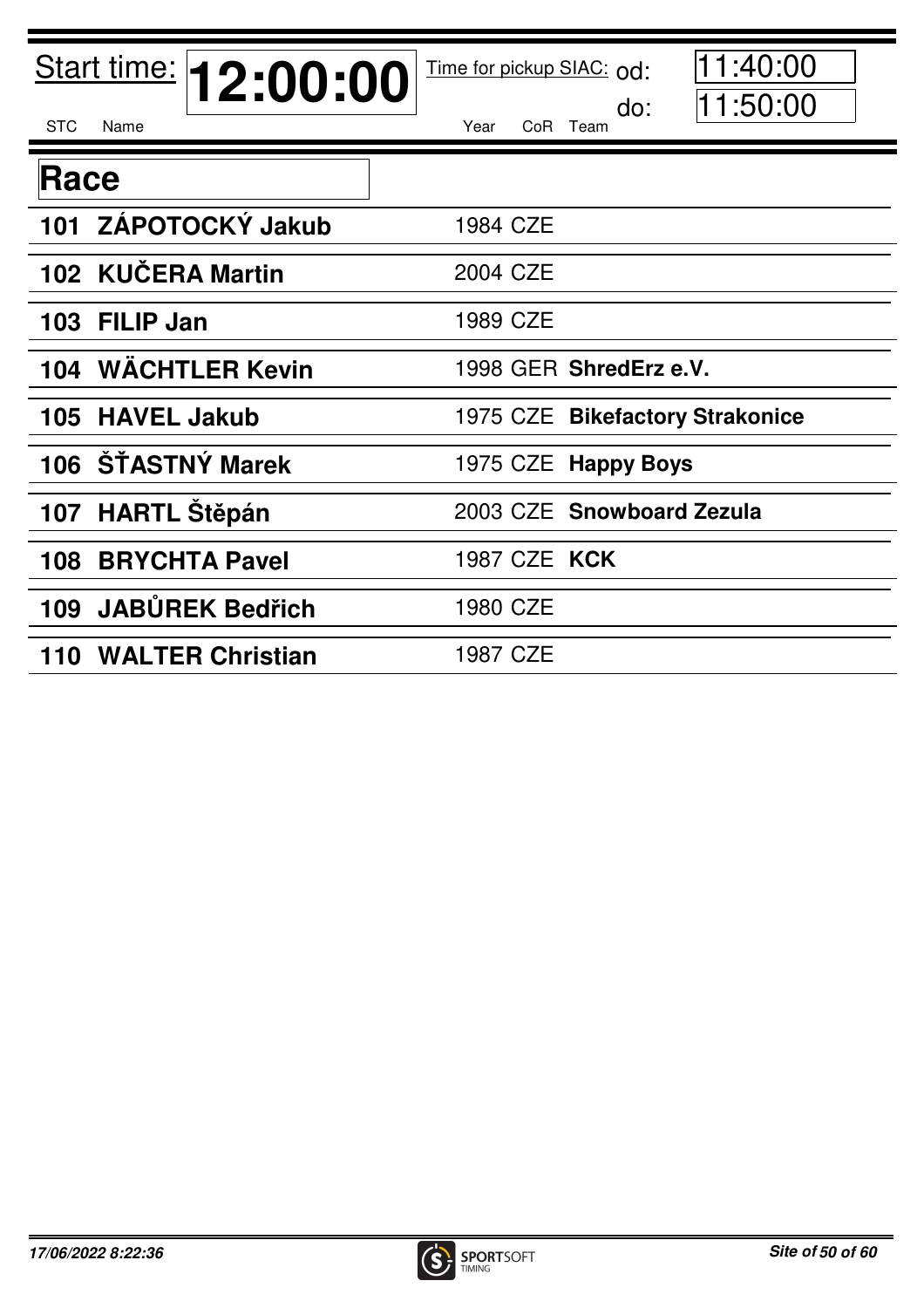|            | Start time: <b>12:05:00</b> | 11:45:00<br>Time for pickup SIAC: od: |
|------------|-----------------------------|---------------------------------------|
| <b>STC</b> | Name                        | 11:55:00<br>do:<br>Year<br>CoR Team   |
| Race       |                             |                                       |
| 91         | ŠVRČINA Jiří                | 2004 CZE Enduro Beast Brno            |
| 92         | <b>PROKEŠ Tomáš</b>         | 1992 CZE                              |
| 93         | <b>NETÍK Radim</b>          | 1998 CZE                              |
| 94         | <b>KADLEC Bedřich</b>       | 1982 CZE AMOKbikers                   |
| 95         | <b>TEJKAL Zbyněk</b>        | 1983 CZE AMOKbikers                   |
| 96         | <b>KREJSA Martin</b>        | 1980 CZE RENOVAK-KUS Sopotnice        |
| 97         | <b>POPOVOVÁ Natálie</b>     | 1995 CZE King's Cycles                |
| 98         | <b>ADAMI Roman</b>          | 1967 CZE                              |
| 99         | <b>SLANCOVÁ Anna</b>        | 2000 CZE Cycology Shop                |
|            | 100 MATOUŠEK Matěj          | 1987 CZE Shredwear                    |

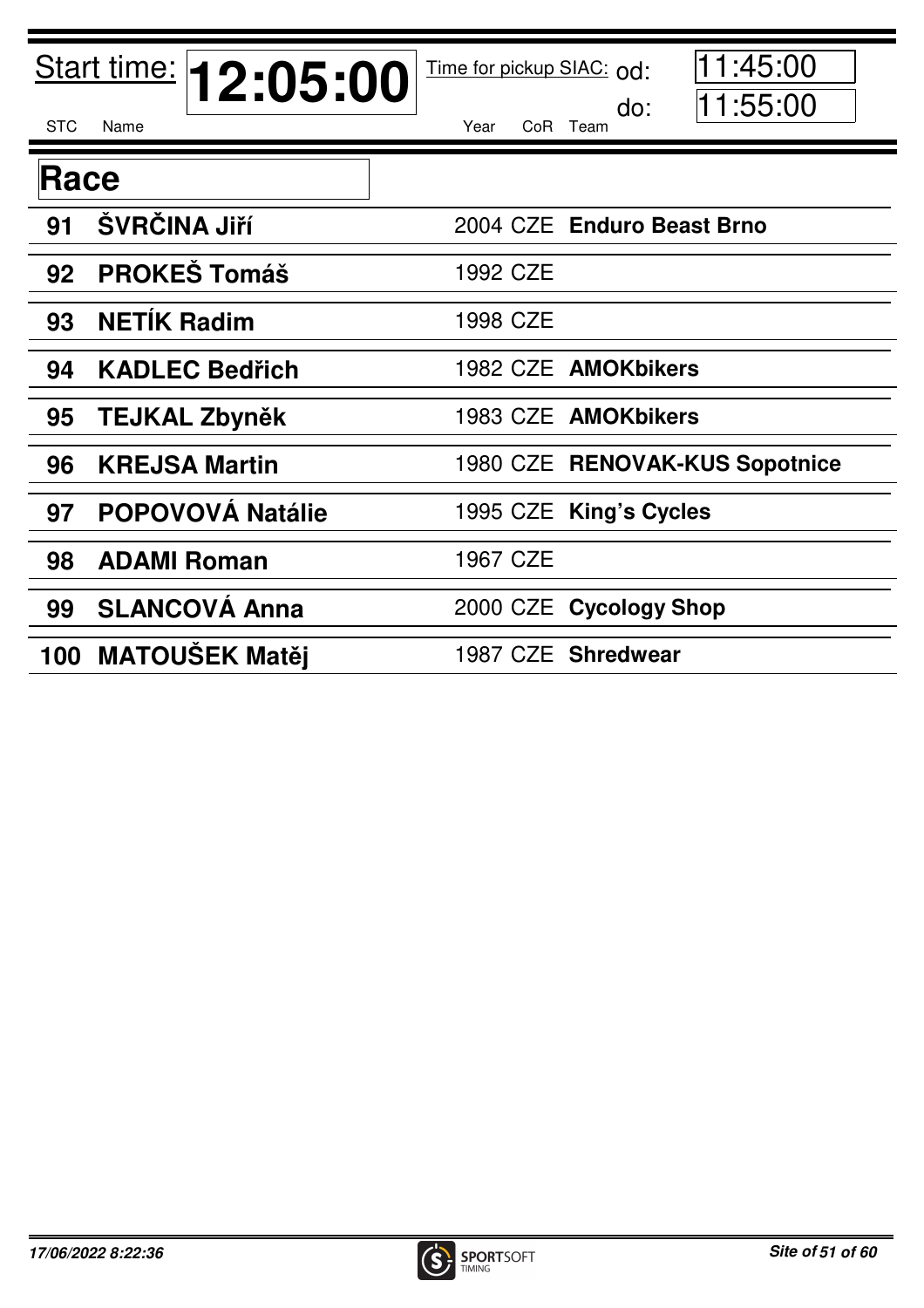|            | Start time: <b>12:10:00</b> | Time for pickup SIAC: od: | 1:50:00                               |
|------------|-----------------------------|---------------------------|---------------------------------------|
| <b>STC</b> | Name                        | Year                      | 12:00:00<br>do:<br>CoR Team           |
| Race       |                             |                           |                                       |
| 81         | <b>BALÍKOVÁ Pavla</b>       |                           | 1988 CZE Barneycycle.cz               |
| 82         | <b>DRENGUBÁKOVÁ Andrea</b>  | 1990 CZE                  | <b>Galaxy Cyklošvec Stevens</b>       |
| 83         | <b>HLADÍLEK Jiří</b>        |                           | 1981 CZE AMOKbikers                   |
| 84         | <b>ČIKL Miloš</b>           |                           | <b>1983 CZE MONDRAKER ENDURO TEAM</b> |
| 85         | <b>DURCHÁNEK Martin</b>     |                           | 1985 CZE MONDRAKER ENDURO TEAM        |
| 86         | <b>TRPĖLKA Kryštof</b>      | 1994 CZE                  |                                       |
| 87         | <b>EHRENSBERGER Oliver</b>  | 1996 GER                  |                                       |
| 88         | <b>VLK David</b>            | 2004 CZE                  | Rychlý Péra                           |
| 89         | <b>BEDNAR Filip</b>         |                           | 2004 CZE Enduro Beast Brno            |
| 90         | <b>SOBOTKA Adam</b>         | 2005 CZE                  | <b>Enduro Beast Brno</b>              |

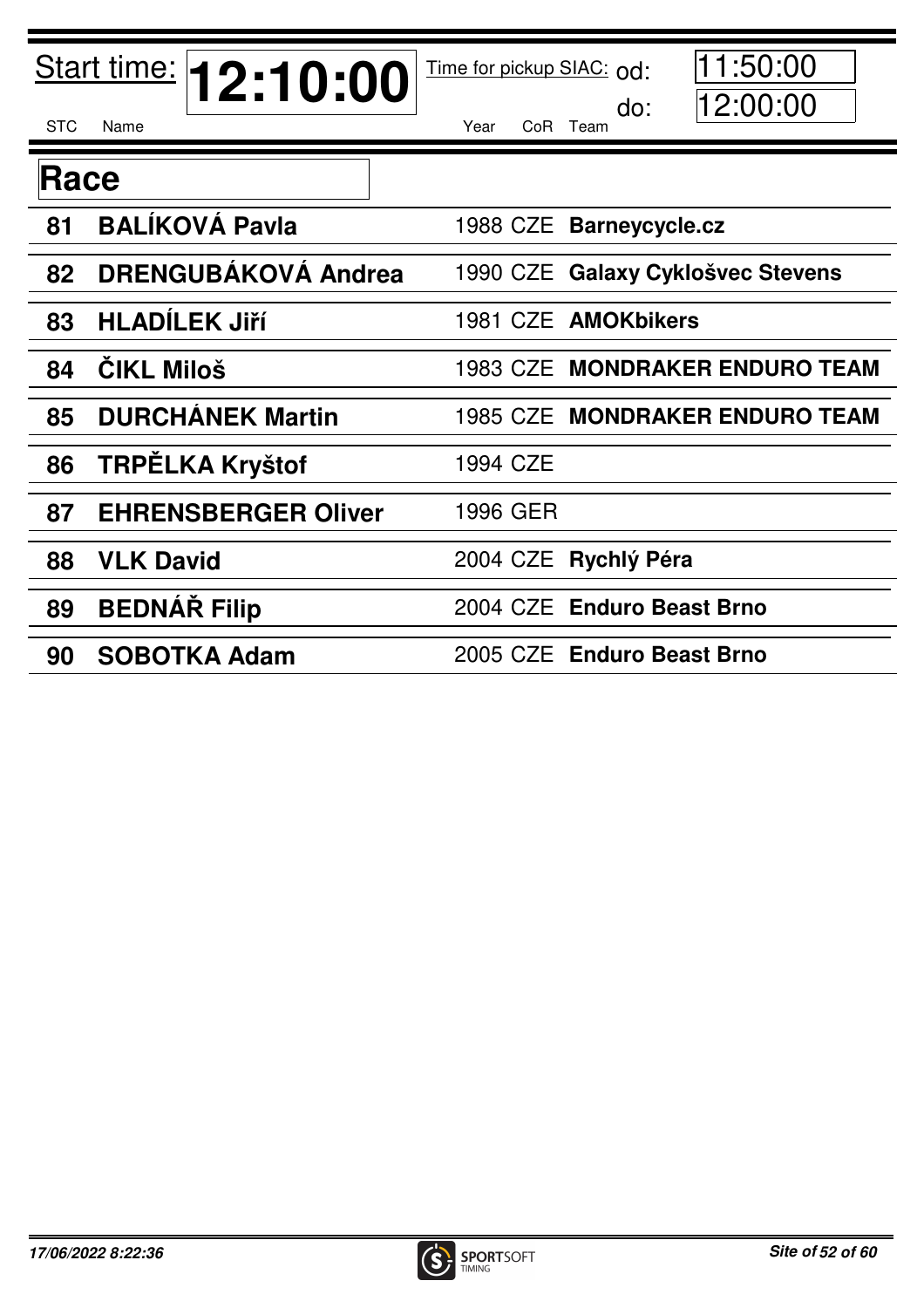|            | Start time: <b>12:15:00</b> | 11:55:00<br>Time for pickup SIAC: od: |
|------------|-----------------------------|---------------------------------------|
| <b>STC</b> | Name                        | 12:05:00<br>do:<br>Year<br>CoR Team   |
| Race       |                             |                                       |
| 71         | <b>KOMÍNEK Martin</b>       | 1992 CZE MTBA                         |
| 72         | <b>REINECKER Jens</b>       | 1987 GER                              |
| 73         | <b>SVÍZELA Tomáš</b>        | 2000 CZE 4EVER Cyklo Bulis            |
| 74         | <b>SZEP Milan</b>           | 1966 CZE BIKESTRIKE.COM               |
| 75         | <b>HAJNÝ Martin</b>         | 1986 CZE                              |
| 76         | <b>SAGL Marcel</b>          | 2001 AUT D2mont s.r.o. Merida cycling |
| 77         | <b>JAROŠ Milan</b>          | 1994 CZE                              |
| 78         | <b>JELINEK Milan</b>        | 1977 CZE BEKO Bike Team               |
| 79         | RŮŽIČKA Tomáš               | 1973 CZE Hells boys                   |
| 80         | <b>VLK Vojtěch</b>          | 1975 CZE Rychlý Péra                  |

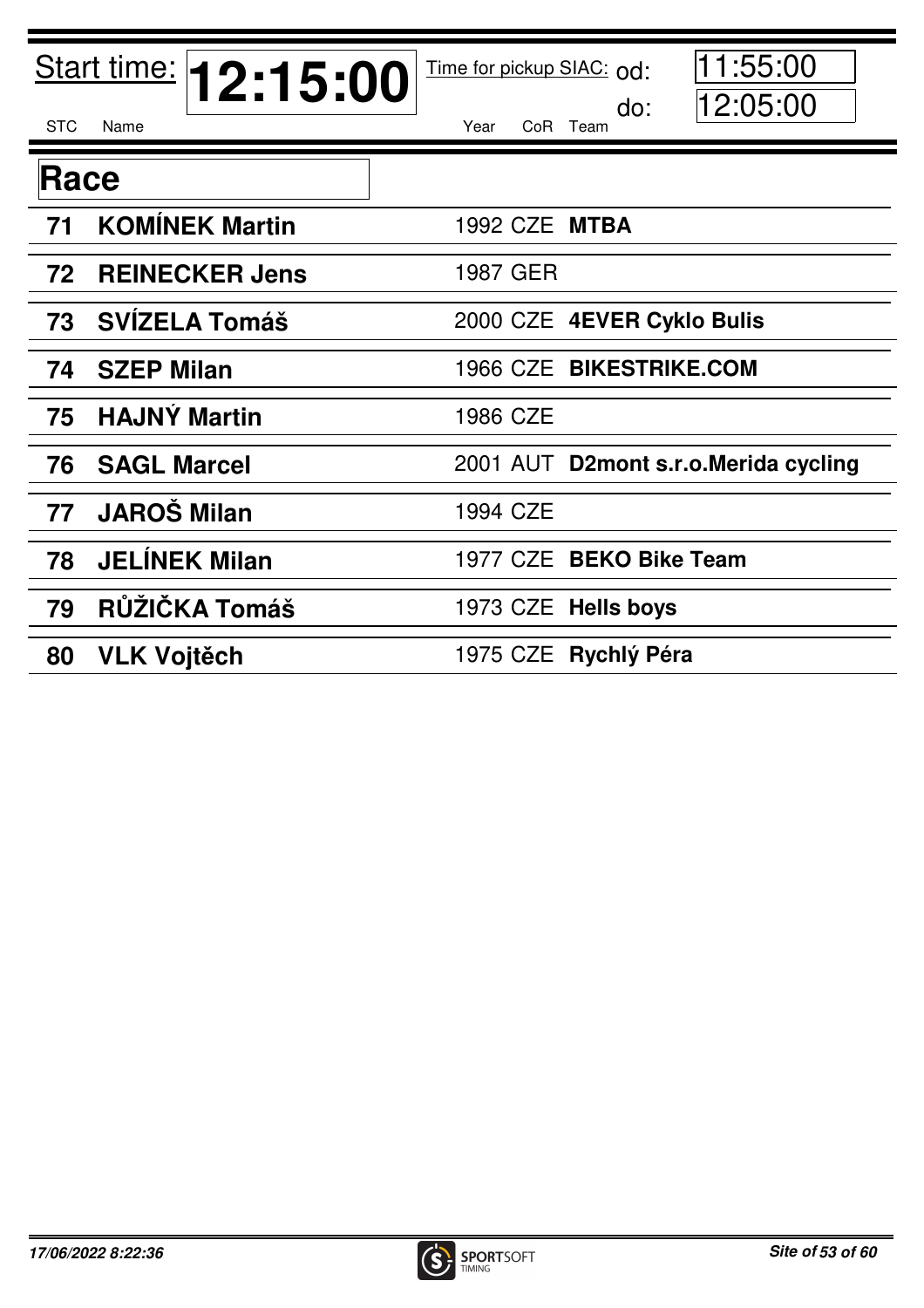|            | Start time: <b>12:20:00</b> | 12:00:00<br>Time for pickup SIAC: od:  |
|------------|-----------------------------|----------------------------------------|
| <b>STC</b> | Name                        | 12:10:00<br>do:<br>Year<br>CoR<br>Team |
| Race       |                             |                                        |
| 61         | <b>JANČA Kryštof</b>        | 2004 CZE KOLA-BBM.CZ                   |
| 62         | <b>HALUZA Tomáš</b>         | 2005 CZE Enduro Beast Brno             |
| 63         | <b>KUBEC Martin</b>         | 1999 CZE                               |
| 64         | <b>MIKO Ladislav</b>        | 1989 CZE                               |
| 65         | <b>MÍKA Antonín</b>         | 1992 CZE Commencal FDF Team            |
| 66         | <b>SVATOŠ Václav</b>        | 1986 CZE TJ Sokol Holé Vrchy           |
| 67         | <b>HUBÁČEK Petr</b>         | 1984 CZE                               |
| 68         | <b>IKONOMIDIS Daniel</b>    | 1994 CZE Commencal FDF Team            |
| 69         | <b>VACEK Radek</b>          | 1981 CZE                               |
| 70         | <b>KRSEK Martin</b>         | 1966 CZE MONDRAKER ENDURO TEAM         |

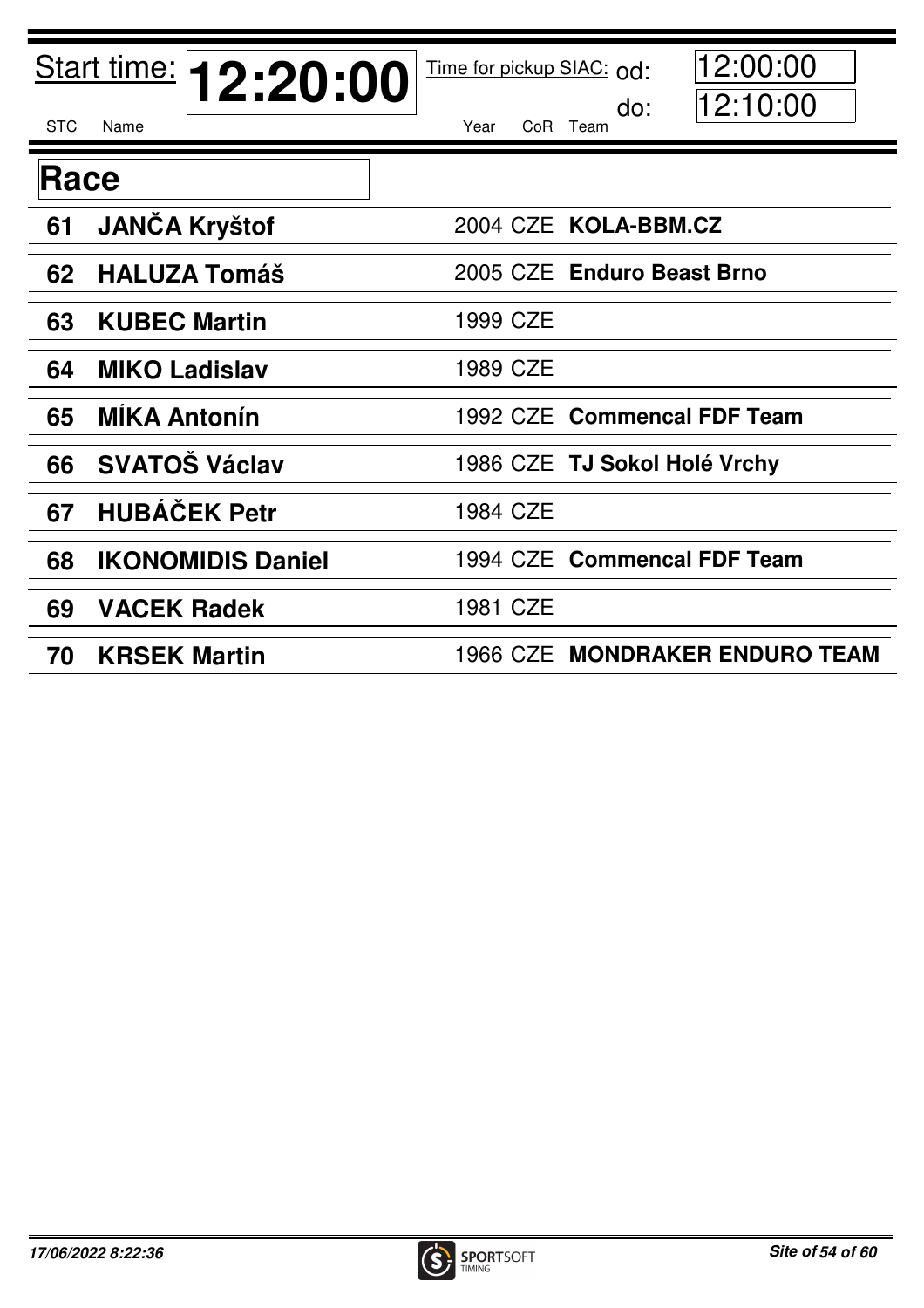| <b>STC</b> | Start time: <b>12:25:00</b><br>Name | 12:05:00<br>Time for pickup SIAC: od:<br>12:15:00<br>do:<br>Year<br>CoR Team |
|------------|-------------------------------------|------------------------------------------------------------------------------|
| Race       |                                     |                                                                              |
|            |                                     |                                                                              |
| 51         | <b>PECINA Robert</b>                | 1985 CZE                                                                     |
|            | 52 VALA Lukáš                       | 1990 CZE                                                                     |
| 53         | <b>ŠMÍD Daniel</b>                  | 1997 CZE Whipmaster Factory Team                                             |
| 54         |                                     | <b>STEJSKAL - VELOSERVIS Zby1975 CZE VELOSERVIS RACE BIKE</b>                |
| 55         | <b>KOPECKÝ Michal</b>               | 1976 CZE Pepebike Brno                                                       |
| 56         | <b>DVOŘÁČEK Petr</b>                | 1988 CZE                                                                     |
| 57         | <b>ARNHOLD Lucas</b>                | 1995 GER ShredErz e.V.                                                       |
| 58         | <b>ROTSCHKE Erik</b>                | 2001 GER                                                                     |
| 59         | <b>BURES Miroslav</b>               | 1989 CZE COV Expert racing                                                   |
| 60         | <b>NIRNBERG Petr</b>                | 1990 CZE                                                                     |

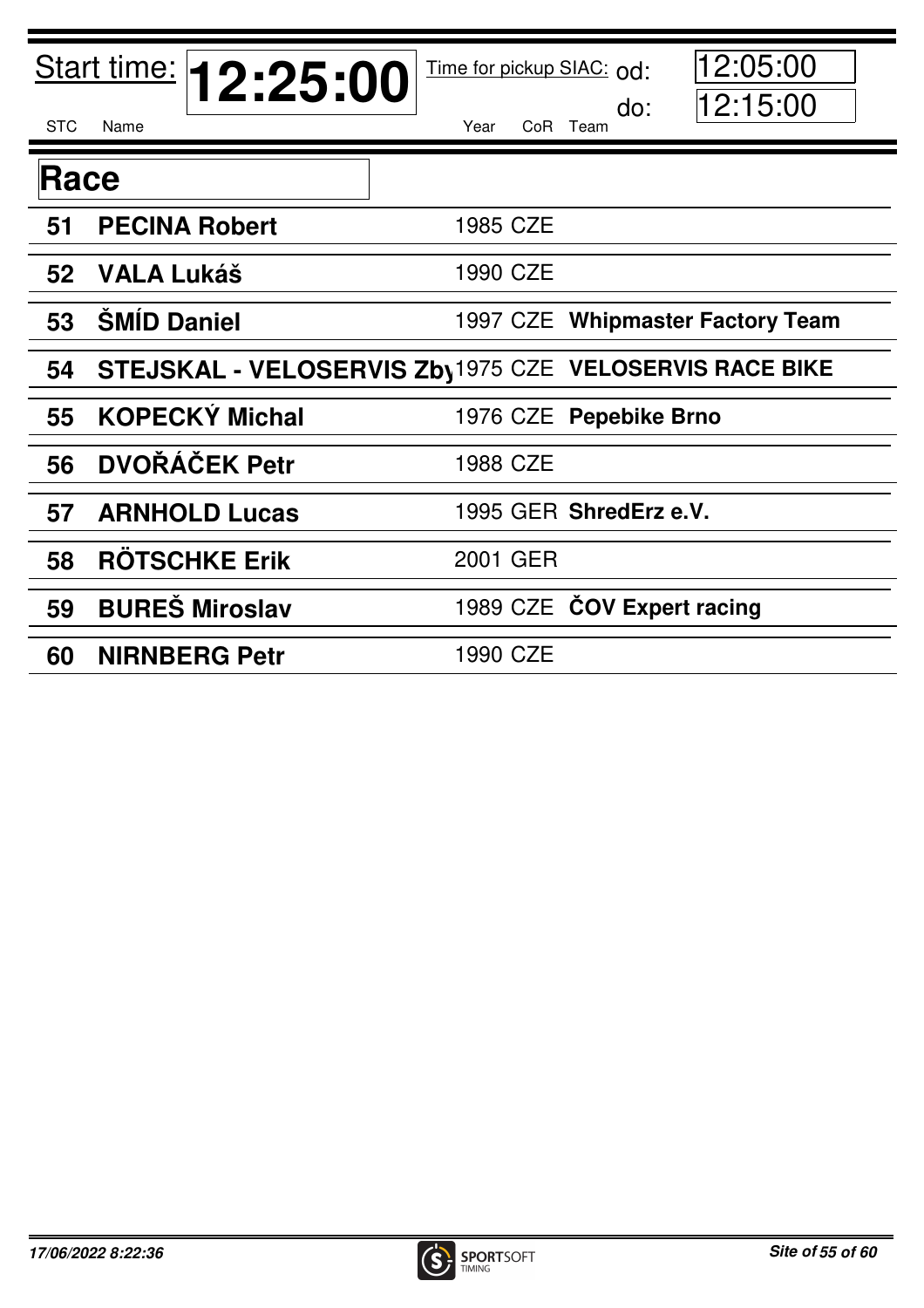|            | Start time: <b>12:30:00</b> | 12:10:00<br>Time for pickup SIAC: od: |
|------------|-----------------------------|---------------------------------------|
| <b>STC</b> | Name                        | 12:20:00<br>do:<br>Year<br>CoR Team   |
| Race       |                             |                                       |
| 41         | <b>SCHUBERT André</b>       | 1980 GER ShredErz eV                  |
| 42         | <b>HANAK Ondřej</b>         | 2003 CZE Bike puzzle team             |
| 43         | <b>KŘÍŽEK Miroslav</b>      | 1978 CZE Commencal FDF Team           |
| 44         | <b>VIELHAUER Paul</b>       | 1999 GER                              |
| 45         | <b>PEŘINA Filip</b>         | 2005 CZE                              |
| 46         | <b>SÝKORA Pavel</b>         | 1995 CZE                              |
| 47         | ČIŽINSKÝ Milan              | 1974 CZE Madesign World Racing        |
| 48         | <b>CERMAK Michal</b>        | <b>1981 SVK</b>                       |
| 49         | <b>BRAT Matěj</b>           | 1978 CZE BLUE FLY enduro team         |
| 50         | <b>HYNČICA Petr</b>         | 1973 CZE Top no Trail                 |

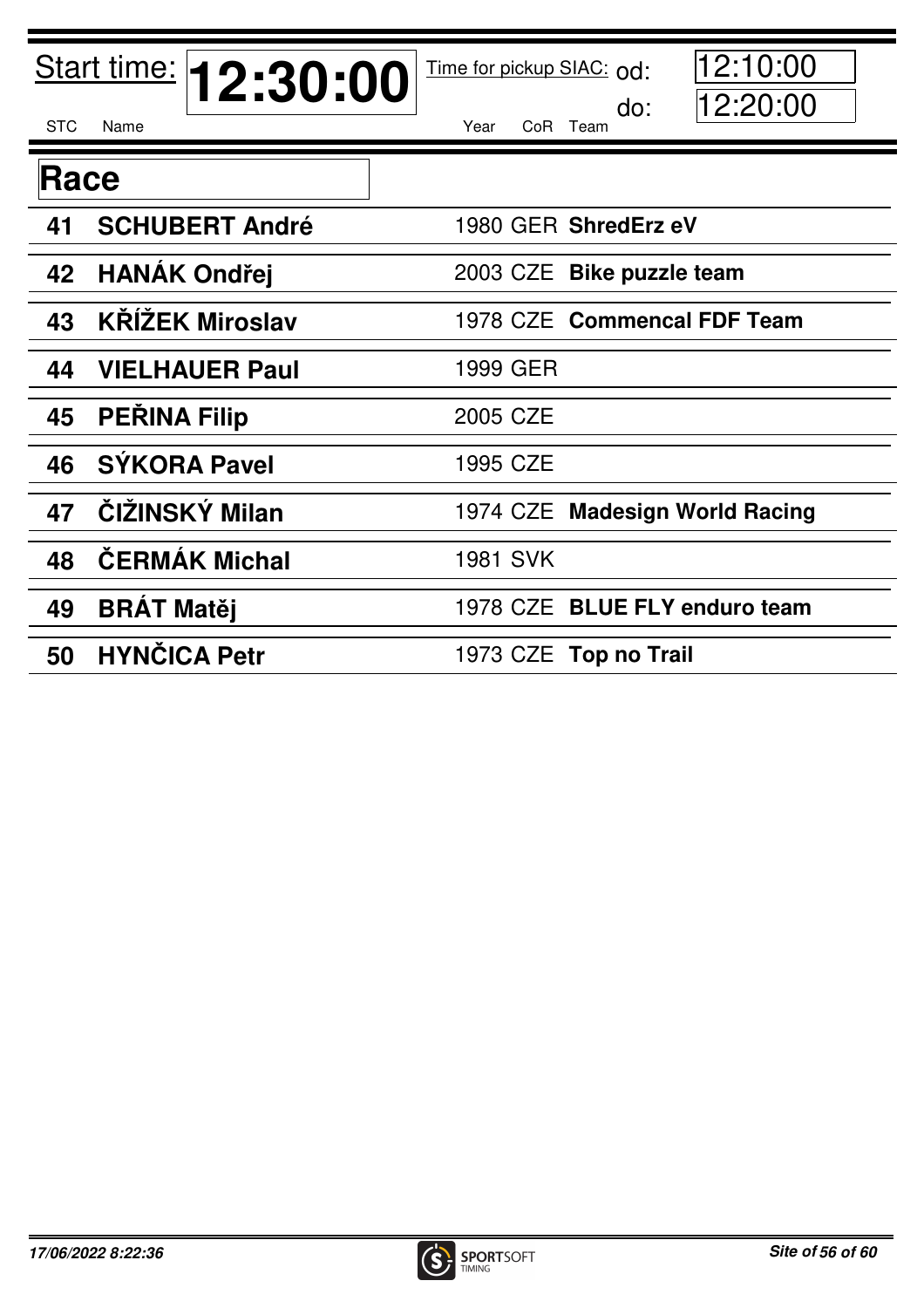|                 | Start time: <b>12:35:00</b> | 12:15:00<br>Time for pickup SIAC: od: |
|-----------------|-----------------------------|---------------------------------------|
| <b>STC</b>      | Name                        | 12:25:00<br>do:<br>Year<br>CoR Team   |
| Race            |                             |                                       |
| 31              | <b>PUFFER Dominik</b>       | 1993 CZE FDF Bike Shop                |
| 32 <sub>2</sub> | <b>MAROUL Tomáš</b>         | 2002 CZE GAPP System - Kolofix        |
| 33              | <b>ŠVÁN Vojtěch</b>         | 1988 CZE EVIL Bikes Czech             |
| 34              | <b>SOUKAL Matěj</b>         | 2004 CZE                              |
| 35              | <b>ZADÁK David</b>          | 1999 CZE CYKLOTEAM Ostrov             |
| 36              | <b>KUČERA David</b>         | 2000 CZE                              |
| 37              | <b>JAROŠ Kamil</b>          | 2002 CZE                              |
| 38              | <b>SCHUBERT Marc</b>        | 1985 GER ShredErz e.V.                |
| 39              | <b>ZÚBEK Petr</b>           | 1970 CZE ZUBR Racing Koscom SEIKO     |
| 40              | <b>HYNČICA Vlastimil</b>    | 1978 CZE Top on Trail. Whyte          |

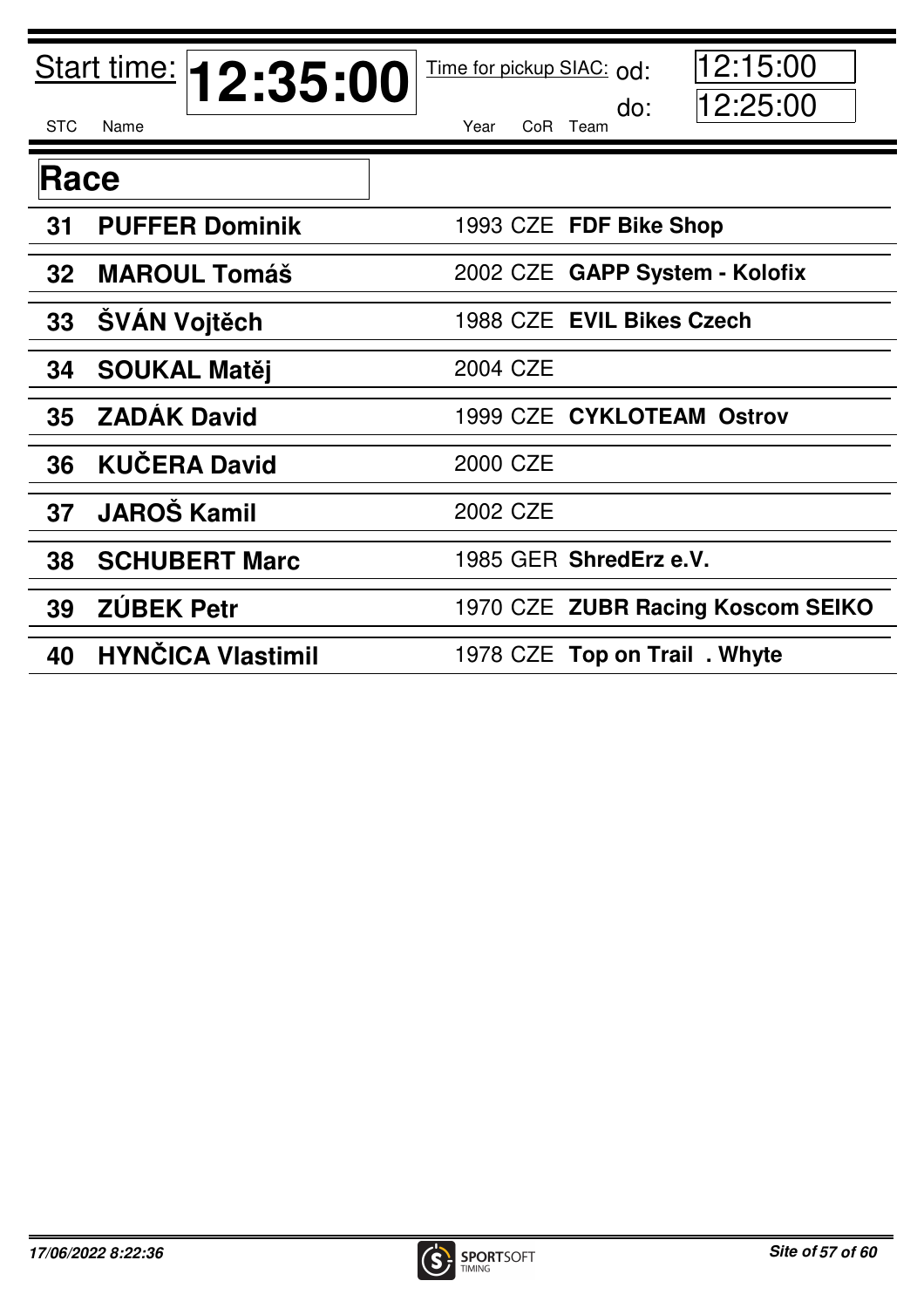|             | Start time: <b>12:40:00</b> | 12:20:00<br>Time for pickup SIAC: od: |
|-------------|-----------------------------|---------------------------------------|
| <b>STC</b>  | Name                        | 12:30:00<br>do:<br>Year<br>CoR Team   |
| <b>Race</b> |                             |                                       |
| 21          | <b>LEBL Martin</b>          | 1996 CZE Commencal FDF Team           |
| 22          | ROUŠAVÝ Vojtěch             | 1998 CZE JC Bike                      |
| 23          | <b>CHARVAT Matěj</b>        | 1985 CZE Banshee bikes / charvatBros  |
| 24          | <b>KRAJČOVIECH Peter</b>    | <b>1992 SVK</b>                       |
| 25          | <b>FRENK Petr</b>           | 1984 CZE Protocycles                  |
| 26          | <b>SKIBA Karol</b>          | <b>2000 POL</b>                       |
| 27          | <b>ZAJAC Filip</b>          | 2001 CZE Vyhaslé svíce                |
| 28          | <b>MORAWSKI Filip</b>       | 1999 CZE Top on Trail team            |
| 29          | <b>BUDAY Jakub</b>          | 1998 SVK ACT leraK Blansko            |
| 30          | <b>HANZLIK Jan</b>          | 1995 CZE Maloch Racing Team           |

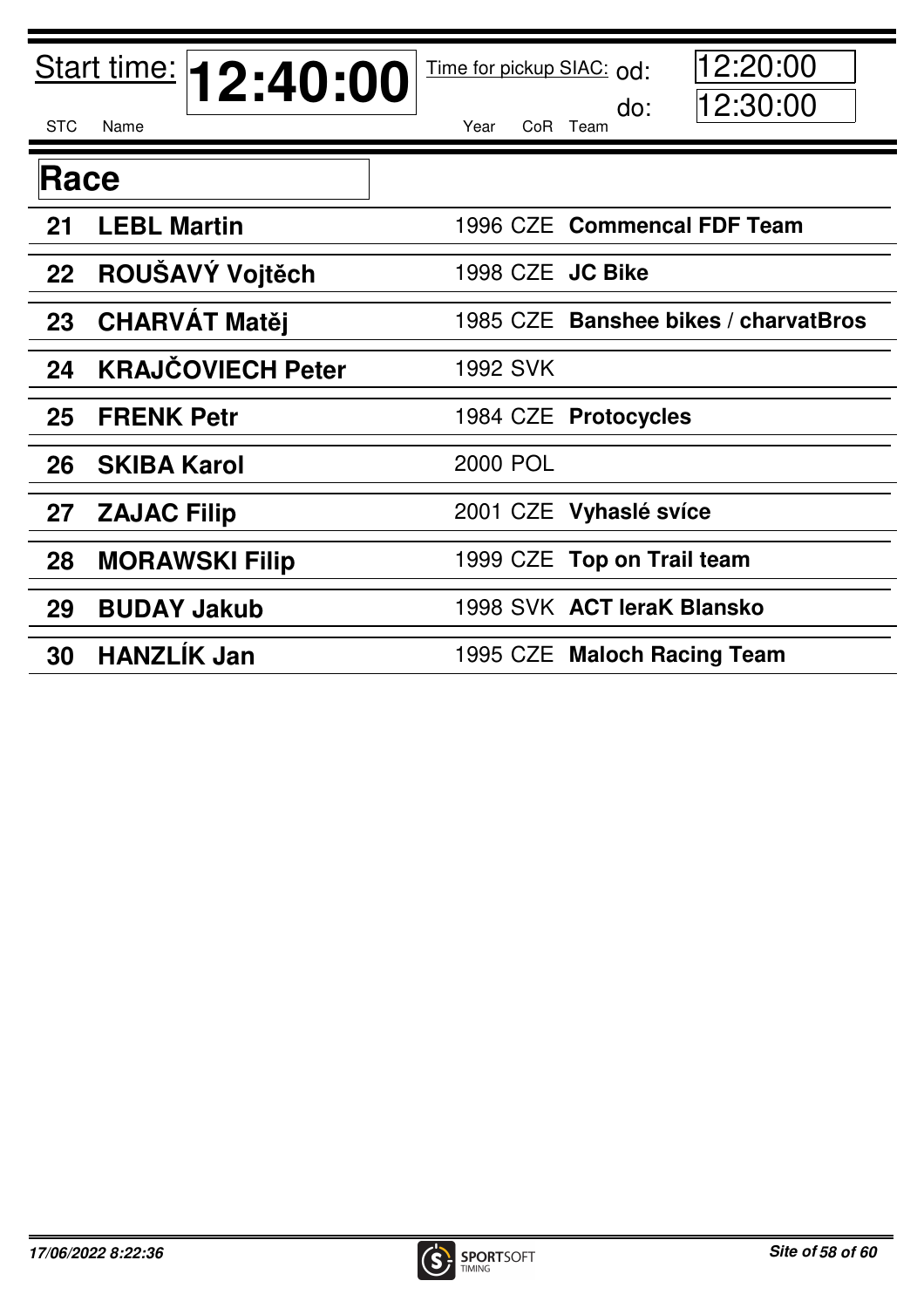|            | Start time: <b>12:45:00</b> | Time for pickup SIAC: od: | 12:25:00                            |
|------------|-----------------------------|---------------------------|-------------------------------------|
| <b>STC</b> | Name                        | Year                      | 12:35:00<br>do:<br>CoR Team         |
| Race       |                             |                           |                                     |
| 11         | <b>VONDRÁŠEK Jakub</b>      |                           | 1995 CZE Spectrumbike Specialized   |
| 12         | <b>DRAGOUN Václav</b>       |                           | 2005 CZE COPR TJ Přeštice           |
| 13         | <b>CASKA Ivo</b>            |                           | 1983 CZE PTBshop.cz                 |
| 15         | <b>PROKOP Michal</b>        |                           | 1981 CZE Rock Machine               |
| 16         | <b>NEVRKLA Mikuláš</b>      |                           | 1998 CZE Bikeporn - Chimpanzee Team |
| 17         | <b>BÁLEK Boris</b>          |                           | 1991 CZE ORE MTB RACING TEAM        |
| 18         | <b>GRÖBL Tomáš</b>          | 1998 CZE Matylda          |                                     |
| 19         | <b>KORYŤÁK Milan</b>        |                           | 1999 CZE Sport Team Nýrsko          |
| 20         | <b>VANER Jan</b>            |                           | 1983 CZE TREK KUR Enduro Team       |